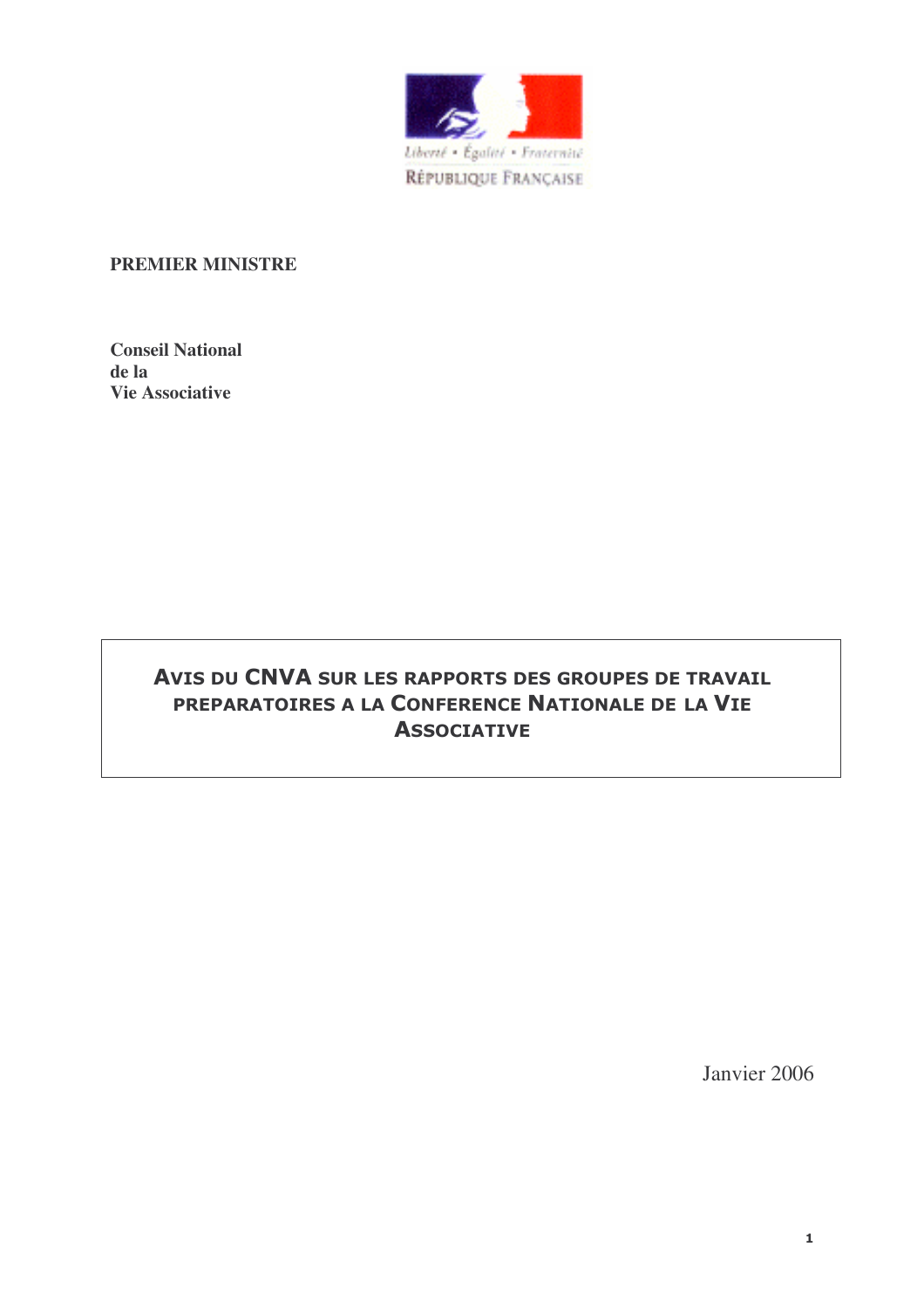# AVIS DU CNVA SUR LES RAPPORTS DES GROUPES DE TRAVAIL PREPARATOIRES A LA CONFERENCE NATIONALE DE LA VIE ASSOCIATIVE

# SOMMAIRE

| Thème 1 : L'affirmation de la place des associations                                                               |  |
|--------------------------------------------------------------------------------------------------------------------|--|
| Thème 2 : La consolidation des relations contractuelles                                                            |  |
|                                                                                                                    |  |
| Contribution du CNVA sur les trois axes de travail de la conférence,<br>Remise au Premier Ministre le 16 Mars 2005 |  |
|                                                                                                                    |  |

\*\*\*\*\*\*\*\*\*\*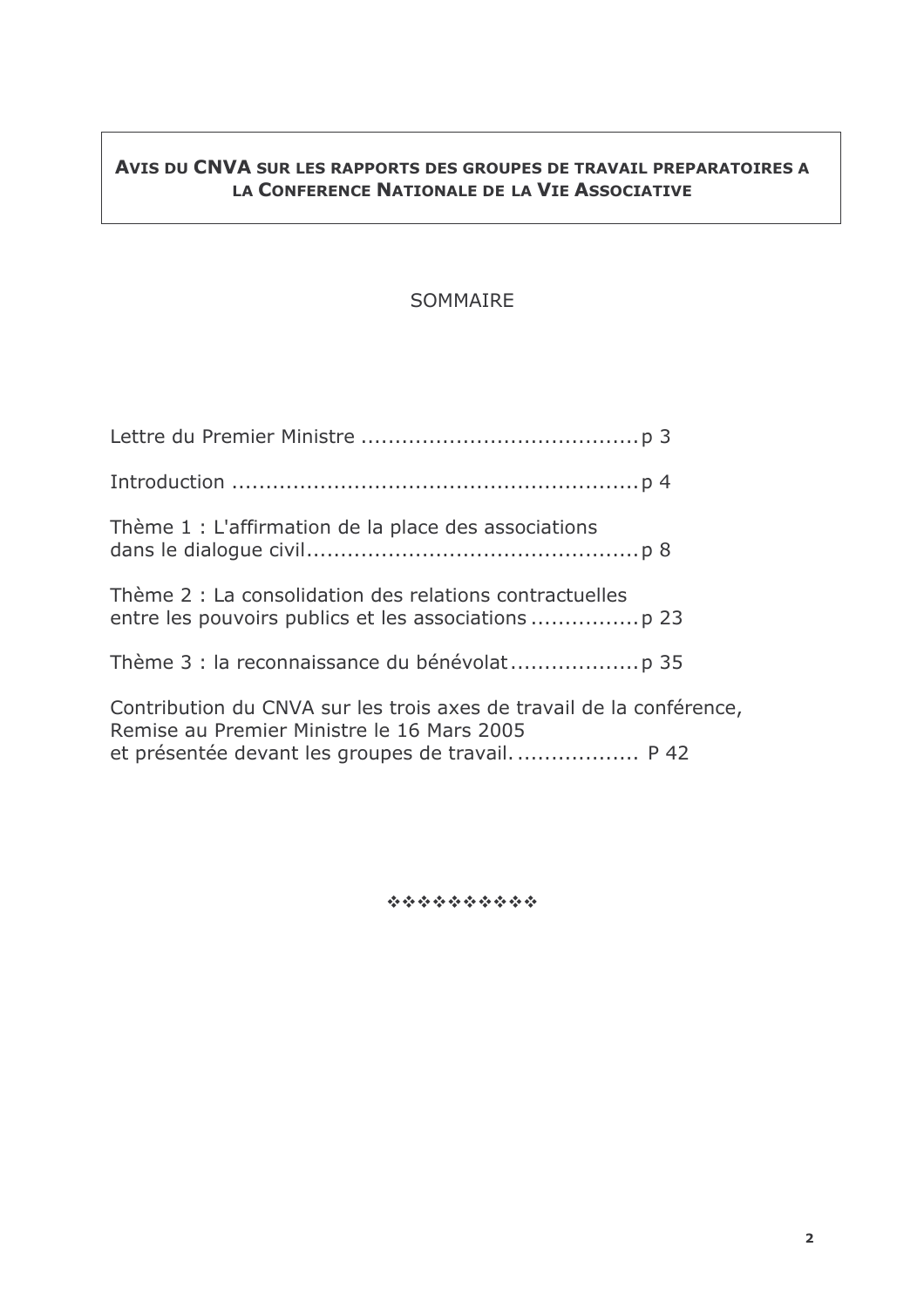Le Premier Ministre

Paris, le 28 SEP 2005 Nº 1868

Madame la Présidente,

Conformément aux engagements pris, je réunirai, avant la fin de cette année, le Conseil National de la Vie Associative dans une configuration élargic. Je présenterai à cette occasion les actions que le Gouvernement entend mettre en œuvre pour développer la vie associative, consolider les relations contractuelles entre les pouvoirs publics et les associations et favoriscr une meilleure reconnaissance du bénévolat.

Les trois groupes de travail préparatoire à cette rencontre ont remis leurs propositions à Jean-François LAMOUR, Ministre de la Jeunesse, des Sports et de la Vie Associative le 9 juin 2005.

Il m'apparaît indispensable que le Conseil National de la Vie Associative puisse se prononcer sur les propositions contenues dans ces trois rapports.

Je souhaiterais que votre avis puisse être rendu au plus tard le 31 octobre 2005.

Je vous pric d'agréer, Madame la Présidente, l'expression de mes sentiments les meilleurs

 $\cup$  de Lilleque'

Dominique de VILLEPIN

Madame Edith ARNOULT-BRILL Présidente du Conseil National de la Vie Associative 62, boulevard de La Tour-Maubourg 75007 - PARIS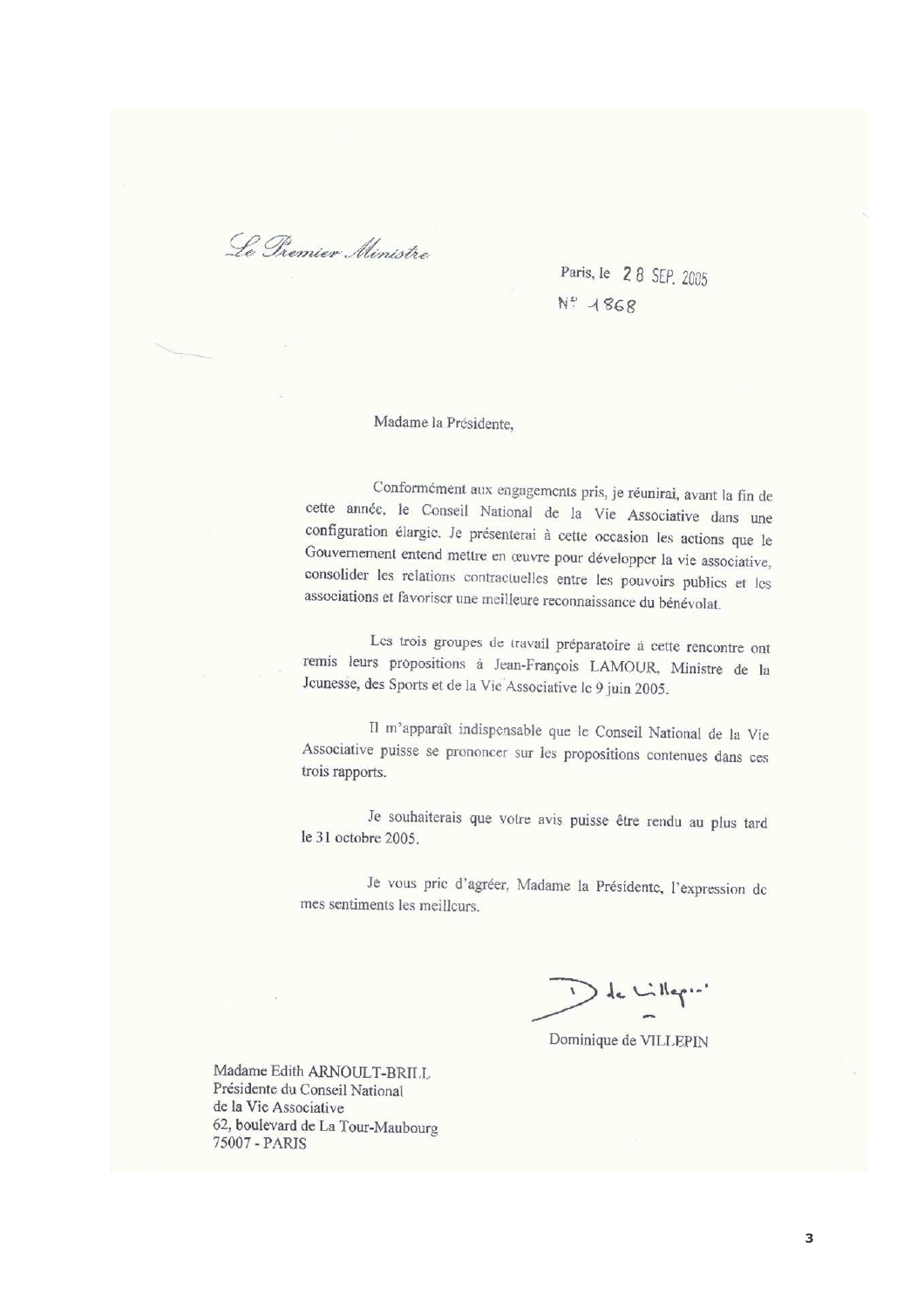#### **INTRODUCTION**

Dans sa contribution à la préparation de la Conférence Nationale de la Vie Associative par l'élaboration d'une synthèse de ses travaux sur les trois thèmes retenus, le CNVA a démontré la permanence de sa réflexion depuis le début des années 80 sur l'importance de :

- considérer le rôle des associations dans la société contemporaine compte  $\blacktriangleright$ tenu notamment de l'impact de leurs projets dans la sphère de l'intérêt général et sur l'économie de la nation,
- $\triangleright$  organiser la relation partenariale entre les pouvoirs publics et les associations sur des fondements qualitatifs solides, durables et équilibrés, dans un esprit de partage des objectifs et de respect des légitimités d'une part de la logique publique, d'autre part du projet associatif,
- > soutenir par un train de mesures touchant à la disponibilité, à la formation, à la reconnaissance, l'engagement libre, volontaire et désintéressé des bénévoles dans les associations.

Le présent avis s'inscrit dans le prolongement de cette première phase de la participation du CNVA aux travaux préparatoires et il présente le résultat de l'analyse des propositions figurant dans le rapport des trois groupes de travail dans l'ordre du rapport général remis à Jean-Francois LAMOUR, ministre de la Jeunesse, des Sports et de la Vie Associative : « L'affirmation de la place des associations dans le dialogue civil », « La consolidation des relations entre les pouvoirs publics et les associations», contractuelles « La reconnaissance du bénévolat ».

Chacun des trois rapports mentionne les travaux du CNVA et s'y réfère explicitement.

A titre liminaire, le CNVA souligne d'une part l'intérêt qu'il a porté aux quelques 81 recommandations et propositions formulées par les trois groupes de travail dont une majorité rejoint les siennes et les place dans une nouvelle actualité, d'autre part les écarts qui apparaissent au niveau conceptuel notamment à propos du bénévolat.

Ainsi, l'inscription de « la dynamique associative dans une démocratie du dialogue » selon le parti pris du groupe de travail sur « L'affirmation de la place des associations dans le dialogue civil » apporte, par les quatre orientations proposées, une réelle valeur ajoutée aux travaux antérieurs. Les propositions très concrètes qui sont formulées sont de nature, avec peu de moyens mais une très forte volonté politique, à permettre d'atteindre un objectif majeur pour le monde associatif par la mise en perspective de la reconnaissance de son rôle au sein de la société, mais aussi et surtout pour la société civile organisée dans son articulation au politique, derrière laquelle se profile l'enjeu démocratique.

La nécessité de revisiter la représentation des associations au CES et dans les CESR est sans doute l'une des meilleures illustrations de ce constat positif.

Sans entrer ici dans le détail de l'avis, il est important de souligner la difficulté gu'à représentée au moment de l'analyse l'appellation « Associations partenaires du dialogue civil institutionnalisé » (ADPCI). Elle peut en effet induire des confusions quant à la « sélection » des associations aptes à participer au dialogue civil. Or, les débats sur le projet d'avis ont permis de clarifier le sens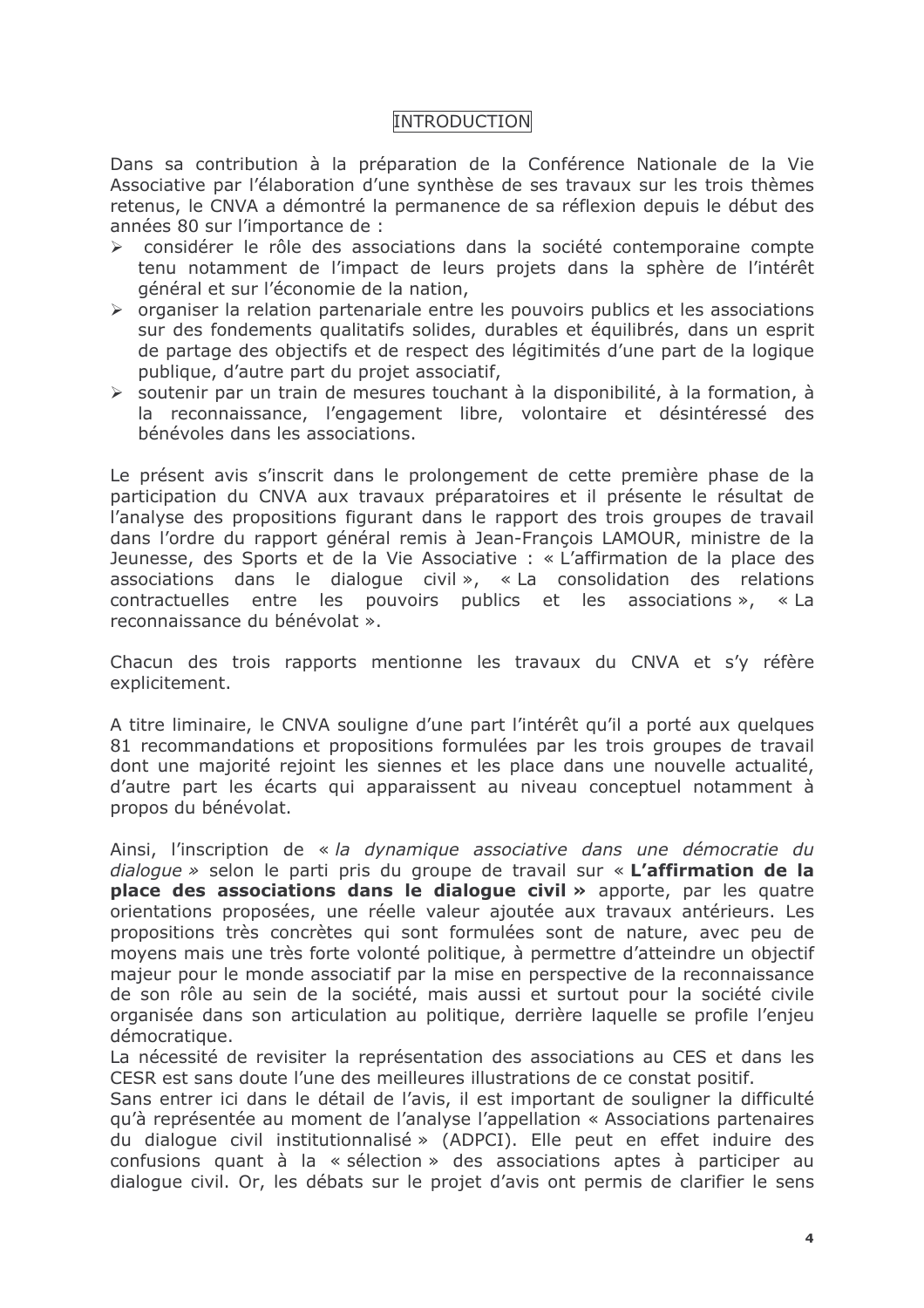même de cette notion et le CNVA souhaite insister sur la nécessité de garder présent à l'esprit que c'est bien le Dialogue civil qu'il s'agit d'institutionnaliser et non pas les associations.

Le CNVA souligne que le concept même de Dialogue civil mérite d'être porté comme une exigence dans la mesure où, comparé au Dialogue social par exemple, il apparaît toujours malgré la réalité qu'il recouvre comme une notion aux contours flous. C'est précisément pour cette raison qu'il convient de l'institutionnaliser pour lui donner de la consistance dans le but notamment de contribuer à l'émergence d'une démocratie vivante.

L'importance de la mise en œuvre de cette démarche, à tous les niveaux du territoire, a poussé le CNVA à illustrer son avis d'exemples et de propositions liés à ce que sont ou à ce que pourraient être des pratiques de terrain.

Le CNVA s'est toujours beaucoup impliqué dans les travaux relatifs à « La consolidation des relations entre les pouvoirs publics et les associations ». Il a dans son rôle consultatif notamment participé activement à l'élaboration d'outils aussi diversifiés qu'utiles pour répondre à cet objectif. A chaque étape de la progression du processus de consolidation, il a de facon récurrente recommandé la parution d'une circulaire du Premier ministre pour donner aux différents dispositifs les plus récents -conventions pluriannuelles d'objectifs, dossier commun de demande de subvention... - une chance d'être mis en œuvre dans tous les départements ministériels et les services déconcentrés. Le CNVA constate que le rapport du groupe de travail formule des propositions qui relèvent de l'application de ces circulaires. Il ne peut que recommander leur mise en œuvre sans délai dans la mesure où les dispositions qu'elles contiennent sont toujours d'actualité, qu'elles s'inscrivent de surcroît dans la logique de simplification administrative portée par l'Etat et qu'elles seraient de nature à rassurer les associations.

Le CNVA est aussi d'avis qu'à l'issue de la Conférence Nationale de la Vie Associative paraisse une circulaire du Premier ministre rappelant les priorités en matière de politique associative, ainsi un paragraphe pourrait être consacré aux outils supports de nature à atteindre l'objectif de consolidation des relations partenariales.

Le nouveau contexte de gestion des finances publiques devient un élément essentiel pour garantir la prise en compte du projet associatif dans la mise en œuvre d'un partenariat avec les pouvoirs publics. Le CNVA estime nécessaire de répondre favorablement aux propositions du rapport en la matière.

Les éléments du rapport démontrent assez nettement la nécessité de clarifier les méthodes d'approche du dossier associatif au niveau des administrations déconcentrées. La mise en cohérence des procédures de subventions de l'Etat et des collectivités territoriales est souhaitée notamment dans le but de simplifier la vie des associations. Ce sujet mérite néanmoins réflexion quant à la manière d'atteindre cet objectif, les compétences des différents acteurs publics étant distinctes.

Parmi les sujets fortement chargés d'enjeux pour l'avenir du modèle associatif, le CNVA souligne celui qui touche aux confusions déjà relevées dans son avis sur « La réforme de la commande publique appliquée aux associations » entre marché public, délégation de service public et subvention. Au-delà de la Conférence programmée le 23 janvier prochain, il pourrait prolonger ses propres travaux sur cette question sensible en tenant compte des éléments du rapport du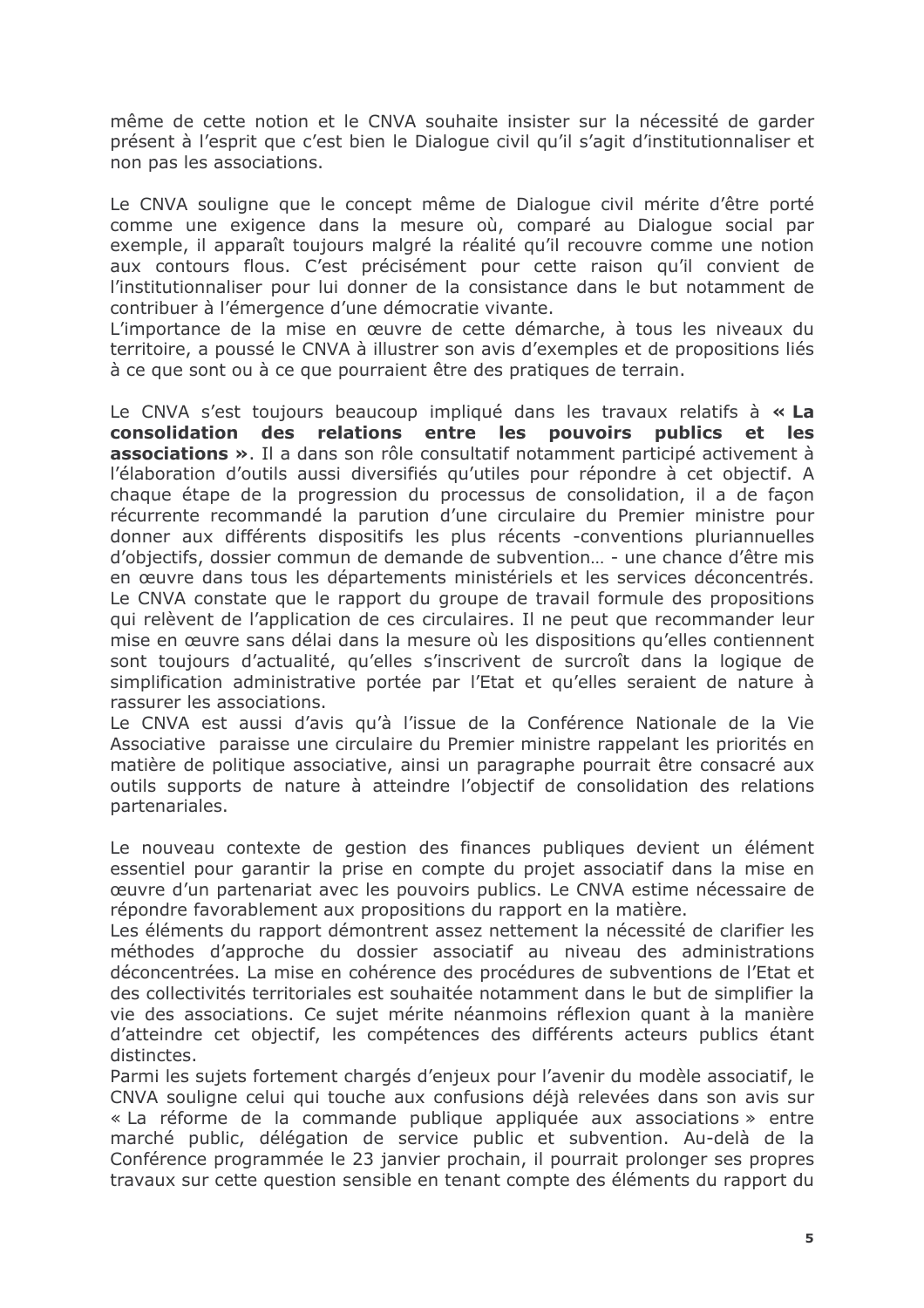groupe de travail, par la voie d'une réflexion commune avec les associations d'élus siégeant en son sein.

Les propositions contenues dans le rapport sur « La reconnaissance du **bénévolat** » n'ont pas fait l'objet d'une analyse exhaustive. Ceci tient au fait notamment que la plupart d'entre elles visent plutôt une pratique de bénévolat orientée sur la satisfaction d'un besoin personnel en réponse à une offre associative que l'engagement bénévole caractérisé par l'inscription d'une démarche personnelle dans un projet collectif.

Ce qui peut, énoncé de la sorte, apparaître ici comme une subtilité de langage, recouvre en fait deux conceptions différentes qui n'appellent pas à cent pour cent la même intervention de la puissance publique.

Le CNVA pense utile de rappeler les fondamentaux de la Loi de 1901 qui en installant le droit de s'associer, supposent l'exercice de trois libertés dont celle de fonder le contrat d'association sur la participation volontaire et désintéressée de personnes qui conçoivent, développent et promeuvent un projet collectif porteur de valeurs communes. C'est pourquoi, l'engagement bénévole constitue la première ressource collective d'une association.

Il existe aujourd'hui des pratiques qui installent un quasi « marché » du bénévolat avec des logiques de recrutement nourries d'un rapprochement entre des offres de personnes prêtes à donner du temps et des demandes associatives proposant une activité.

Ce phénomène mériterait d'être analysé pour comprendre sa logique dans le développement de la vie associative dans notre pays. Il se peut qu'il recouvre d'une certaine manière le volontariat ce qui serait d'ailleurs aussi un non sens.

Au regard de cette première analyse qu'il faudrait approfondir pour la valider, le CNVA n'est pas favorable à la création d'un fichier de bénévoles (cf. banque de données).

Par ailleurs, le CNVA souhaite mentionner son désaccord avec la création d'une distinction spécifique pour reconnaître l'engagement bénévole.

En effet, il estime qu'à l'instar de bien d'autres concitovens récipiendaires, l'activité des bénévoles dans un nombre considérable de cas mérite l'accès aux deux Ordres nationaux que sont la Légion d'Honneur et l'Ordre National du Mérite. Il propose au Premier ministre d'étudier les modalités appropriées qui permettraient que plus de bénévoles engagés dans la vie associative figurent dans les contingents d'attribution.

Le CNVA souligne également les possibilités de distinction de l'engagement bénévole offertes par l'existence de la Médaille Jeunesse et Sport, dont le ministre de la Jeunesse et des Sports annonçait la réforme du champ d'application afin que celle-ci soit étendue à l'ensemble des associations françaises lors de la célébration de la journée internationale des volontaires, le 5 décembre dernier.

Enfin, le CNVA souhaite mettre en évidence les points qui, bien qu'étant formulés de façon différente, sont communs aux trois rapports.

La question de l'information figure dans les propositions des trois groupes. Il apparaît indispensable au CNVA de se pencher à court terme sur les contenus et la promotion du site www.associations.gouv.fr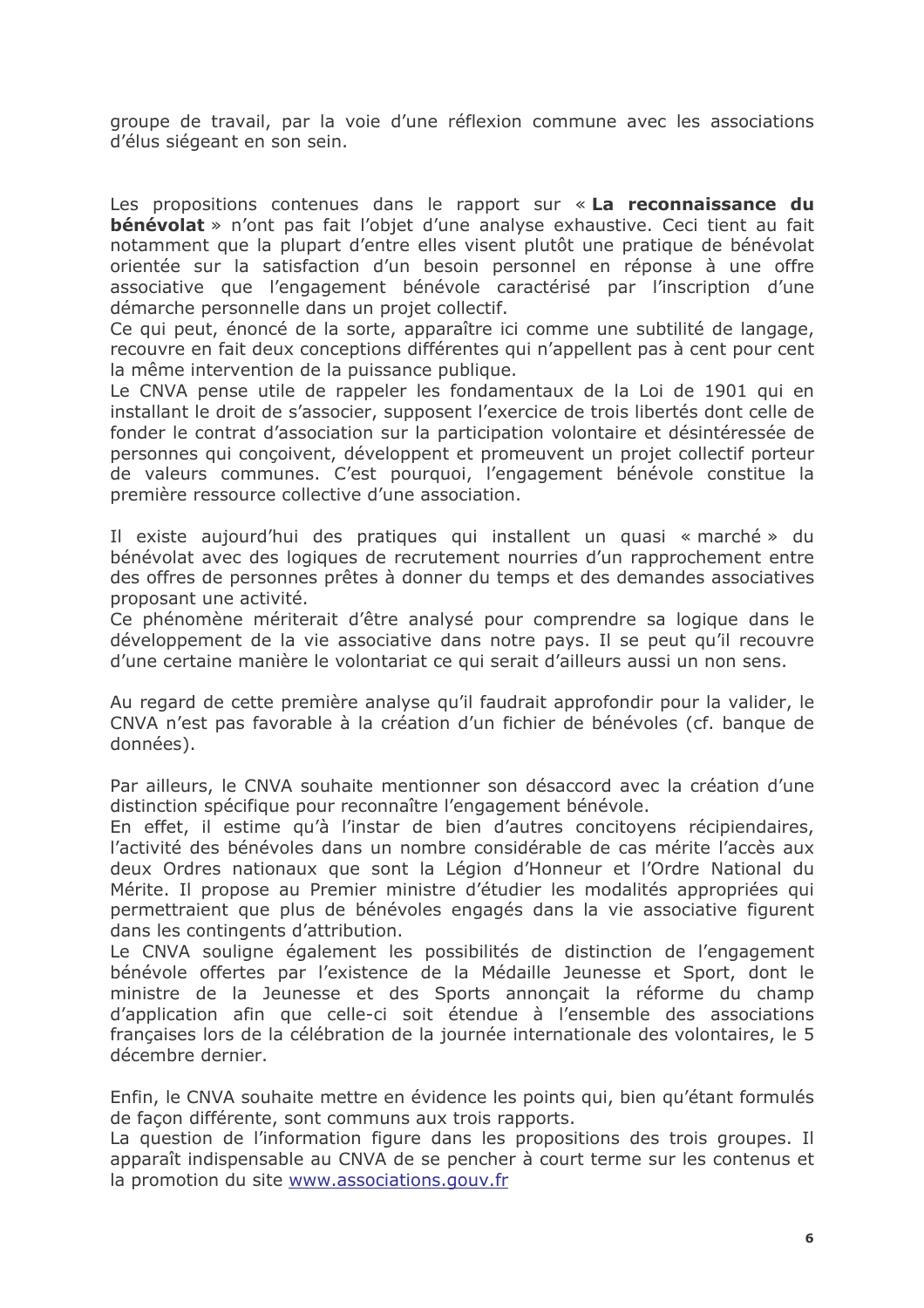Dans un autre ordre d'idée, le CNVA estime important de traiter la question d'un référent dans les ministères tant au niveau de l'administration que du cabinet dans le but d'harmoniser les propositions des groupes de travail sur le dialogue civil et sur la consolidation des relations entre les pouvoirs publics et les associations.

Dans le droit fil de cette remarque, il semble au CNVA important de revisiter la mission des DDVA à la lumière des propositions contenues dans les trois rapports.

\*\*\*\*\*\*\*\*\*\*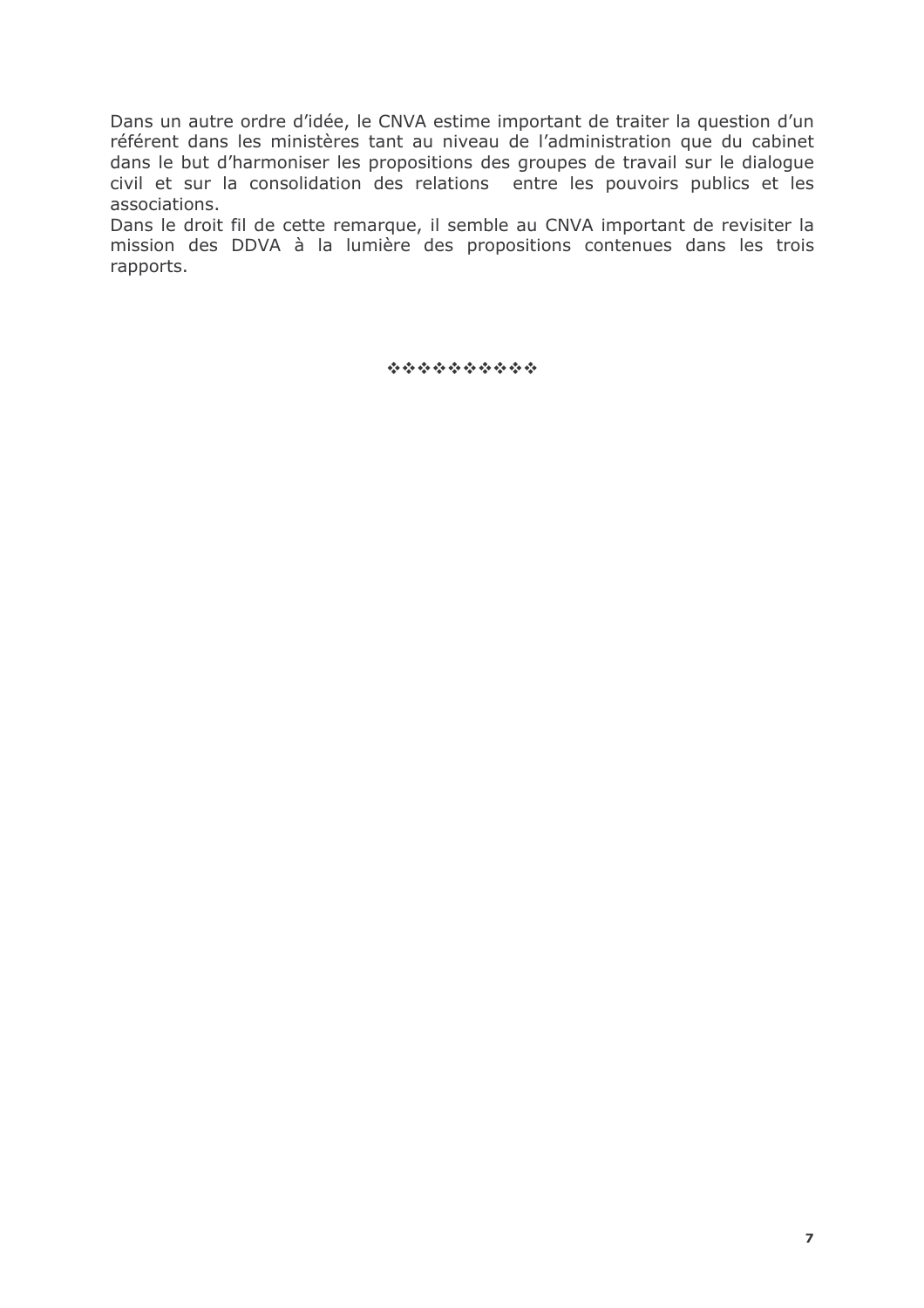Avis du CNVA sur le Rapport du Groupe de travail n°1 préparatoire à la Conférence Nationale de la Vie Associative :

# L'affirmation de la place des associations dans le dialogue civil

# **Préambule**

Les associations sont des lieux collectifs qui regroupent par une démarche volontaire, autonome, personnelle, des citoyens autour de projets les plus divers. Ces corps intermédiaires indispensables dans notre société, oeuvrant par des voies originales et singulières qui ne peuvent se confondre avec le syndical ou le politique, ne sont pas reconnus par les autorités publiques à leur juste mesure. Leur légitimité à être des acteurs du dialogue civil que ce soit avec l'Etat, ses Services déconcentrés ou les Collectivités dans les différents territoires n'est pas encore suffisamment reconnue.

La démocratie représentative doit être nourrie par la démocratie participative.

Le CNVA dans sa mandature actuelle a deux groupes de travail directement intéressés par le thème de ce rapport « Les associations et le dialogue civil et social » et « Associations et territoire ».

Le groupe de travail n°1 préparatoire à la Conférence Nationale de la Vie Associative formule 17 propositions après avoir dégagé quatre orientations qui sont :

« 1. Introduire la notion d'association partenaire du dialogue civil institutionnalisé  $(APDCI)$ .

2. Améliorer la représentation associative au sein du DCI,

3. Adapter les conditions de prise en charge du partenariat par l'administration publique,

4. Donner sa pleine portée à la Charte des engagements réciproques. »

Il est donc judicieux d'examiner d'abord le bien fondé des quatre orientations.

« Introduire la notion d'association partenaire du dialogue civil institutionnalisé  $(APDCI)$  »

Pour le CNVA ce qui est essentiel est d'abord de reconnaître l'importance du dialogue civil, qui constitue une des formes du partenariat pouvoirs publics/associations, et ce à tous les échelons territoriaux. C'est donc ceci qui devrait faire l'obiet du titre, les propositions étant des movens de mettre en œuvre cette reconnaissance et de pérenniser ce dialogue. Bien évidemment le CNVA trouve un intérêt certain à ce qu'au même titre que le dialogue social a été reconnu d'une manière claire dans les institutions de la République, il soit reconnu, dans la durée, l'émergence du concept de dialogue civil.

#### « Améliorer la représentation associative au sein du DCI »

Le CNVA ne peut qu'être d'accord sur l'objectif de renforcer la représentation associative au sein du dialogue civil.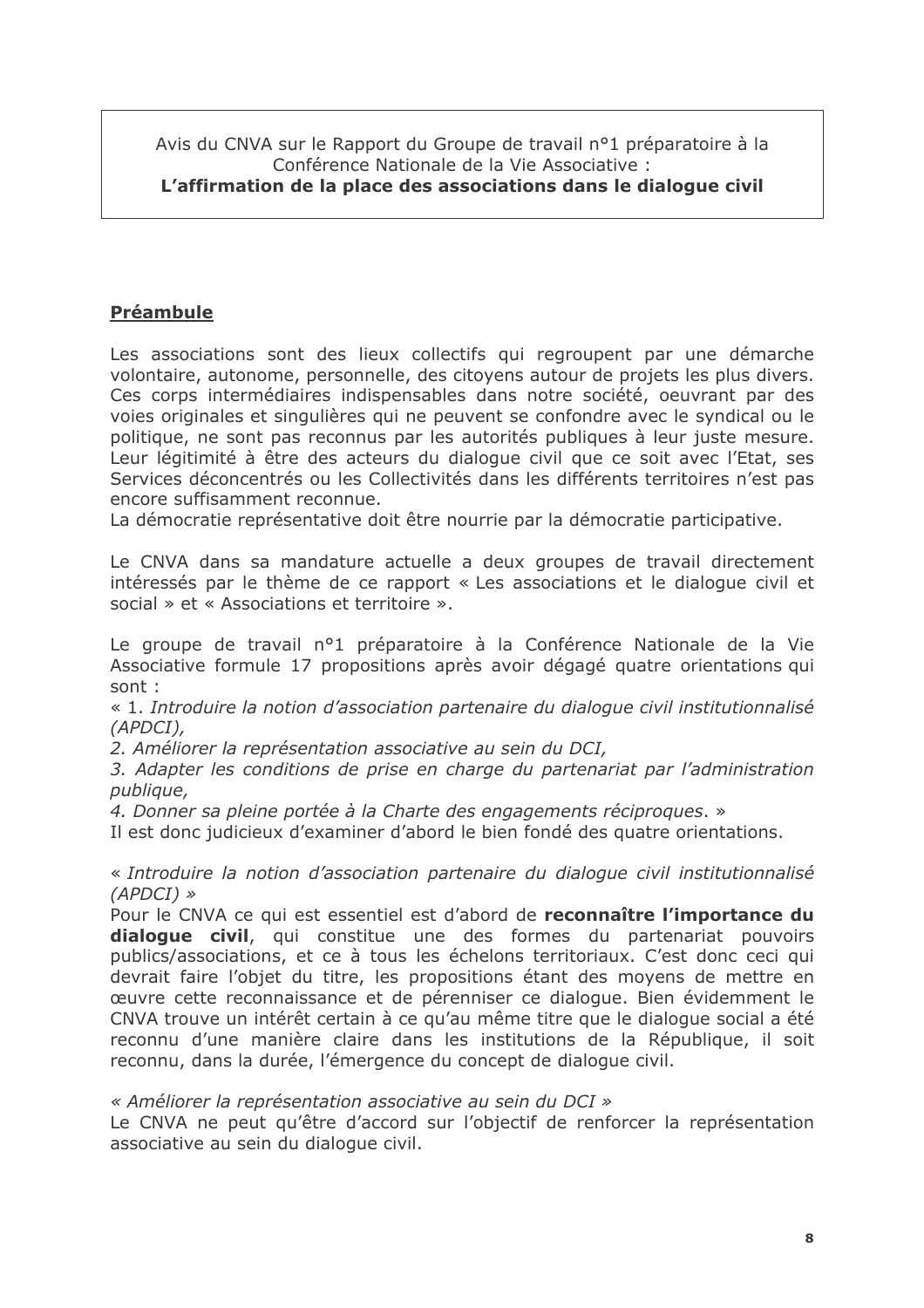« Adapter les conditions de prise en charge du partenariat par l'administration publique »

Il est incontestable que des améliorations sont à mettre en œuvre tant au niveau national que déconcentré.

#### « Donner sa pleine portée à la Charte des engagements réciproques»

Effectivement le document « Charte d'engagements réciproques entre l'Etat et les associations regroupées au sein de la CPCA », co-signé, le 1<sup>er</sup> juillet 2001, entre l'Etat et les Présidents des différentes coordinations membres de la CPCA doit être un référentiel connu et mis en œuvre.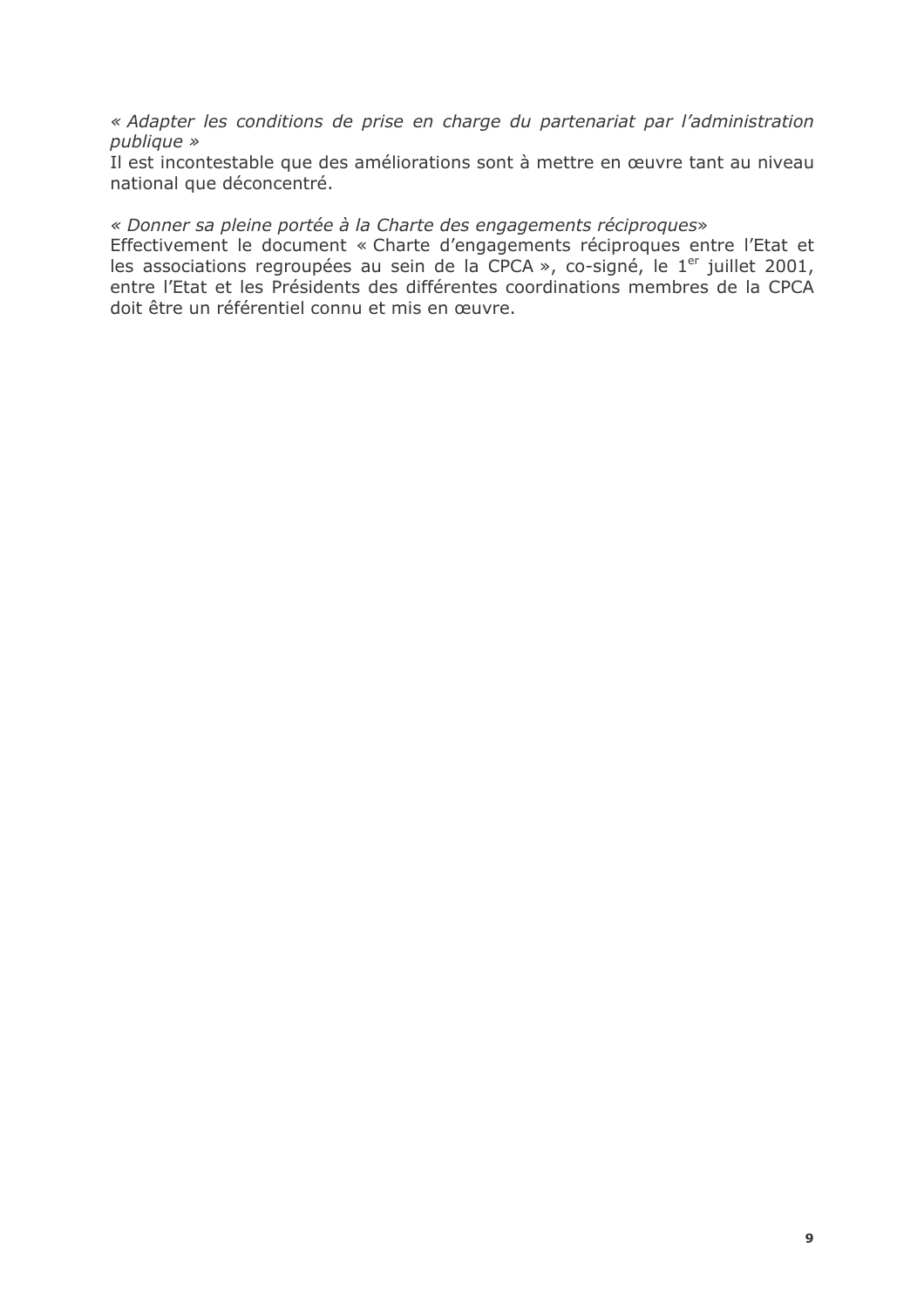# Analyse des propositions et avis du CNVA

Les 17 propositions du Groupe de travail sont reprises ci-après en titres de paragraphes, sauf pour les 5 premières qui sont traitées conjointement.

#### Propositions 1 à 5 - Introduire la notion d'association partenaire du dialoque civil institutionnalisé (APDCI)

1 - « Consacrer la notion d'association partenaire du dialogue civil institutionnalisé  $(APDCI)$ aux coordinations associatives ainsi au'aux aroupements associatifs et associations habilitées. »

2 - « Organiser une concertation entre l'Etat, le mouvement associatif organisé associations d'élus locaux pour déterminer les modalités  $et$ les d'institutionnalisation du dialogue civil dans les territoires. »

3 – « Promouvoir une déclinaison locale des principes partenariaux du dialogue civil entre associations et pouvoirs publics. »

4 – « Définir les critères nationaux d'habilitation des APDCI en les fondant sur les principes de la Charte des engagements réciproques. »

5 – « Indexer à la reconnaissance d'APDCI des contrats d'utilité civique et sociale assortis de conventions de moyens permettant la participation effective au  $DCI.$  »

# A - Les travaux antérieurs qui peuvent éclairer ce sujet.

#### A1 - Les associations doivent être reconnues comme acteurs de la démocratie participative

Le CNVA, au cours de ses avis, considère que les associations doivent être reconnues pour ce qu'elles sont et pas seulement pour ce qu'elles font.

Au cours des Assises nationales de la vie associative en février 1999, (Atelier 4) la reconnaissance des associations en tant qu'acteurs du mouvement social est réaffirmée, « Les associations en France jouent un rôle d'intermédiaire entre l'Etat et la société civile. Elles sont l'expression au quotidien d'une pratique de participative, complément nécessaire démocratie d'une démocratie représentative ». Au cours des débats, les représentants des associations ont insisté sur le rôle des associations et la reconnaissance dont elles devraient faire l'objet par les pouvoirs publics. Cette reconnaissance doit trouver à s'appliquer non seulement dans les actions développées par les associations mais aussi dans leur existence même et le dialogue qu'elles peuvent engager dans le cadre de consultation. «Les associations doivent donc être reconnues dans leur capacité, leur légitimité et leur pertinence à participer au dialogue civil et social ».

# A2 - Les réseaux horizontaux et verticaux, les fédérations, la CPCA

Le CNVA dans son avis « Les associations dans la décentralisation » adopté le 8 décembre 1992 a cherché à montrer la spécificité de l'action associative et de son organisation pour poser les bases du partenariat avec les collectivités territoriales et l'Etat, en particulier dans le domaine de la concertation et de la contractualisation.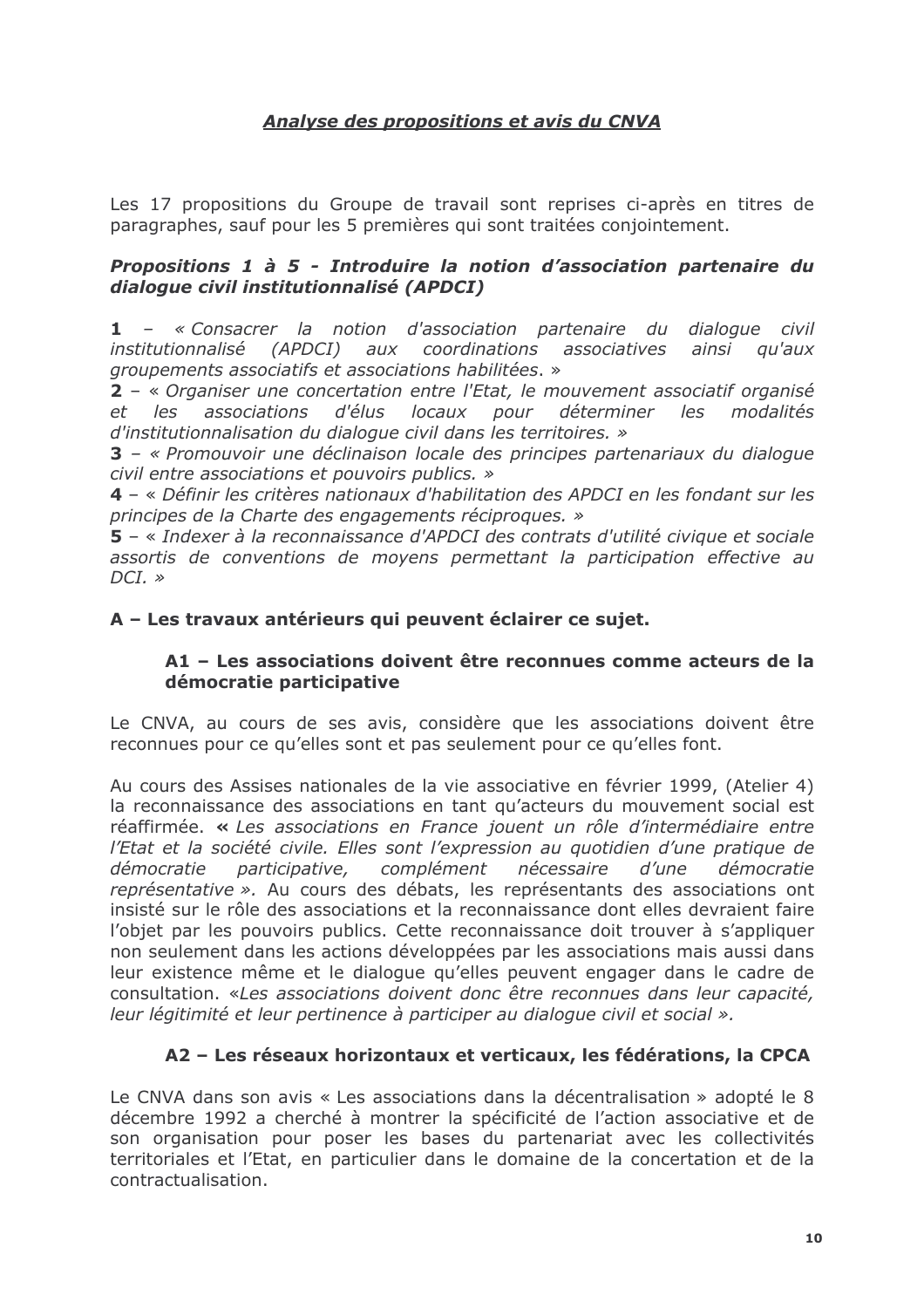Le CNVA propose dans son avis de revoir « les règles du jeu qui, reconnaissant les compétences des divers partenaires, permettent à la démocratie locale de fonctionner et en particulier aux citoyens organisés d'exercer leur créativité sociale et d'apporter leur libre contribution à la vie sociale ». Les six propositions formulées vont dans ce sens. Il est notamment proposé d'organiser de véritables concertations, de prendre en compte et de soutenir la concertation associative volontaire qui s'opère à travers les réseaux horizontaux et verticaux **qu'elles créent**. Il est à noter que le CNVA dans son avis « Pour une vie associative mieux reconnue dans ses fonctions économiques et dans ses actions d'intérêt général » (1988) demandait déjà que « soit mieux reconnu le rôle des fédérations dans le développement du mouvement associatif ».

Dans ses conclusions, l'atelier 4 des Assises (déjà citées) stipule qu' « Au-delà de la reconnaissance par les pouvoirs publics des fonctions sociales, civiques et économiques assurées par les associations, il convient de consacrer le rôle politique et représentatif de la CPCA sur tous les territoires et à tous les échelons administratifs et politiques de notre Société, »

# A3 - La représentativité des associations

Dans « Charte d'engagements réciproques entre l'Etat et les associations regroupées au sein de la CPCA » signée le 1<sup>er</sup> juillet 2001, l'Etat s'engage à « consulter, autant qu'il est possible et souhaitable, les associations et à favoriser la représentation des associations dans les instances consultatives et les organismes de concertation en fonction des compétences et de la représentativité de celles-ci aux niveaux national et local ».

Les associations s'engagent quant à elles à « participer de façon constructive aux actions de consultations mises en place par les pouvoirs publics en se positionnant comme force de proposition, animées de la volonté de faire progresser l'intérêt général en France... ».

Le CNVA dans son avis sur « L'utilité sociale des associations et ses conséquences en matière économique, fiscale et financière » (15 juin 1995) puis dans ses travaux ultérieurs, propose d'appuyer la reconnaissance des spécificités des associations sur un faisceau de critères qui au final en comptera cinq : la primauté de l'objet sur l'activité, la non lucrativité et la gestion désintéressée, l'apport social, le fonctionnement démocratique et l'existence d'agrément.

Les travaux de l'atelier 4 aux Assises « Les associations, lieux reconnus de citoyenneté et d'engagement civique » ont conclu que « la reconnaissance repose sur la détermination des associations elles-mêmes à assumer une fonction de représentation, mais aussi sur la volonté des pouvoirs publics de favoriser véritablement le rapprochement entre les citoyens et les institutions »

#### A4 - Les moyens nécessaires à la participation au dialogue civil

Le CNVA lors de son rapport intitulé « Le financement des associations : Pour une vie associative mieux reconnue dans ses fonctions économiques et dans ses actions d'intérêt général. » (Avis adopté le 4 février 1988) mentionnait parmi les constats établis, « les difficultés que rencontre l'association, lorsqu'elle remplit une fonction d'intérêt général, pour établir avec les pouvoirs publics des relations claires, basées sur des engagements réciproques et obtenir ainsi des ressources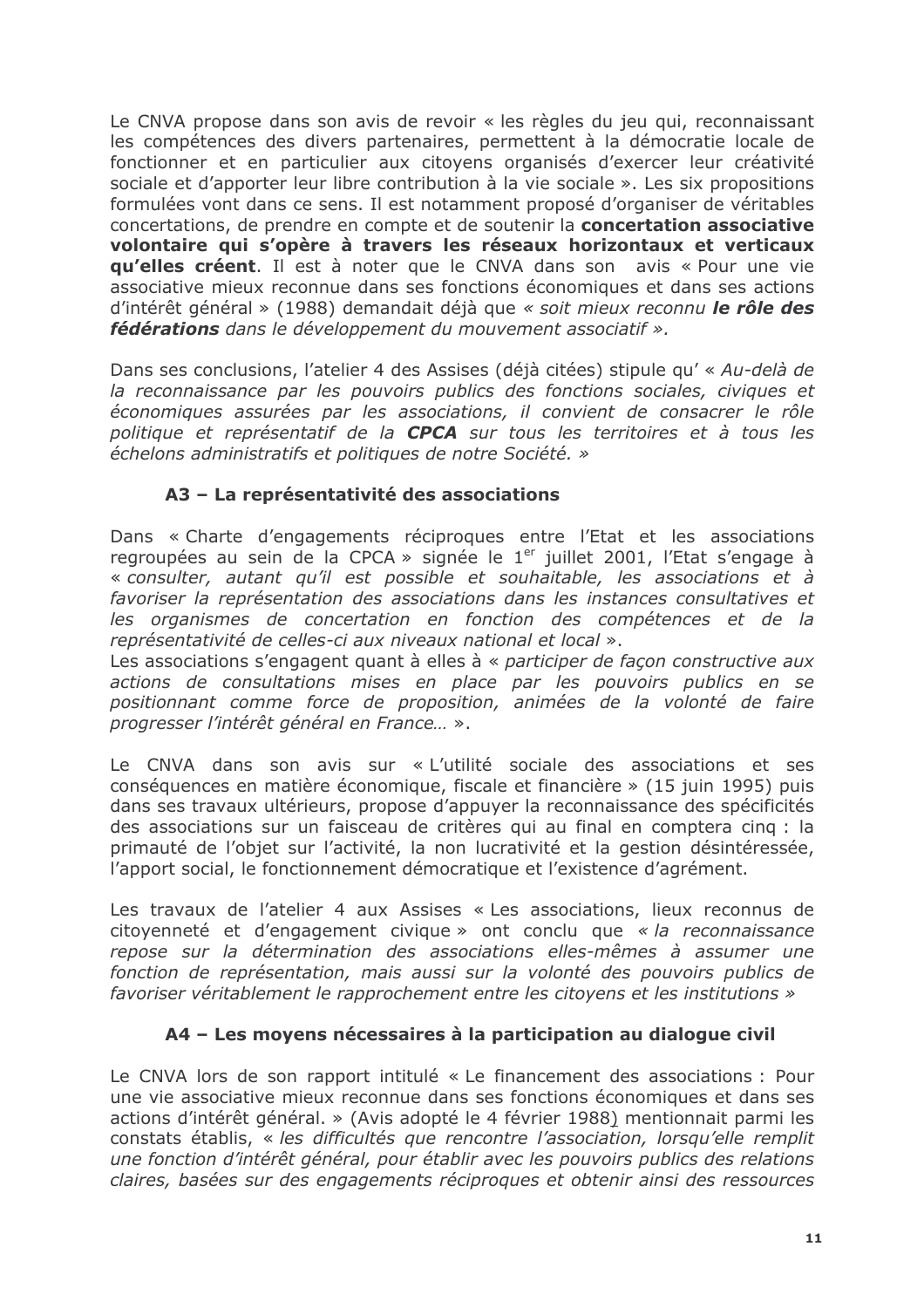correspondant... aux obligations et aux charges qu'elle doit assumer... ». Ceci est toujours d'actualité quand il s'agit de la participation au dialogue civil.

# B - Réflexions et Propositions du CNVA

## B1 - Faire reconnaître par l'ensemble des acteurs publics l'importance du dialogue civil

Le dialogue civil doit être encouragé et développé. Il convient d'ailleurs de noter que toutes les instances de consultation ou de concertation qui existent et dans lesquelles siègent des représentants d'associations traduisent ce dialogue civil.

Le groupe de travail aborde notamment dans sa proposition 2 le dialogue civil dans les territoires. Pour le CNVA, il est essentiel de reconnaître l'importance du dialogue civil, qui constitue une des formes du partenariat pouvoirs publics/associations, et ce à tous les échelons territoriaux ce qui l'amène à effectuer des propositions, comme moyens de mise en œuvre de cette reconnaissance et de pérenniser ce dialogue.

Ce dialoque civil doit exister à tous les niveaux du territoire, et à chaque niveau il doit se concrétiser avec un type d'associations adapté.

Il existe encore des bastions, dans le territoire français, où la démocratie participative est vécue comme portant atteinte à la démocratie représentative alors qu'elles ont un rôle complémentaire indéniable et incontournable aujourd'hui.

La priorité pour le CNVA est de faire reconnaître par l'ensemble des acteurs publics l'importance du dialogue civil.

# B2 - Décliner le dialogue civil avec les bons interlocuteurs

Au niveau national, le dialogue civil doit s'effectuer avec les coordinations, les fédérations et les associations nationales et la CPCA en tant que représentant politique du mouvement associatif dans sa diversité. Les pouvoirs publics savent identifier ces partenaires associatifs. La reconnaissance des associations au niveau national s'appuie sur les principes décrits dans la Charte d'engagements réciproques. Au niveau national de plus la RUP et les agréments font partie des éléments de reconnaissance. Le CNVA va d'ailleurs se pencher sur cette question dans le cadre de la saisine du Premier Ministre en date du 3 octobre concernant « l'utilité et la portée des agréments associatifs ». Ce n'est pas un nouveau label que le CNVA souhaite voir mis en place qui se superposerait d'une manière ou d'une autre aux existants.

Au niveau national, la CPCA, les fédérations et unions sont les interlocuteurs naturels du dialogue civil; les critères de la Charte nationale servent de référence.

L'avis que va avoir à préparer le CNVA sur « l'utilité et la portée des agréments associatifs » sera, si nécessaire, l'occasion d'effectuer des propositions de réforme ou d'acceptation des procédures existantes.

Le dialoque civil doit se décliner aux divers échelons territoriaux avec les bons interlocuteurs ; ces échelons territoriaux concernent les régions, les départements, les intercommunalités. Aux échelons régionaux on retrouve des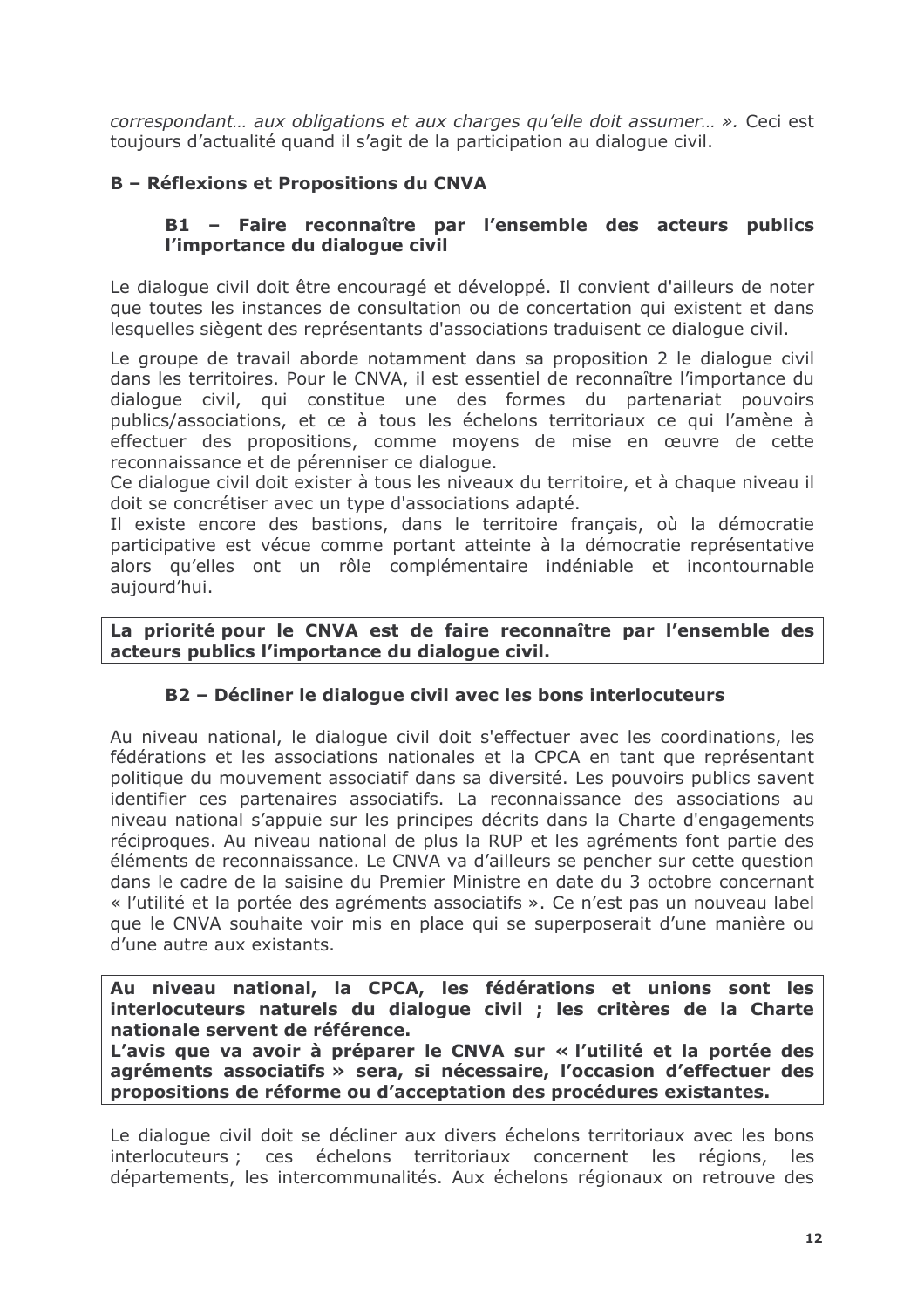CPCA régionales, des coordinations, fédérations, ... et de nombreuses associations aux différents échelons territoriaux. Des agréments existent à des niveaux régionaux et départementaux. Mais, rappelons le, les associations sont libres de vouloir ou non participer au dialoque civil.

Le Groupe de travail « Associations et territoires » du CNVA s'est particulièrement intéressé à des témoignages de terrains. Des exemples récents prouvent que le tissu associatif s'organise pour se faire reconnaître et identifier à divers échelons territoriaux pour participer au dialogue civil dans des démarches innovantes. Deux retours d'expériences, figurant dans l'encadré ci-dessous, en témoignent.

#### 1° La Charte qui a été signée le 30 novembre 2005 entre le Conseil Régional Midi-Pyrénées et la CPCA Midi-Pyrénées

Elle précise les droits et les devoirs tant du Conseil Régional que des associations. Dans la partie « Le Conseil Régional Midi-Pyrénées s'engage à soutenir concrètement la vie associative pour construire avec elle la citoyenneté de notre temps » figurent les 3 articles suivants :

« 4-3 – Donner une véritable place aux associations dans les instances de consultation, de concertation et d'évaluation mises en place par le Conseil Régional Midi-Pyrénées.

4-7 – Soutenir la fonction régionale des « têtes de réseaux ».

- Celle ci est assurée par les coordinations qui représentent les grands secteurs de la vie associative réunis au sein de la CPCA Midi-Pyrénées et sont des lieux de concertation, de mutualisation, d'expertise et de représentation.

- Elle est également assurée par les diverses unions et fédérations qui appuient, structurent et développent le tissu associatif bénévole sur les territoires.

4-9 - Organiser les relations avec les associations et leurs regroupements dans le cadre des territoires, en s'appuyant sur des interlocuteurs référents et des modes de concertation appropriée. »

# 2º Organisation des associations à l'échelle d'un pays

En Pays d'Autan, les associations du territoire, représentées au sein du collège associatif du conseil de développement se sont structuré en association loi 1901 appelée « CAPA » (Coordination Associative du Pays d'Autan. L'Assemblée Générale de constitution a eu lieu le 19 janvier 2005. Les associations sont regroupées en 7 familles associatives représentées équitablement dans les instances statutaires de la CAPA selon la Charte de fonctionnement adoptée lors de l'AG de constitution). Clairement le PV de l'AG fait apparaître 4 objectifs à cette démarche :

· Porter en tant que maître d'ouvrage des projets associatifs,

• Représenter et associer les forces vives associatives aux décisions concernant le développement du territoire.

• Renforcer la cohésion et porter l'expression associative,

· Défendre le fait associatif (association 1901).

Les associations ont fait connaître clairement au Conseil de Développement leur logique, leur mode d'organisation et leur volonté de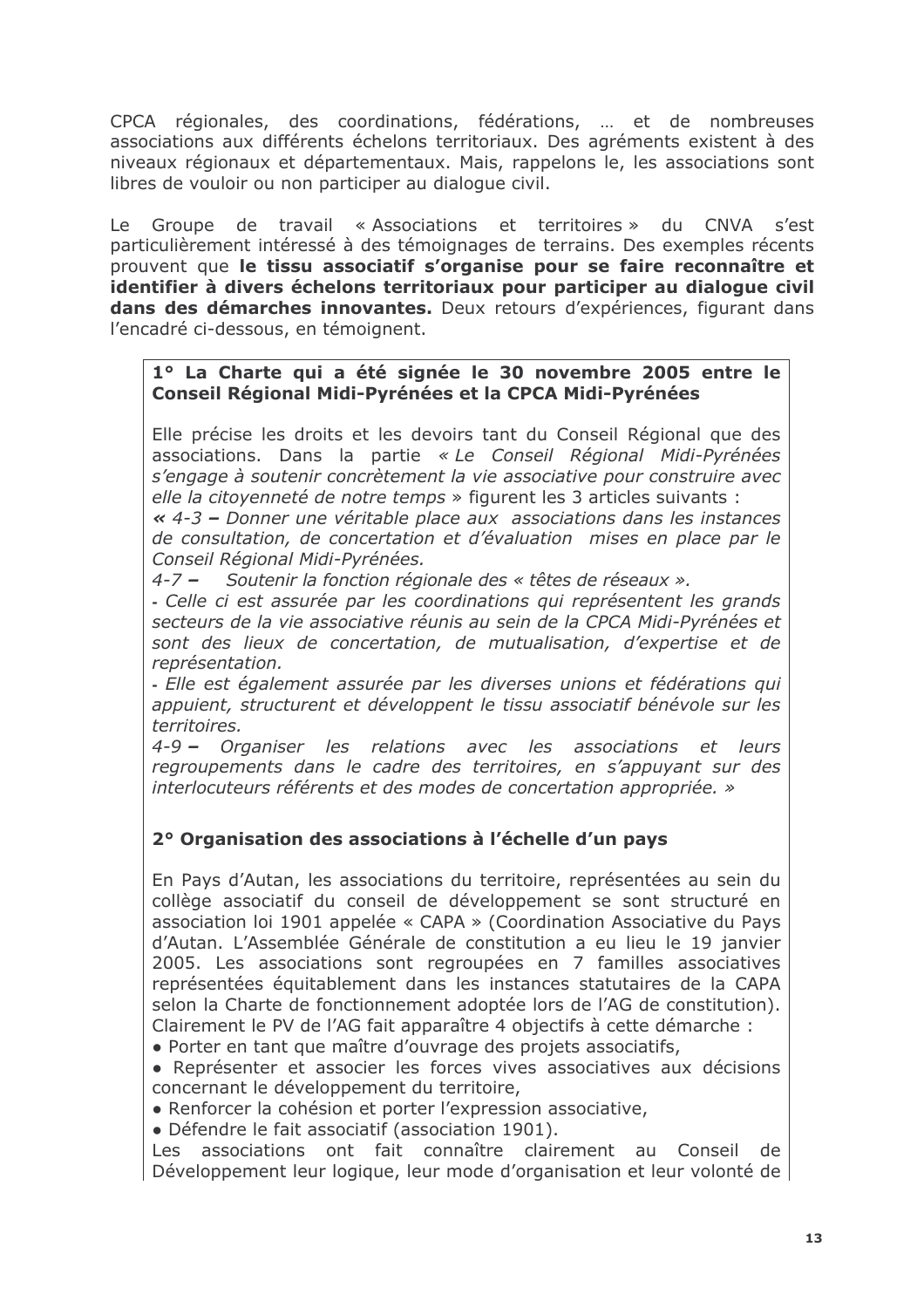partenariat (motion du 5 janvier 2005 «Pour une démocratie participative en Pays d'Autan » adressée par les associations au Président du Conseil de Développement). Voici quatre extraits très significatifs de ce texte qui est structuré en deux parties :

- La CAPA s'engage dans un partenariat :

- LA CAPA s'organise librement.

• « La coordination associative est l'interlocuteur privilégié de relations entre le Conseil de développement et le monde associatif pour développer des partenariats de réciprocité susceptibles d'assurer pour l'avenir, un développement durable du territoire. »

• « Le partenariat que nous souhaitons construire se fonde sur la réciprocité de l'échange, sur le « faire ensemble » dans le respect de la diversité de chacun. La singularité, l'indépendance des associations permettent des approches parfois différentes ou complémentaires face aux enjeux à relever en terme de développement durable. C'est ce croisement des regards qui nous enrichit collectivement et qui est vecteur de transformation sociale. Les associations sont des moteurs de développement, d'innovation, de créativité et de cohésion sociale ainsi que les artisans d'une démocratie plus participative, par leurs fonctions de veille et d'interpellation dans la société. Ce partenariat de réciprocité représente pour les associations la condition nécessaire pour donner du sens aux orientations de la charte de pays et rendre efficace les actions à conduire dans ce cadre. »

• « La coordination associative du pays d'Autan est ouverte à tous sans discrimination mais s'interdit toute attache à un parti, un mouvement politique, une confession. Elle respecte le pluralisme des idées et les principes de laïcité, fondement de la république. »

 $\bullet \ll La$ Coordination Associative du Pays d'Autan désigne ses représentants associatifs, membres titulaires au sein du conseil de développement. »Les critères de la Charte nationale doivent pouvoir se décliner aux différents échelons territoriaux ; l'Etat et les CPCA régionales doivent en être les acteurs.

L'avis que va avoir à préparer le CNVA sur « l'utilité et la portée des agréments associatifs » sera, si nécessaire, l'occasion d'effectuer des propositions de réforme ou d'acceptation des procédures existantes. Le CNVA souligne avec intérêt que des témoignages de terrain prouvent

que le tissu associatif s'organise pour se faire reconnaître et identifier à divers échelons territoriaux pour participer au dialogue civil dans des démarches innovantes; il souhaite que de telles initiatives soient largement soutenues par les pouvoirs publics.

#### Organiser dans le cadre de la décentralisation une  $B3$ concertation tripartite

Actuellement dans le cadre de la décentralisation, la concertation est aujourd'hui le plus souvent bipartite d'un côté associations - Etat services déconcentrés et de l'autre association - collectivités territoriales. Il est nécessaire que se mette en place, autour du fait associatif, une concertation tripartite où les CPCA régionales ont toute leur place.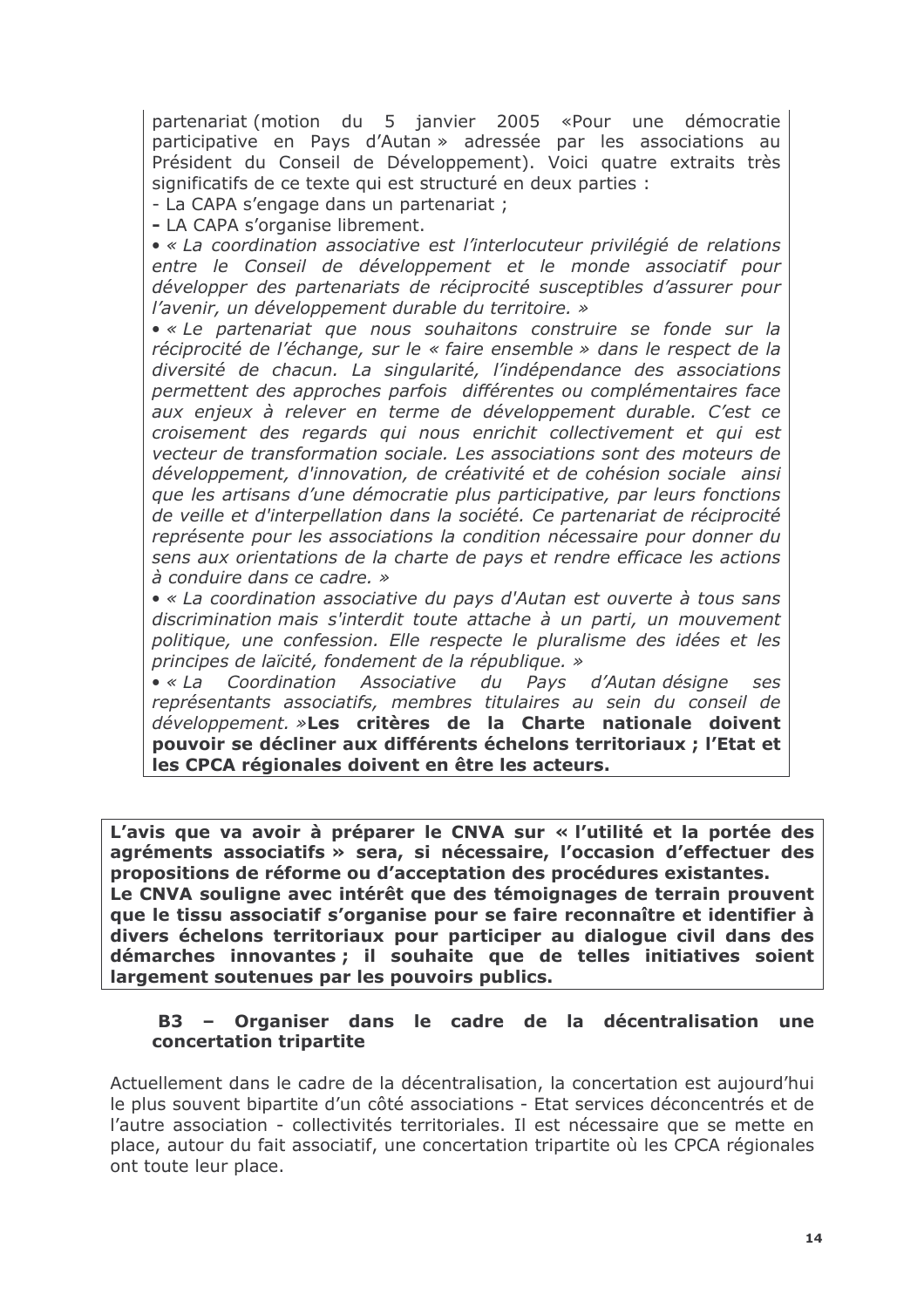Au niveau des régions, l'Etat doit être moteur pour que se mette en place une concertation tripartite (Etat, Collectivités, Associations) où les CPCA régionales ont toute leur place.

# B4 – La participation au dialogue civil nécessite des moyens

La participation au dialogue civil a un coût pour les associations : mobilisation, déplacements, travail de préparation, de suivi, ... Bien évidemment ce coût sera variable en fonction de l'échelon territorial, de la technicité du sujet, etc. mais aussi en fonction des personnes qui assureront la participation au dialogue civil. Cela peut être des salariés de l'association ou des bénévoles ; dans le premier cas une estimation de l'implication financière de l'association peut être réalisée, dans le second les bénévoles doivent pouvoir être défrayés de leur éventuel manque à gagner par rapport à leur salaire.

Au niveau national, le financement du dialoque civil peut être intégré dans les conventions entre l'Etat et les associations, c'est d'ailleurs déjà le cas pour certaines d'entre elles, même si la prise en compte des frais est très partielle.

Au niveau des territoires, le financement du dialogue civil peut être intégré dans les conventions entre l'Etat (Services déconcentrés) et les associations, c'est parfois le cas pour certaines d'entre elles même si la prise en compte des frais est très partielle. De même la participation au dialogue civil doit être appuyée par les collectivités territoriales.

A titre de retour d'expérience, dans le cadre de la Charte Midi-Pyrénées précédemment citée, le texte de l'article 4.11 est « Reconnaître par un financement spécifique l'intervention d'experts issus des coordinations associatives régionales, qui, à la demande du Conseil Régional Midi-Pyrénées, participent à des instances de concertation ou accomplissent des missions spécifiques. »

La participation au dialoque civil de l'association concernée par une convention pluriannuelle d'objectifs signée avec l'Etat devrait être mentionnée dans ce texte.

La même mesure devrait être appliquée aux conventions pluriannuelles d'objectifs signées avec les services déconcentrés.

Le dialogue civil dans les territoires se décline aussi avec les collectivités territoriales, la mise en œuvre de charte, entre ces collectivités et les associations, est le vecteur privilégié pour faire acter le principe de partenariats financiers.

#### 6 - « Elaborer un projet de loi offrant un cadre adapté aux l'administration constitués *démembrements* de **SOUS** la forme d'associations (nouvelle catégorie d'établissement public). »

La question des associations para-administratives n'est pas nouvelle, elle a été maintes fois dénoncée. Le point 3.2 de la Charte d'engagements réciproques est le suivant : « Respecter l'esprit du contrat associatif de la loi 1901 en substituant progressivement des structures juridiques appropriées aux associations para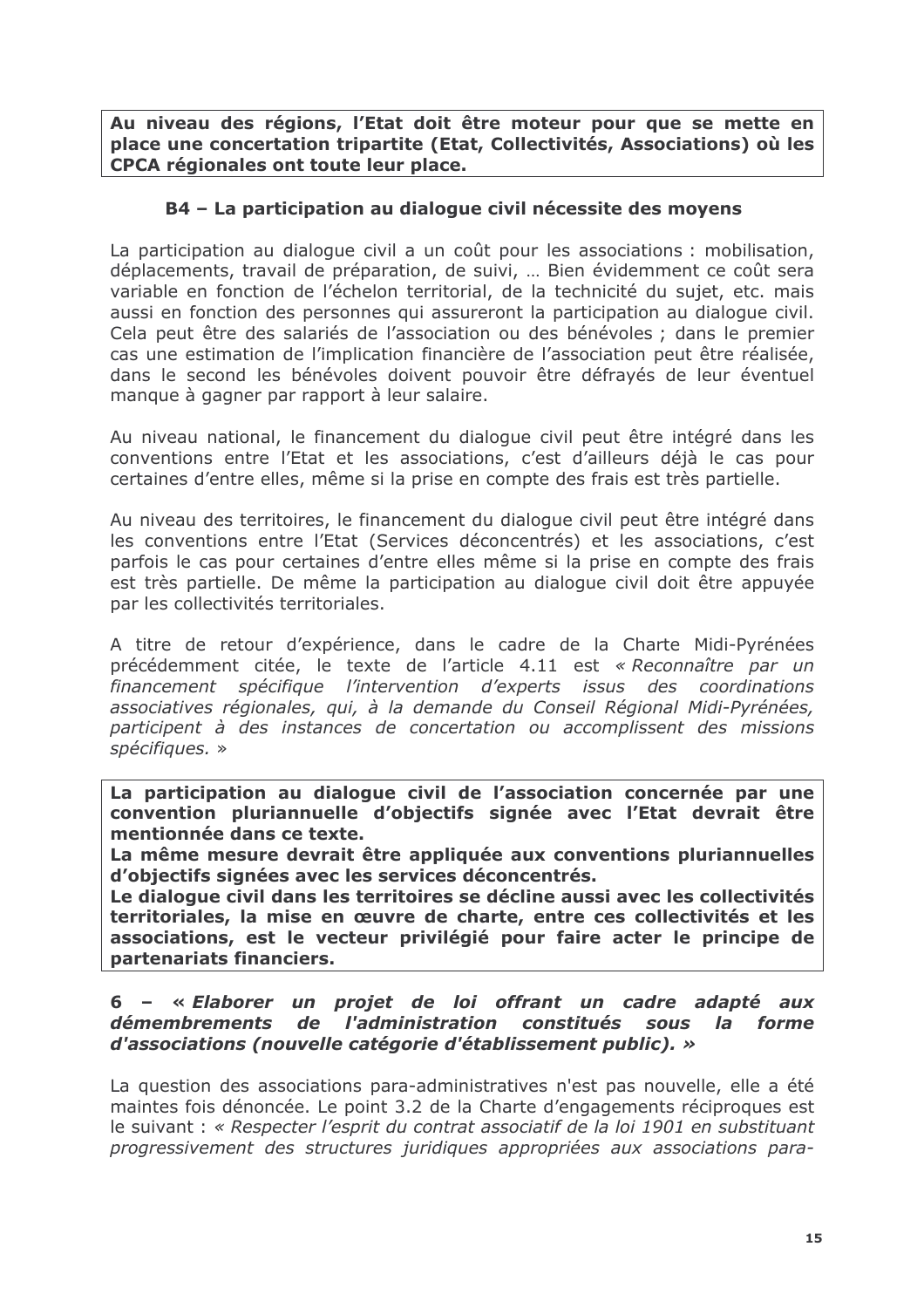administratives. » Est-ce une nouvelle catégorie d'établissements publics qui doit être créée ou une évolution des GIP qui doit être mise en œuvre ?

Le CNVA ne saurait, dans l'urgence, se prononcer sur cette question, mais le besoin de réponse est chaque jour plus nécessaire. En effet, sur le territoire, dans de très nombreux secteurs, les associations para-administratives se multiplient.

Le Conseil d'Etat, à la fin des années 90, a réfléchi à une réforme de l'outil juridique que représentent les GIP, ce travail devrait être pris en compte dans l'élaboration de propositions par l'Etat soumises à concertation.

Récemment, le législateur lui-même a imposé l'utilisation du statut loi 1901 pour la gestion des Plans Epargne Retraite. Cela nuit grandement au secteur associatif dans lequel la très grande majorité des associations regroupe des citoyens volontairement engagés dans une démarche de projet collectif.

Le CNVA insiste sur l'importance que ne soit plus utilisé le statut loi 1901 pour des associations para-administratives. Il attend de l'Etat de pouvoir examiner des propositions ayant pour objet d'offrir un statut opérationnel aux associations para-administratives.

#### 7 - « Porter la représentation du groupe des association au CES à 20 membres.  $\gg$

C'est sous la V<sup>ème</sup> République que le Conseil Economique est devenu le Conseil Economique et Social installé le 22 juin 1959 au Palais de Iéna. La constitution du 4 octobre 1958 lui consacre trois articles dans son titre X devenu le titre XI dans la loi constitutionnelle du 27 juillet 1993.

Il aura fallu attendre 1984 pour que les associations y fassent leur entrée après la création du CNVA en 1983. Par décret du 4 juillet 1984, la composition du CES a été modifiée : aux dix représentants du mouvement familial, présent par l'UNAF depuis l'origine, ont été ajoutés « cing représentants des autres associations ».

Les représentants des « autres associations » désignés par décret sur proposition du CNVA siègent au titre des représentants des activités sociales et en constitue l'une des quatre catégories ; en effet l'article 11 de la loi organique dit : « Les dix-sept représentants des activités sociales sont désignés ainsi qu'il suit :

- dix représentants des associations familiales ....

- un représentant du logement...
- un représentant de l'épargne...

- cinq représentants d'autres associations ... » Il est d'ailleurs à noter que dans la vie quotidienne du CES cette notion de représentant d'activités sociales n'est jamais utilisée.

Le triple rôle du Conseil Economique et Social :

- 3<sup>ème</sup> Assemblée constitutionnelle du pays après l'Assemblée nationale et le Sénat.
- assemblée représentative principalement composée des membres par les organisations socio-professionnelles nationales,
- assemblée consultative qui donne des avis aux pouvoirs publics en matière économique et sociale, ainsi que dans le domaine culturel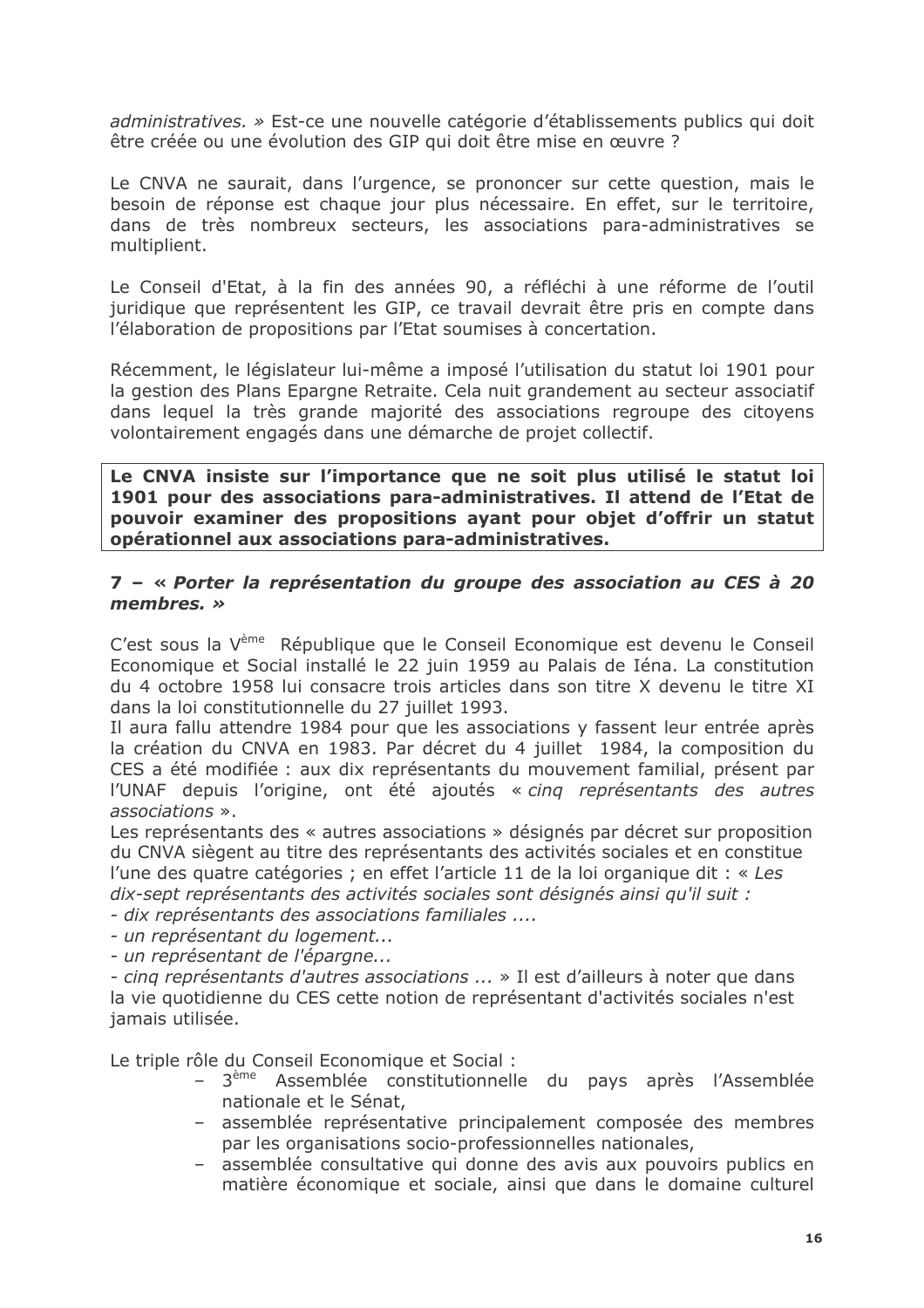notamment, mériterait de voir la représentation des associations augmentée.

En effet au cours des vingt dernières années, à l'élargissement constant du champ d'intervention des associations s'est ajoutée la croissance en nombre du secteur.

Ainsi aujourd'hui c'est 1 million d'associations qui retiennent l'intérêt des 14 millions de français qui s'engagent bénévolement au service de leurs projets.

142 000 d'entre elles emploient 1.6 million de personne soit 5% de la population active au travail.

Constitué de 231 membres repartis en 18 groupes dont celui des associations qui n'en compte que cinq, le Conseil Economique et Social gagnerait en représentativité si la place faite au secteur associatif révélait davantage la réalité de cette composante de la société civile aux cotés des autres acteurs socioéconomiques.

Au cours de ses différentes réflexions sur la représentation des associations, le CNVA a souligné l'importance de voir modifiée la loi organique relative au Conseil Economique et Social pour réajuster l'équilibre entre les différentes composantes de la société civile. Il est donc favorable à la propositions du groupe de travail préparatoire à la Conférence Nationale de la Vie Associative visant à l'élargissement du groupe Associations au CES.

#### 8 - « Reconnaître un pouvoir de proposition au mouvement associatif organisé (CPCA) pour les nominations au CES et CESR ».

Cette demande correspond complètement à la demande de dialogue et à la reconnaissance des associations comme force de proposition nous ne pouvons gu'y souscrire. Mme Edith Arnoult-Brill, lors de notre séance d'installation le 10 mars 2004, dans son discours au Premier Ministre a aussi précisé : « Dépourvues de représentation formelle les associations souhaitent que la composition des CESR se dote d'un groupe associations à l'instar du CES au niveau national ».

Le CNVA soutient la proposition et la complète de la demande d'existence de groupe associations dans les CESR.

#### 9 - « Augmenter la représentation associative au sein du contingent français du CES européen. »

Actuellement la représentation associative au sein du contingent francais du CES européen est limitée à une personne. Dans son avis de mars 2002 « Les associations et la construction de l'Union européenne » le CNVA effectuait des propositions concernant la reconnaissance des associations comme partenaires dans l'Union Européenne en demandant la présence des associations au sein des comités et groupes consultatifs spécialisés ainsi qu'au comité économique et social européen (CESE) avec une représentation renforcée des associations. Une meilleure représentation des associations françaises au niveau européen permettrait sans doute de mieux faire prendre en compte les demandes associatives et permettrait également une plus grande mobilisation en France pour les questions européennes touchant les associations.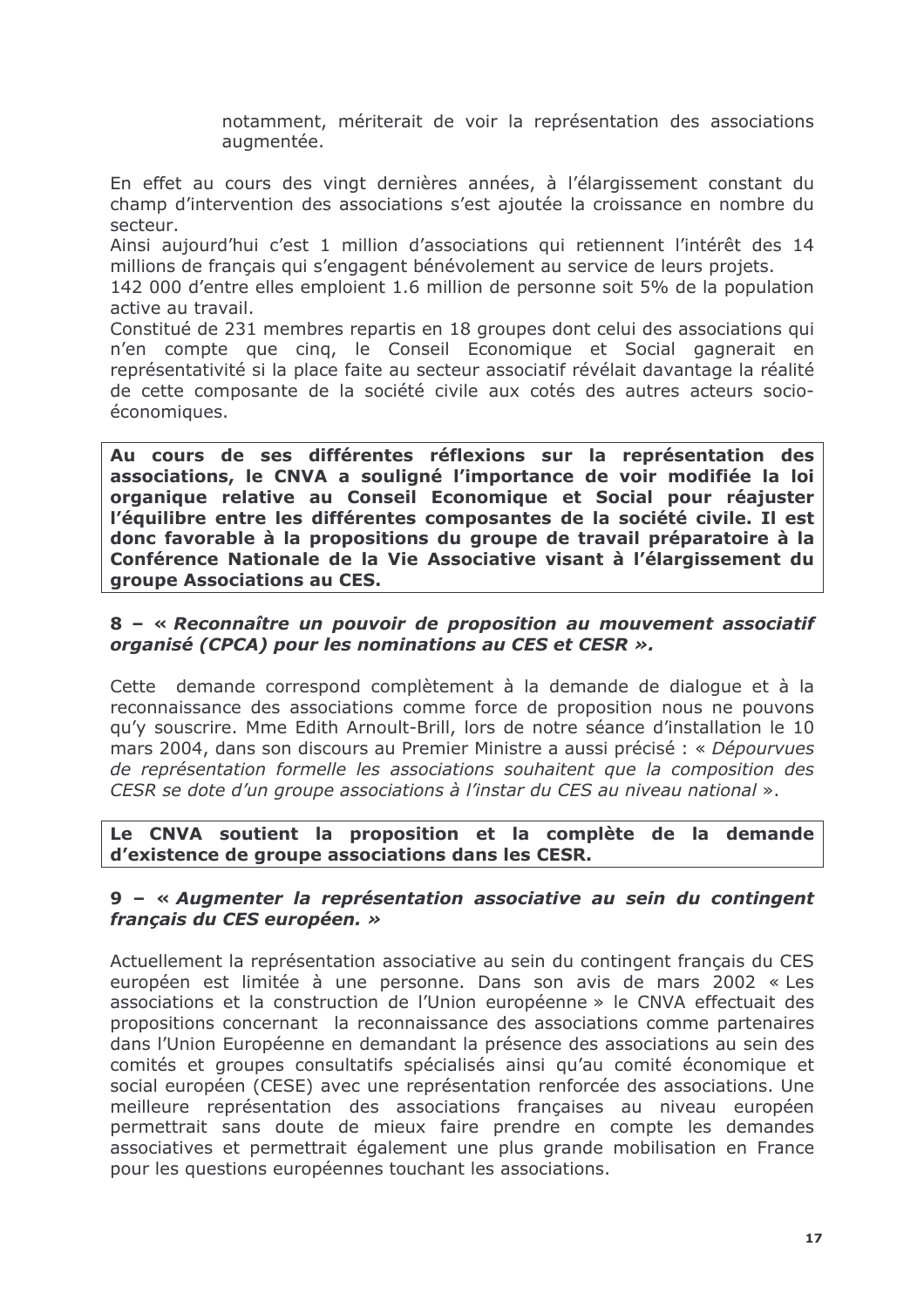### Le CNVA soutient sans réserve cette proposition.

#### 10 - « Soutenir financièrement la participation des APDCI françaises aux consultation/concertation conduites procédures de  $au$ niveau européen. »

Le CNVA s'est prononcé, nous venons de le voir, dans le paragraphe précédent pour une plus grande présence des associations dans les espaces de consultation et concertation conduites au niveau européen. La délégation permanente française déplore parfois, lors de rares contacts qu'elle a avec des associations, leur habituelle absence. Comment y remédier si les movens financiers ne leur sont pas donnés pour leur permettre d'être présentes.

Le CNVA émet un avis favorable à cette proposition. Il ajoute que des moyens financiers doivent être dégagés pour permettre la participation des associations nationales aux regroupements européens, lesquels devraient recevoir des institutions européennes des crédits pour leur fonctionnement de manière à pouvoir assurer leur rôle de partenaire du dialogue civil au niveau européen

#### 11 – « Promouvoir l'adoption d'un statut de l'association européenne. »

L'avis du CNVA 6 octobre 1989 et le rapport « Les associations et l'Europe : pour un plan d'action en faveur des activités associatives facteur de développement d'une Communauté plus solidaire » constatent que les textes européens ignorent les associations bien que les compétences et les orientations du Conseil de l'Europe privilégient les droits de l'homme, l'éducation, la culture, la santé, la jeunesse, l'environnement..., domaines d'initiatives associatives. Le CNVA considère également que l'intervention des associations dans le domaine économique, social et culturel devrait conduire les instances communautaires à reconnaître l'importance des associations et à prendre en compte leur rôle. Parmi les trois propositions formulées dans l'avis, le CNVA recommande que la France soutienne le projet de statut de l'association européenne et la mise en œuvre de mesures dont celles de nature à favoriser le partenariat entre les institutions communautaires et les associations.

Le CNVA s'est, de manière continue, exprimé sur ce sujet en rappelant sa demande et notamment dans son avis de mars 2002 « Les associations et la construction de l'Union européenne. Edith Arnoult-Brill a rappelé cette position lors de la séance d'installation du CNVA le 10 mars 2004, dans son discours au Premier Ministre.

Mais le CNVA est très inquiet de la décision récente de la Commission européenne prise le 27 septembre 2005 dressant une liste de 68 propositions à écarter, parmi lesquelles la création d'un statut de l'association européenne qui est en débat depuis 1991.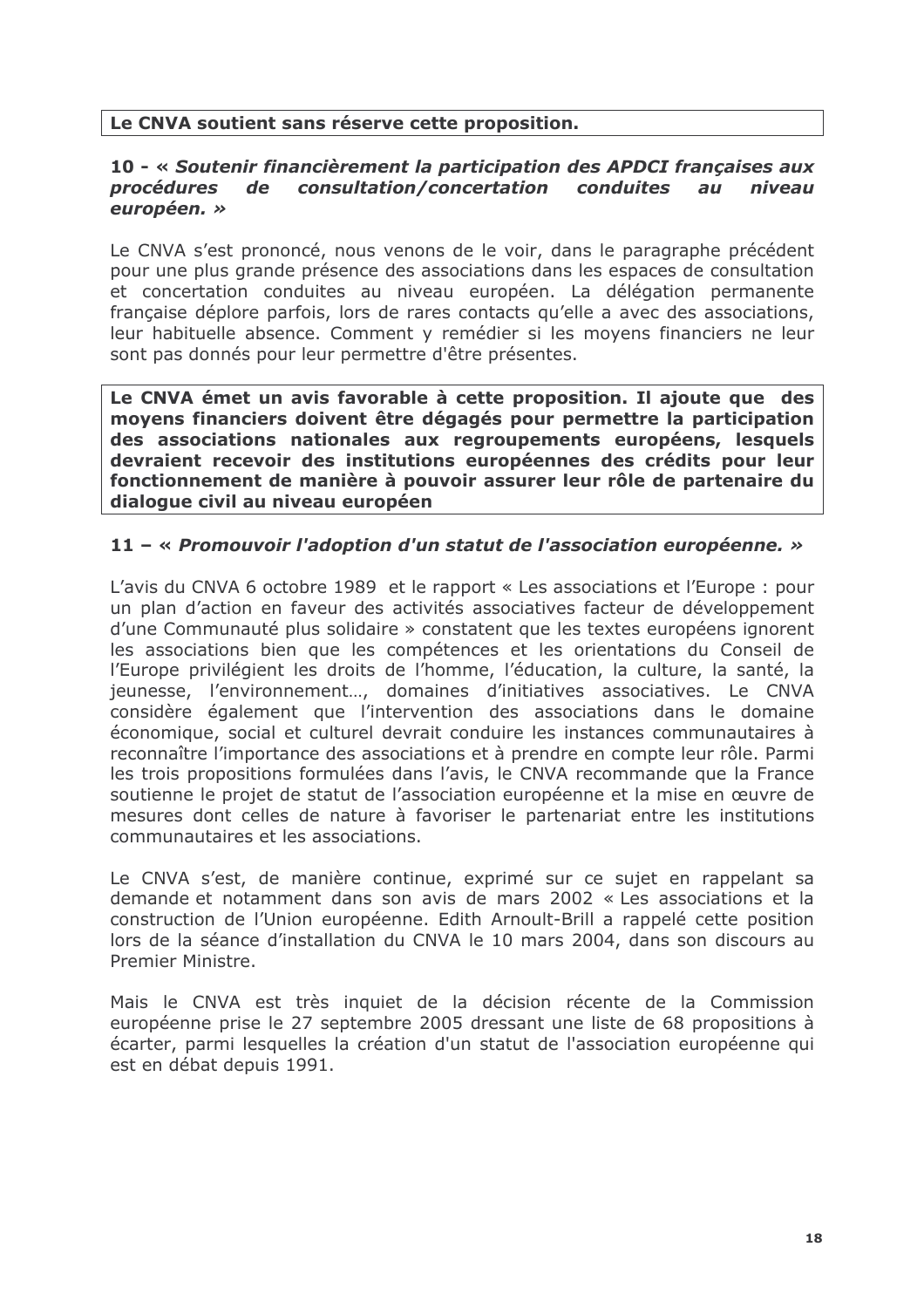Le CNVA soutient donc sans réserve la proposition qui est en concordance avec son positionnement. Le CNVA a demandé au gouvernement d'intervenir au niveau européen afin que la mesure soit rapportée.

#### 12 - « Instituer, dans chaque ministère, une commission permanente de la vie associative présidée par un Déléqué au dialoque civil et viceprésidée par un membre de la DIES. »

Cette proposition est à apprécier alors que nous connaissance les déclarations du Premier Ministre devant le Conseil national de lutte contre l'exclusion le 16 septembre 2005 : « J'ai décidé de transformer la Délégation interministérielle à l'innovation sociale et à l'économie solidaire en Délégation interministérielle à l'innovation et l'expérimentation sociale. Elle sera directement rattachée à Jean-Louis Borloo et Catherine Vautrin. Les missions actuelles de la DIES en ce qui concerne la vie associative resteront auprès de Jean-François Lamour. La nouvelle délégation sera une structure légère, elle aurait pour mission de rassembler les pratiques les plus innovantes et efficaces en France mais aussi à l'étranger et de définir les conditions de leur application. La délégation devra également accompagner les grands chantiers décidés par le gouvernement, qu'il s'agisse de la réforme des minima sociaux, la mise en place des chartes territoriales de cohésion sociale ou bien encore le développement du microcrédit. Elle travaillera en étroite relation avec le CNLE pour contribuer à vos travaux. Je souhaite que ce nouvel outil de l'Etat puisse être opérationnel début  $2006.$  »

Le CNVA a à se prononcer sur cette proposition alors que le contexte a évolué depuis que les travaux du groupe de préparation de la Conférence Nationale de la Vie Associative ont été conduits.

Lors des débats à l'Assemblée Nationale sur les « crédits sport, jeunesse et vie associative » le 7 novembre 2005, ceux-ci ont d'abord porté sur le sport, ensuite sur la vie associative mais essentiellement sur la vie associative en lien direct avec la jeunesse. Or sans méconnaître l'importance de la vie associative dans ce secteur, la vie associative ne se réduit pas à ce seul champ.

Le CNVA tient à rappeler :

- l'importance que la vie associative soit traitée de façon interministérielle est indispensable car les associations œuvrent dans tous les champs ministériels. Soutenir le fait associatif dans sa globalité ne se réduit pas à superposer des politiques sectorielles en direction des associations,
- l'importance que la vie associative soit traitée dans le champ de l'économie sociale et solidaire car elle en est partie intégrante. l'un de ses piliers.
- mais aussi l'importance que chaque ministère ait une stratégie associative claire et transparente. Le Premier Ministre, lors de l'installation de la dernière mandature du CNVA le 10 mars 2004, dans son discours avait montré tout l'intérêt qu'il donnait à cette question.

La reconnaissance du principe de missions et programmes par la LOLF permet une approche plus transversale donc davantage interministérielle du partenariat Etat / associations ce qui permettrait de voir émerger une réponse plus en adéquation avec les attentes du tissu associatif.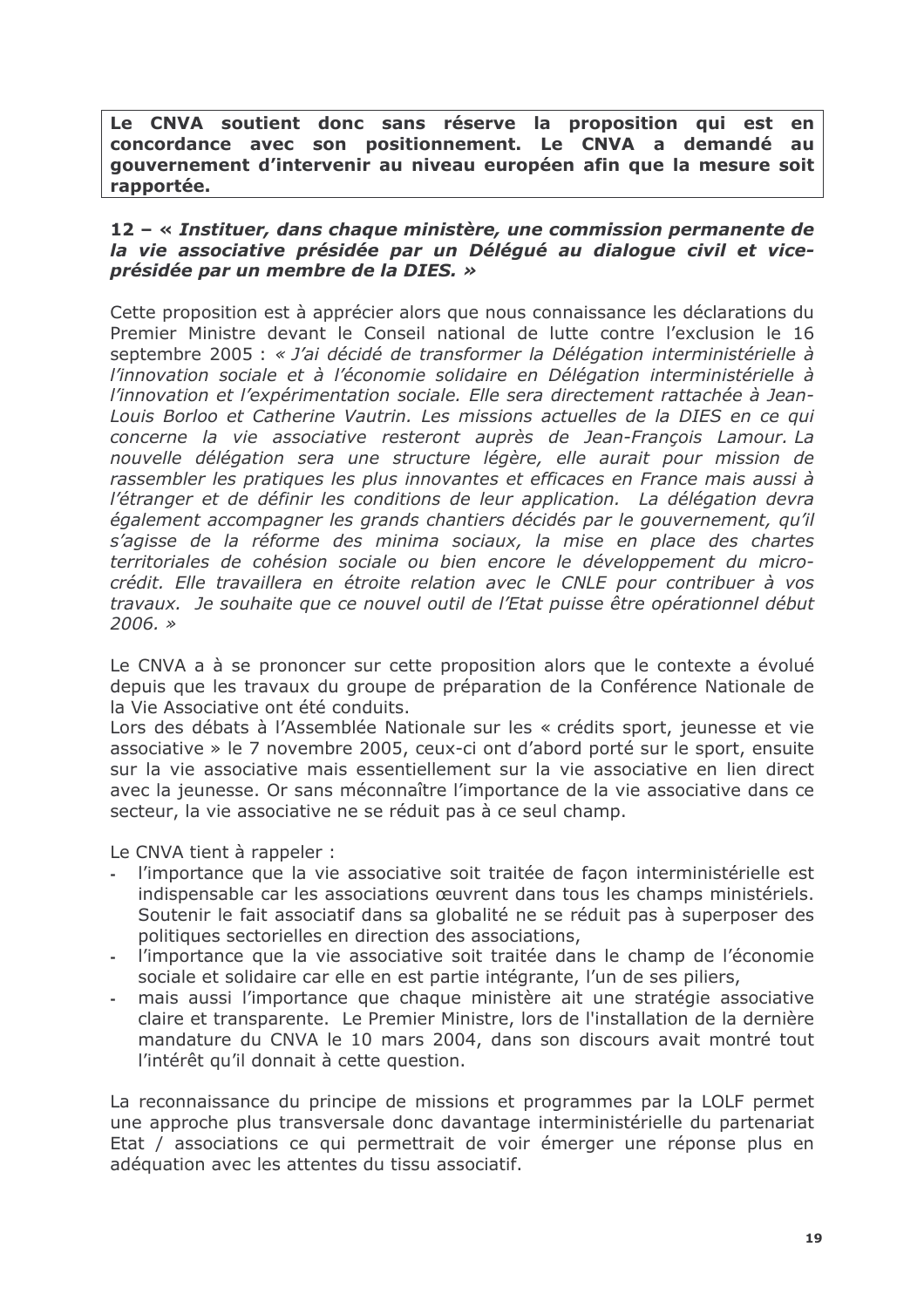Tout en comprenant la préoccupation du groupe de travail, le CNVA souligne la nécessité de lever la confusion qu'elle installe entre l'organisation d'une commission sectorielle présidée par d'une part un déléqué au dialogue civil, fonction dont la mise en œuvre ne parait pas judicieuse, d'autre part par un membre de la DIES, délégation aujourd'hui reconfigurée.

Il semble au CNVA plus efficace que soient mis en œuvre les 3 movens suivants :

1º l'organisation de l'animation d'un groupe interministériel se réunissant régulièrement pour évoquer les sujets en cours concernant les associations (textes en préparations, dispositifs ...) et les travailler ensemble. Ce groupe serait composé des correspondants associations, référent associatif au sein de l'administration de chaque ministère, par exemple les personnes qui ont été nommées pour représenter leur ministère au CNVA.

2º l'institution dans les ministères d'un « référent associatif » au niveau du Cabinet du ministre et de l'administration.

 $30$ site, actuellement co-géré **DIIES Le** par la l'INJEP. **et** www.associations.gouv.fr devrait indiquer clairement **les** correspondants associatifs des ministères (administratif et membre de Cabinet) au sein des différents ministères et leurs contacts directs ; cette double information n'est pas actuellement disponible.<sup>1</sup>

#### 13 - « Instituer dans les préfectures des commissions permanentes de la vie associative. »

Au niveau départemental existent déjà, depuis 10 ans, les délégués départementaux à la vie associative (DDVA) qui animent, depuis 5 ans, les missions d'accueil et d'information aux associations (MAIA) créées suites aux Premières Assises Nationales de la Vie Associative.

La MAIA vise à simplifier les relations entre les associations et les administrations. Elle permet aux associations d'accéder plus facilement à l'information qui les concerne. C'est un dispositif d'État mis en place dans tous les départements en 2000, la MAIA est constituée d'un réseau de correspondants associations nommés dans chaque service déconcentré de l'État (DDTEFP, Services fiscaux, URSSAF...). Au profit de la vie associative elle améliore la collaboration entre les différents services de l'État et entre l'État et ses partenaires, notamment les collectivités territoriales.

Plutôt que de créer à côté de l'existant « une commission permanente de la vie associative » qui peut ajouter à la complexité, il semble plus important de privilégier une amélioration du dispositif existant.

 $1$  A noter que d'autres propositions émanant d'autres groupes de travail concernent ce site de même que la proposition 15.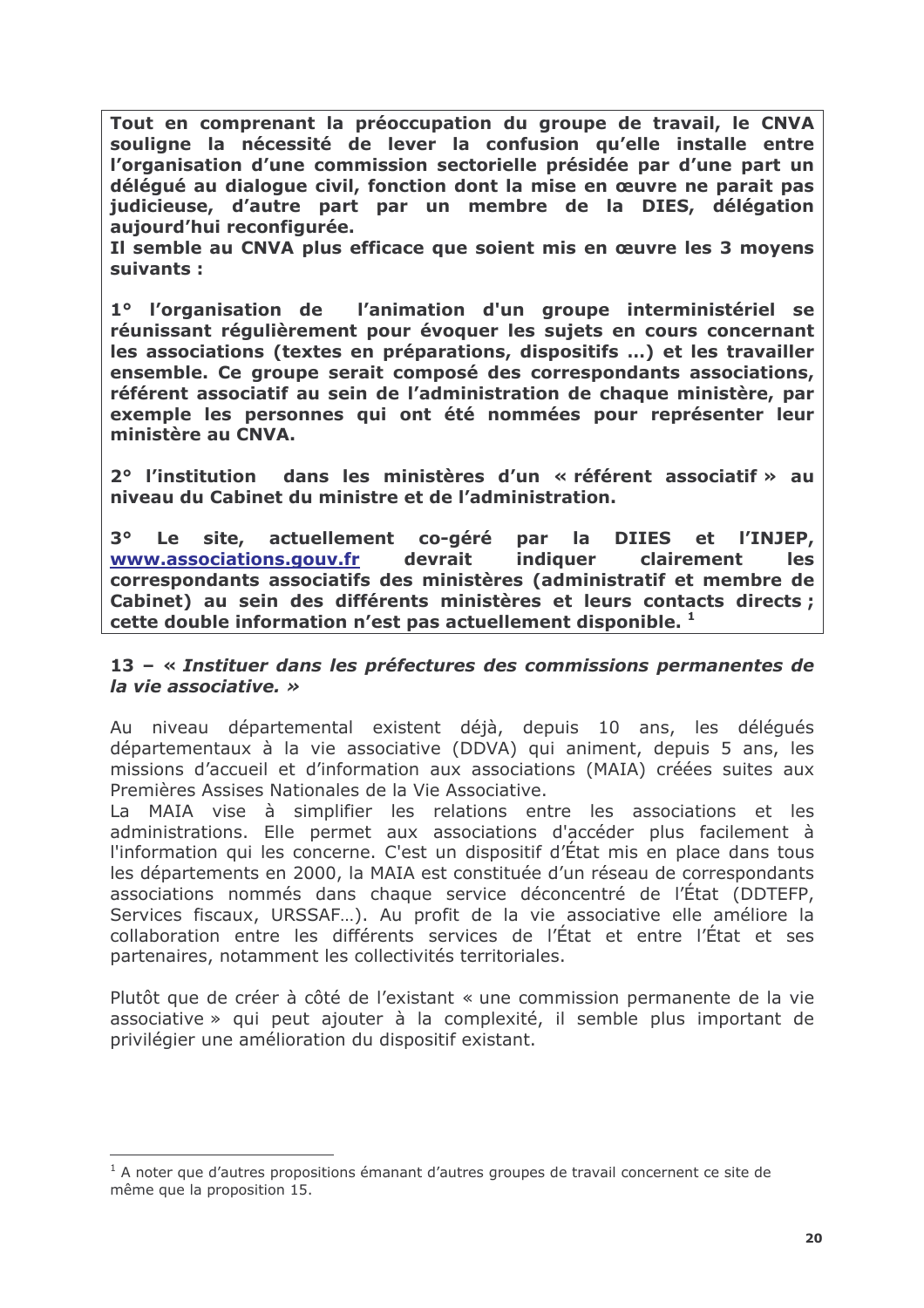Le CNVA recommande d'améliorer le dispositif existant. Ceci peut se décliner selon 3 axes tout à fait cumulatifs :

- Renforcer le rôle des DDVA, de les conforter en leur donnant des  $\mathcal{L}$ moyens, des formations afin qu'ils se situent pleinement dans l'interministériel pour prendre en compte toutes les associations quel que soit leur secteur d'intervention.
- Donner un signal fort, via les différents ministères, aux membres des MAIA ; en effet certains fonctionnaires ont des degrés d'implication et d'investissement faibles dans cette mission, ne la ressentant pas comme une priorité.
- Donner à la MAIA une dimension plus importante en mettant en place, une fois par an, une réunion de MAIA élargie, présidée par le Préfet, qui ferait à la fois le bilan de l'année écoulée et mènerait une réflexion inter services sur la situation de la vie associative dans le département tant dans sa dimension diagnostic que pistes à explorer.

#### 14 - « Diffuser systématiquement la Charte des engagements réciproques à l'occasion de la délivrance du récépissé de déclaration des associations. »

La diffusion de la Charte d'engagements réciproques est une initiative intéressante, cependant, quel impact cela peut-il avoir pour une association qui vient de se créer. Pour mesurer la portée du document, il est nécessaire que les associations sachent ce qu'est la CPCA, ce que sont les coordinations etc.

Le CNVA appui cette proposition en la complétant comme suit : Outre la Charte des engagements réciproques, il serait remis un document présentant la MAIA (un tel document est remis dans certains départements) joint à un document donnant les contacts de la CPCA régionale pour permettre aux associations qui démarrent d'accéder à des appuis tant du côté de l'Etat que du côté associatif.<sup>2</sup>

15 - « Mutualiser la connaissance des bonnes pratiques en les diffusant **SUr**  $Ie$ site **Internet** géré par  $I_{\mathbf{a}}$ **DIES**  $et$ *I'INJEP* (www.associations.gouv.fr). >>

Diffuser les initiatives et innovations des associations ne peut être qu'encouragé, avoir une rubrique dédiée sur le site "associations" serait une bonne initiative. Bien évidemment cela ne peut être la seule clé d'entrée pour en prendre connaissance sur le site.

#### Le CNVA émet un avis favorable à cette proposition.

16 - « Financer dans les institutions appropriées des actions de formation à la connaissance de la vie associative et du rôle des associations dans le dialogue civil. »

<sup>&</sup>lt;sup>2</sup> D'autres propositions concernant le groupe « bénévolat » sont à traiter en parallèle.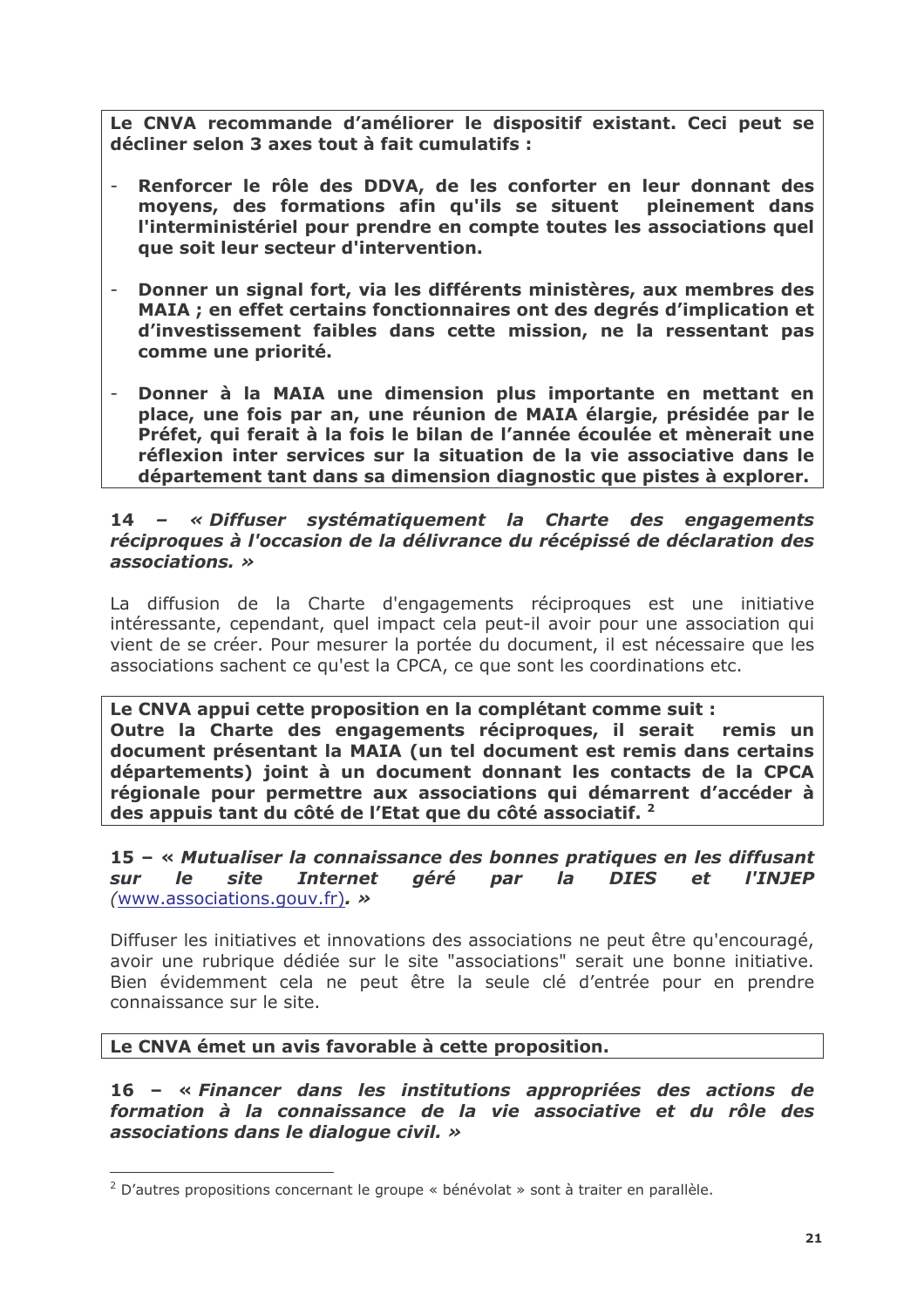Une meilleure connaissance de la vie associative, de son organisation, des structures associatives qui la composent est souhaitable, notamment tant par les agents de l'Etat que par ceux des collectivités territoriales. C'est aussi vrai pour les élus des diverses collectivités territoriales. Cette préoccupation peut être intégrée dans les modules des centres de formation dédiée pour les élus et les personnels en fonction. Intégrer cela dans les programmes des différentes grandes écoles administratives doit être aussi un projet mené en parallèle.

# Le CNVA soutient cette proposition. 3

17 - « Procéder à l'évaluation de la mise en œuvre de la Charte des engagements réciproques à la faveur de la tenue régulière, tous les trois ans, d'une Conférence nationale de la vie associative. »

L'évaluation de la mise en œuvre de la « Charte d'engagements réciproques entre l'Etat et les associations regroupées au sein de la CPCA » est prévue en sa partie V dont le texte est :

« La mise en œuvre de la Charte sera évaluée tous les trois ans. Cette évaluation, confiée en particulier au CNVA, sera présentée au Conseil Economique et Social et au Parlement. Elle sera rendue publique et discutée dans un cadre adapté avec des représentants des deux parties.

Elle permettra d'analyser et, le cas échéant, de porter remède aux difficultés constatées dans les relations entre l'Etat et les associations.

Elle permettra de vérifier la cohérence des actions entreprises et leur validité.

Elle constituera une garantie de visibilité et de transparence, en même temps au'une aide à la négociation et à la décision, »

Pour le CNVA la priorité est de respecter l'engagement qui figure en la matière dans la Charte des engagements réciproque. La proposition apporte un élément supplémentaire en précisant que le cadre adapté serait une Conférence nationale de la vie associative mais il est à noter que cette conférence ne faisant l'obiet d'aucune définition, cet apport reste en l'état très théorique. Le CNVA demande à l'Etat de prendre une décision claire sur l'existence d'une Conférence nationale de la Vie associative et d'en définir la composition.

 $3$  D'autres propositions concernant le groupe « bénévolat » sont à traiter en parallèle.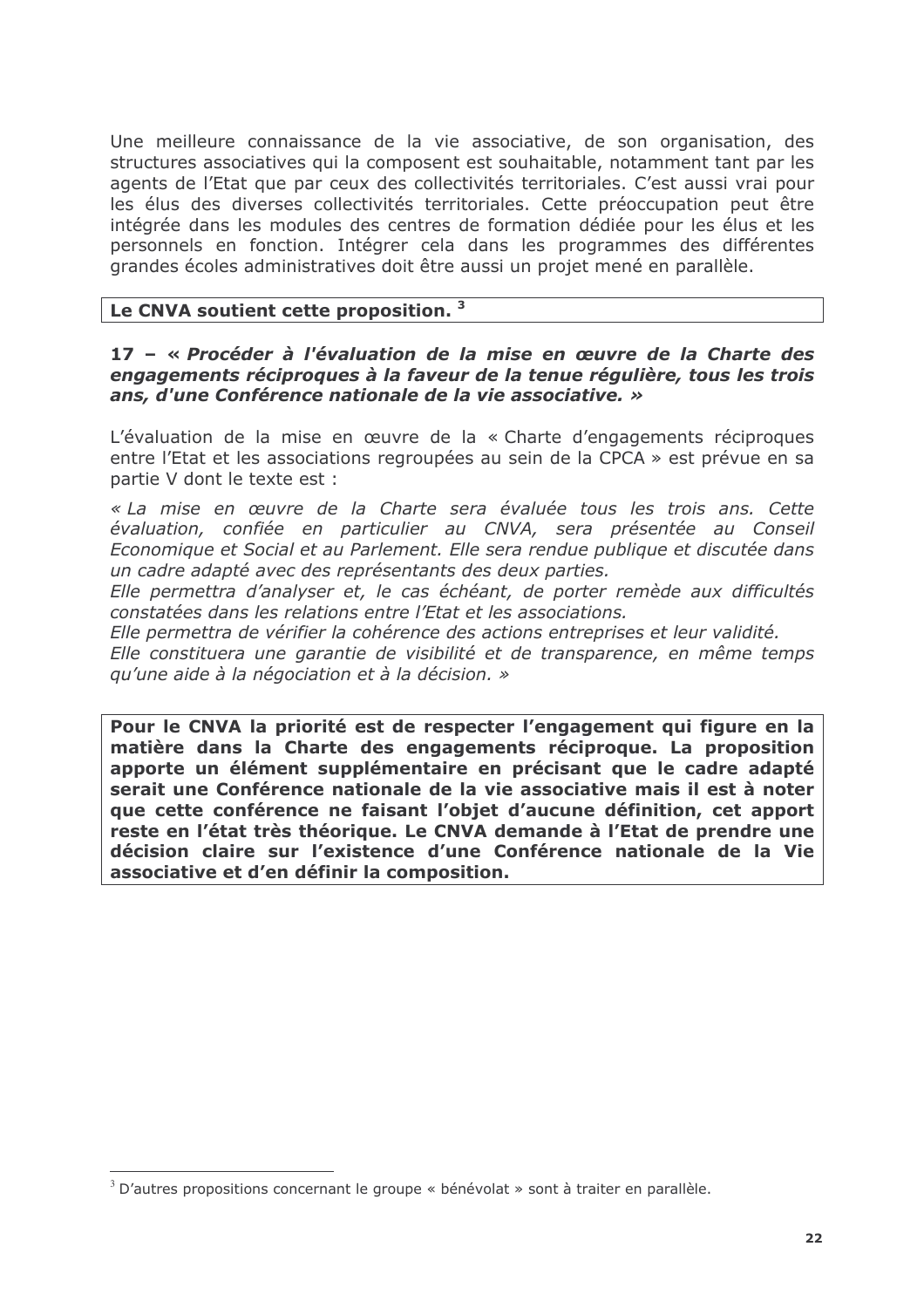Avis du CNVA sur le rapport du groupe de travail n°2 préparatoire à la Conférence Nationale de la Vie Associative :

#### La consolidation des relations contractuelles entre les pouvoirs publics et les associations

# **Préambule**

Ainsi que l'indique le rapport dans son introduction, les recommandations formulées par le groupe de travail rejoignent sur plusieurs aspects les avis formulés par le CNVA.

Ceci s'explique essentiellement par le constat qu'a fait le CNVA tout au long de ses travaux.

Il a toujours considéré en effet que les relations entre la puissance publique et les associations dès lors que celles-ci assurent des missions, des services et des actions porteurs de plus value sociale et d'intérêt général, constituaient l'une des questions clef du développement associatif

Au fil de ses réflexions il a démontré combien cette relation suppose d'une part la mise en œuvre d'un partenariat fondé sur la reconnaissance, d'autre part la naissance d'une véritable culture du contrat.

Or, la reconnaissance exige négociation et validation permanentes dans un rapport qui n'a rien d'égalitaire et qui produit une situation d'interdépendance : les pouvoirs publics ont besoin des associations et les associations ont besoin des pouvoirs publics le plus souvent dans le cadre d'un échange de services, financement contre intervention sociale.

Cependant, pouvoirs publics et associations présentent des difficultés à identifier et à partager leurs objectifs. S'ajoute à cet état le fait que dans la pratique leur relation dans le domaine du financement revêt des formes très variables, au niveau national selon les administrations et davantage encore au niveau des territoires selon les collectivités territoriales.

Au long des avis rendus et des publications, le CNVA a abordé à la fois les éléments du débat et les modalités liées à la construction de ces relations contractuelles.

Depuis le milieu des années 90, les pouvoirs publics ont amélioré la situation notamment par la mise en œuvre de plusieurs circulaires du Premier ministre et de proche en proche les termes mêmes de la convention ont été précisés. Cependant comme l'indique d'ailleurs le rapport, l'application des textes existants ne va pas de soi, elle est pourtant essentielle pour lever les freins à la concrétisation des engagements pris par l'Etat et sans délai pour relativement facilement améliorer la situation.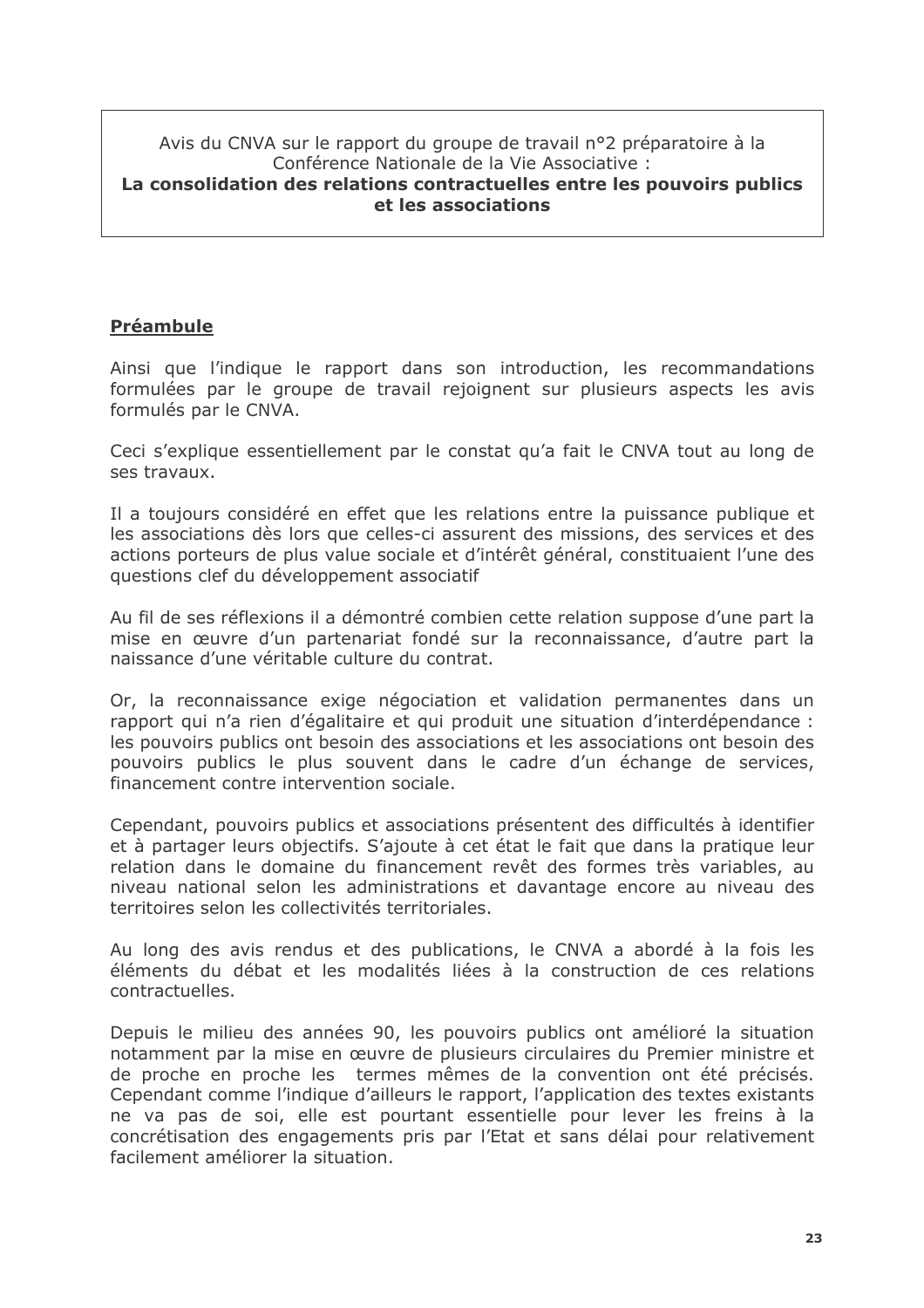Cette première étape franchie il conviendra de veiller à ce que les outils matériels et immatériels indispensables à la mise en œuvre des financements publics ne deviennent pas des freins au dialogue entre pouvoirs publics et associations alors qu'il est essentiel à la construction d'un véritable partenariat.

Dans le prolongement de la conclusion tirée des travaux du groupe préparatoire à la conférence de la vie associative, le CNVA réaffirme son point de vue :

« L'affirmation d'une volonté politique est primordiale pour consolider les rapports nécessaires à la réalisation de projets partagés au plus grand profit des publics concernés et de l'intérêt général. »

Le groupe de travail formule 32 propositions réparties en 4 orientations :

- Reconnaître le projet associatif comme élément central du partenariat  $\blacktriangleright$ entre les pouvoirs publics et les associations,
- Développer et faire vivre le partenariat entre les pouvoirs publics et les  $\blacktriangleright$ associations,
- Améliorer et mieux utiliser les instruments juridiques et financiers du  $\blacktriangleright$ partenariat entre les pouvoirs publics et les associations
- Faciliter l'accès des associations aux financements non publics.  $\blacktriangleright$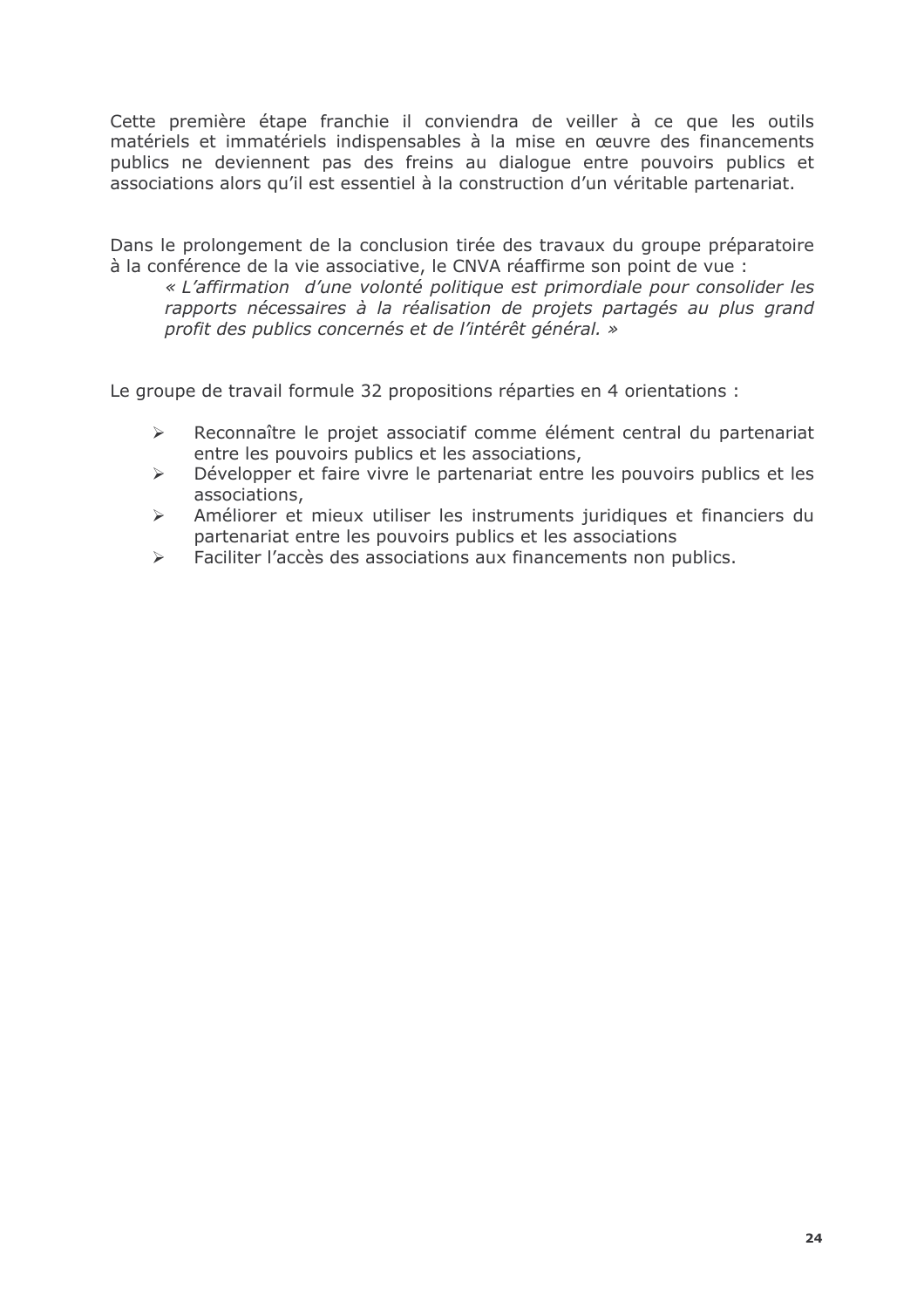# Analyse des propositions et avis du CNVA

#### I- Reconnaître le projet associatif comme élément central du partenariat entre les pouvoirs publics et les associations.

A- Affirmer, à l'aide du projet, la plus-value sociale apportée par le secteur associatif

1 - « Inciter les associations à faire valoir leur projet et leurs recherches de partenariats dans le cadre des finances publiques rénovées par la LOLF, et les financeurs publics à demeurer ouverts à des actions *innovantes* »

2 - « Réaliser, à l'initiative de la délégation interministérielle à l'économie sociale et à l'innovation sociale, un quide pratique destiné à faire connaître aux associations les enjeux de la LOLF et ses conséquences sur leurs relations contractuelles avec les pouvoirs  $publics \rightarrow$ 

B- Faire valoir le projet associatif dans la nouvelle logique des finances publiques

#### 3 – « Inciter les associations à faire valoir leur projet, notamment en le précisant dans leur rapport moral annuel et en le détaillant dans les conventions qu'elles passent avec les personnes publiques »

Une politique de contractualisation fondée sur un partenariat équilibré et durable nécessite de s'appuyer à la fois sur la logique publique et sur le projet de l'association afin d'assurer le respect de l'identité de chacun des deux partenaires.

Le projet associatif découle du contrat d'association et constitue le fondement de l'engagement libre, volontaire et désintéressé des bénévoles qui partagent des valeurs communes. Il est donc l'élément central de la relation avec la puissance publique puisqu'il éclaire les missions de l'association.

En général, le projet associatif est formulé dans l'article des statuts relatif à l'objet social et il se décline en activités lesquelles font, plus naturellement que le projet lui-même, l'objet des financements publics. Cependant, c'est bien le projet associatif qui donne un sens aux activités développées et qui évite de les confondre avec une simple prestation de service par exemple.

Le nouveau contexte produit par l'apparition de la LOLF devrait constituer une opportunité pour parfaire l'écriture des conventions pluriannuelles d'objectif en faisant apparaître clairement le projet associatif. Par ailleurs l'édition d'un quide étayé d'exemples constitue un support indispensable pour transposer, avec efficacité, les pratiques contractuelles dans le paysage renouvelé de gestion des finances publiques.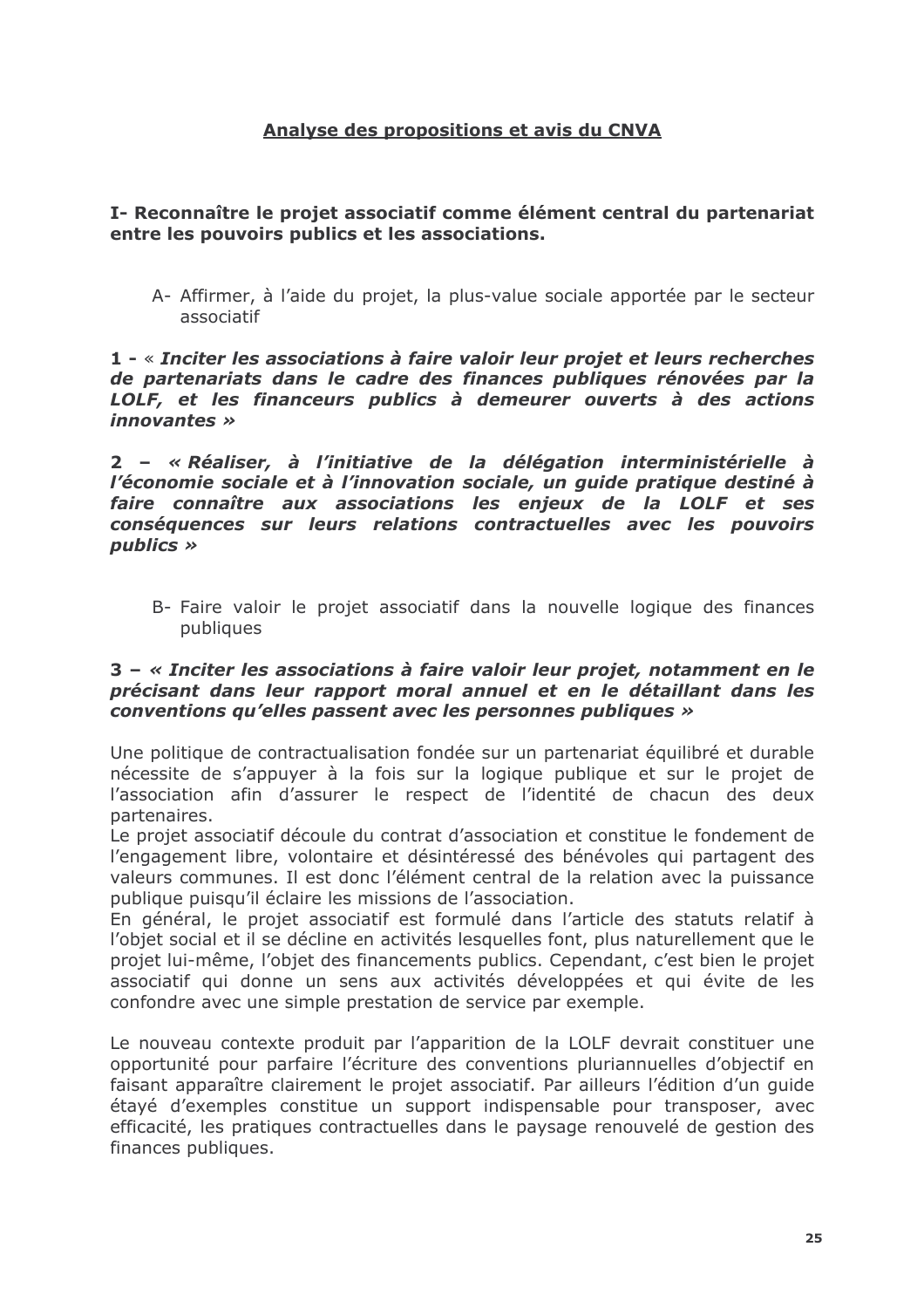### Le CNVA émet un avis favorable aux propositions n°1, 2 et 3.

C- Fonder l'octroi de la subvention publique sur la valeur ajoutée par le projet associatif

4- « Introduire dans la loi une définition générale de la notion de subvention, clairement distinguée de la commande publique et de la délégation de service public ».

5- « Réaliser un vade-mecum à usage des associations et des collectivités publiques, destiné à leur permettre de distinguer, selon des critères juridiques précis, les cas de recours possible à la subvention des cas dans lesquels s'impose le recours à la commande publique ou à la délégation de service public ».

L'absence de définition de la notion de subvention a été signalée à plusieurs reprises par le CNVA.

En juin 2000, le travail réalisé sur l'avis du CNVA relatif à « la réforme de la commande publique appliquée aux associations » a démontré l'importance d'une clarification juridique pour lever les risques attachés aux confusions signalées à nouveau dans le rapport préparatoire à la conférence.

Le CNVA est en accord avec l'exposé des motifs qui conduit à la proposition n°4 et soutien l'absolue nécessité de détenir une définition de la subvention, pour autant il n'est pas certain que la voie législative soit la plus appropriée. Il rappelle que l'instruction du 28 août 2001 du MINEFI commentant le décret nº2001-210 du 7 mars 2001 relatif au code des marchés publics distingue les subventions de ceux-ci.

Le CNVA émet un avis favorable aux propositions n°4 et 5 en suggérant d'approfondir la pertinence de la voie législative.

#### II- Développer et faire vivre le partenariat entre les pouvoirs publics et les associations

A- Appliquer les textes existants,

6- « Rappeler la nécessité de mettre véritablement en œuvre le dossier unique de subvention ».

7- « Compléter le dossier commun de demande de subvention constitué en application de la circulaire de 2002 par un volet spécifique par ministère »,

8- « Proscrire toute demande de pièces complémentaires et de renseignements qui ne sont pas exigés par le dossier unique rénové ».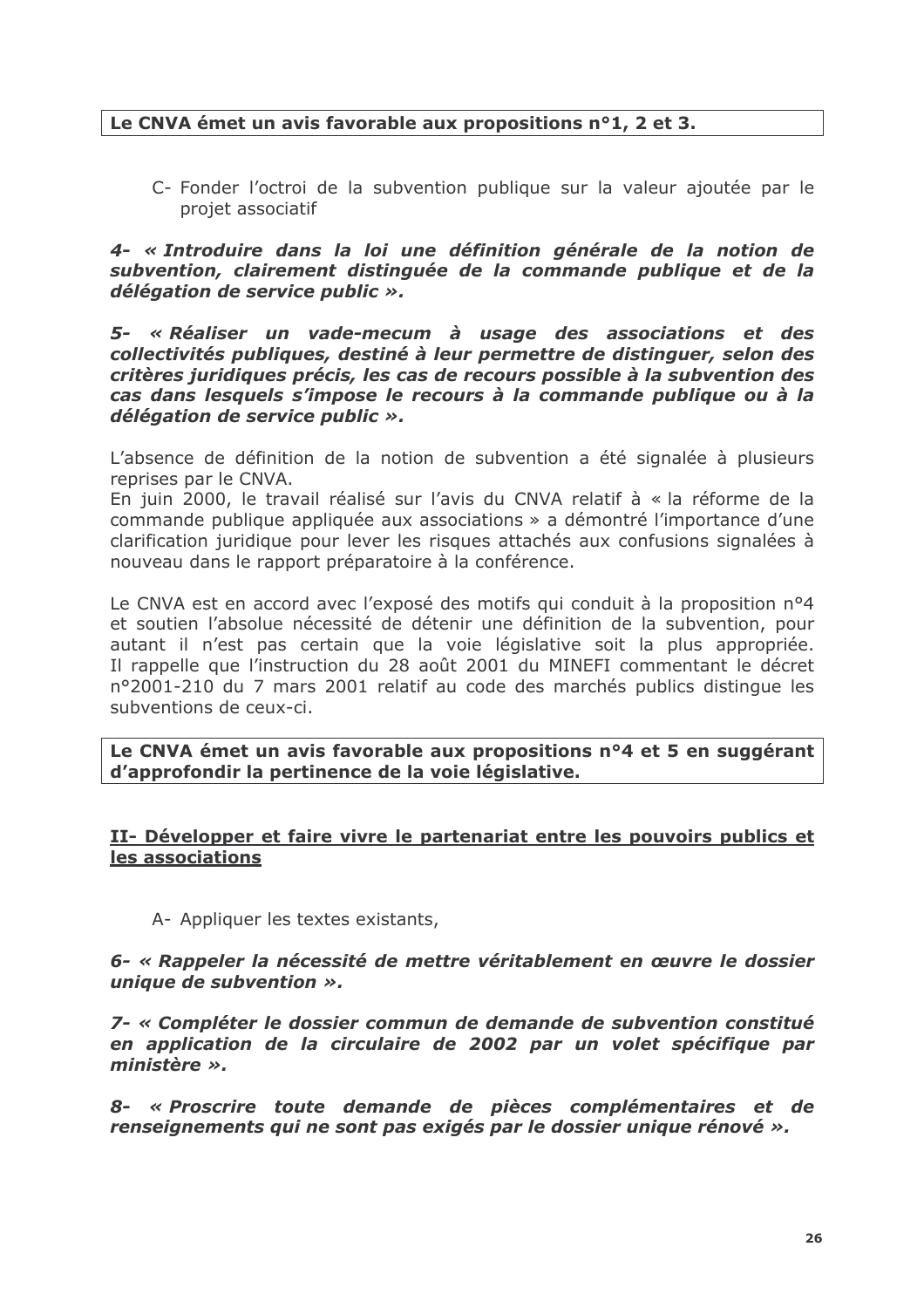La consolidation des relations contractuelles entre les pouvoirs publics et les associations passe, en tout premier lieu, par l'application des textes existants qui sont le résultat d'un travail de conception d'outils (convention pluriannuelle, dossier commun de demande de subvention, présentation des documents comptable prévisionnel et réalisé...) visant notamment la simplification administrative importante tant pour les associations que pour les administrations. Le CNVA souligne que ses propres réflexions, travaux et propositions ont conduit à l'émergence de ces outils et que la consultation comme la concertation ont bien fonctionné.

Il souligne que le dossier de demande de subvention nommé « dossier unique » dans le rapport préparatoire à la conférence, est désormais appelé « dossier commun de demande de subvention ». Il constitue un outil commun pour les financeurs publics au moins au niveau de l'Etat et des services déconcentrés. La création d'une fiche spécifique par ministère financeur telle que proposée dans le rapport, fait actuellement l'objet de réflexions au sein de la DUSA (Délégation aux Usagers et à la Simplification Administrative).

Le CNVA recommande que ces projets s'inscrivent dans la perspective du dispositif « Subvnet », qui doit permettre à terme d'effectuer la demande de subventions par internet.

Le CNVA émet un avis favorable aux propositions n°6, 7, 8 et considère que l'harmonisation des pratiques par l'application des textes qui existent déjà est une étape essentielle qu'il faut franchir à très court terme pour garantir la consolidation attendue des relations entre les pouvoirs publics et les associations.

#### 9- « Rappeler la nécessité de verser avant le 31 mars de l'année, aux associations qui en font la demande, les avances sur subventions annuelles à hauteur de 50 % des montants prévus par la convention *pluriannuelle*  $\gg$ .

Déjà en 1996 lors des travaux du groupe mixte sur le « Financement des associations » installé par le Premier ministre de l'époque, à propos des conventions pluriannuelles, le principe d'un échéancier de versements annuels était débattu et proposé. Il s'agit là d'un aspect essentiel dans l'exécution des engagements de l'Etat en matière de financements contractualisés.

Le raccourcissement des délais d'instruction et de versement des subventions aux associations -mise en place d'avances provisionnelles, amélioration du calendrier de décisions...- était il y a 10 ans une demande clairement stipulée dans le rapport du groupe mixte remis au Premier ministre.

La circulaire du Premier ministre datée du 1<sup>er</sup> décembre 2000 relative aux conventions pluriannuelles d'objectifs fixe à 50% de la subvention accordée le montant de l'avance qui devrait être versée à l'association concernée.

La circulaire du Premier ministre datée du 24 décembre 2002, met en place le dossier commun de demande de subvention tout en recommandant aux administrations une cohérence dans l'instruction des dossiers des associations.

C'est l'application de ces deux circulaires qui permettrait d'améliorer considérablement la situation que connaissent les associations dans leurs relations financières avec l'Etat.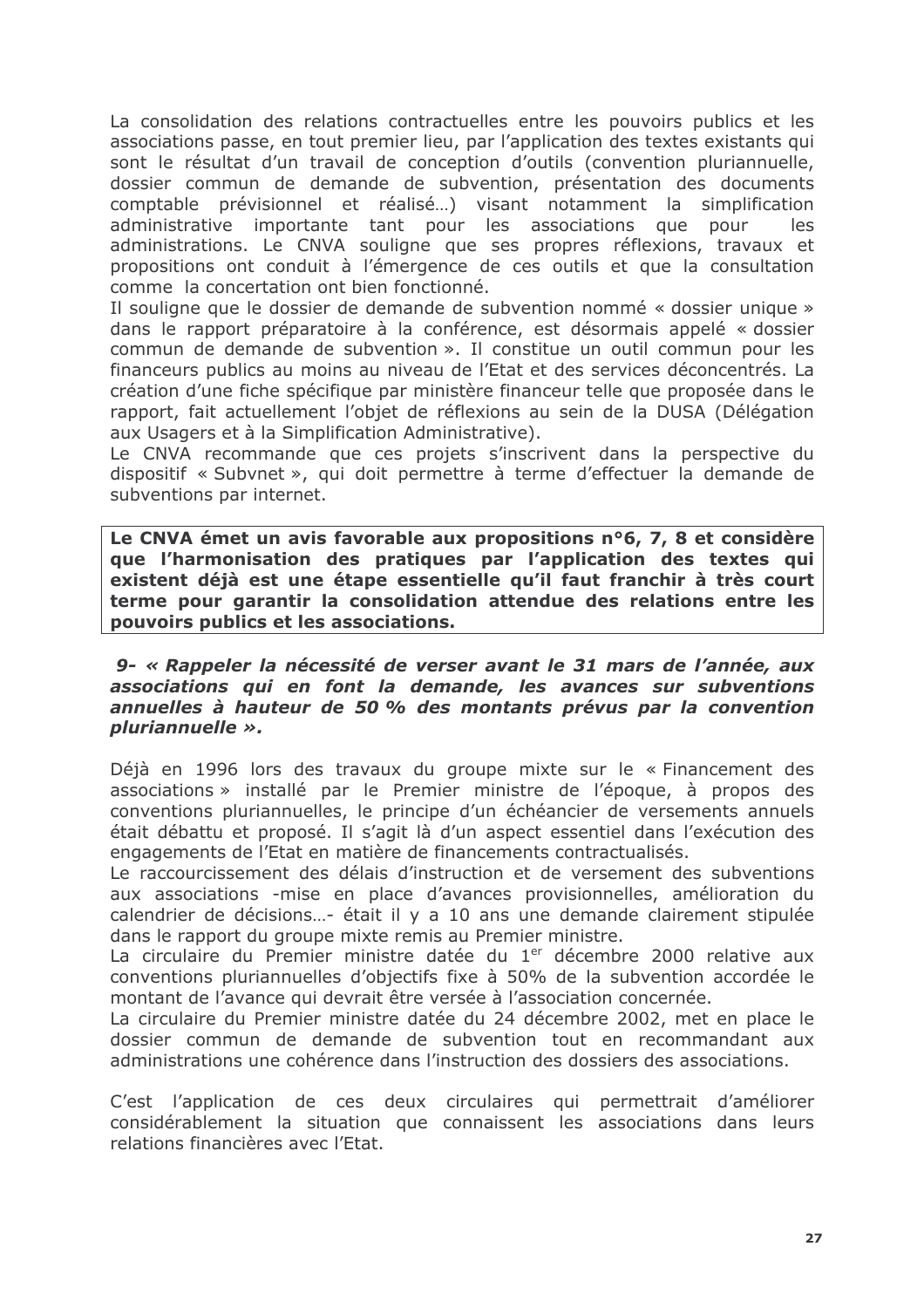# Le CNVA émet un avis favorable à la proposition n°9.

#### 10- « Rappeler la nécessité de mettre en place un ou plusieurs interlocuteurs référents au sein de chaque administration centrale ou déconcentrée ».

La désignation d'un interlocuteur privilégié pour les associations dans les administrations centrales et déconcentrées appelle à prendre en compte deux éléments

Tout d'abord cette proposition de disposer d'un référent figurant également dans les conclusions du groupe de préparation « La place des associations dans le dialogue civil », il conviendrait d'arrêter un seul dispositif pour rassembler les compétences dans les mêmes mains.

Ensuite, la circulaire du Premier ministre du 24 décembre 2002 recommandant une cohérence dans l'instruction des dossiers et la désignation d'un référent, il conviendrait de s'assurer de son application.

# Le CNVA est favorable à la proposition n°10.

#### 11- « Publier, après consultation du Conseil national de la vie associative, l'arrêté du Premier ministre relatif aux comptes rendus financiers des subventions, prévu par la loi nº 2000-321 du 12 avril 2000 et le décret n° 2001-495 du 6 juin 2001, dans des termes compatibles avec le contenu du dossier unique de subvention ».

Le compte rendu financier dont il est question a fait l'objet d'un arrêté 24 mai 2005 publié le 29 mai 2005 sous la signature du ministre de la Fonction publique et de la réforme de l'Etat.

Par lettre en date du 18 juillet 2005, le CNVA fait part au Ministre du budget, porte parole du gouvernement de son désaccord sur le contenu du texte et souligne le fait qu'il n'a pas été consulté.

En réponse, par lettre en date du 23 août 2005, le ministre informe le CNVA de la suppression du texte et de son intention de consulter le CNVA sur le projet de texte à venir.

Le CNVA est favorable à la proposition n°11 et suggère pour v répondre de s'assurer de la mise en œuvre de l'intention formulée par le ministre du budget - par ailleurs porte parole du gouvernement - dans sa réponse au CNVA datée du 23 août 2005.

#### B- Renforcer les capacités d'expertise des partenaires

12- « Créer au sein de la DIES puis rattacher à la future direction de la vie associative une cellule d'expertise destinée à diffuser à l'attention de l'ensemble des administrations de l'Etat des informations générales de nature à faciliter la gestion de leurs partenariats associatifs, ainsi qu'à accompagner le montage et l'évaluation de partenariats plus complexes ».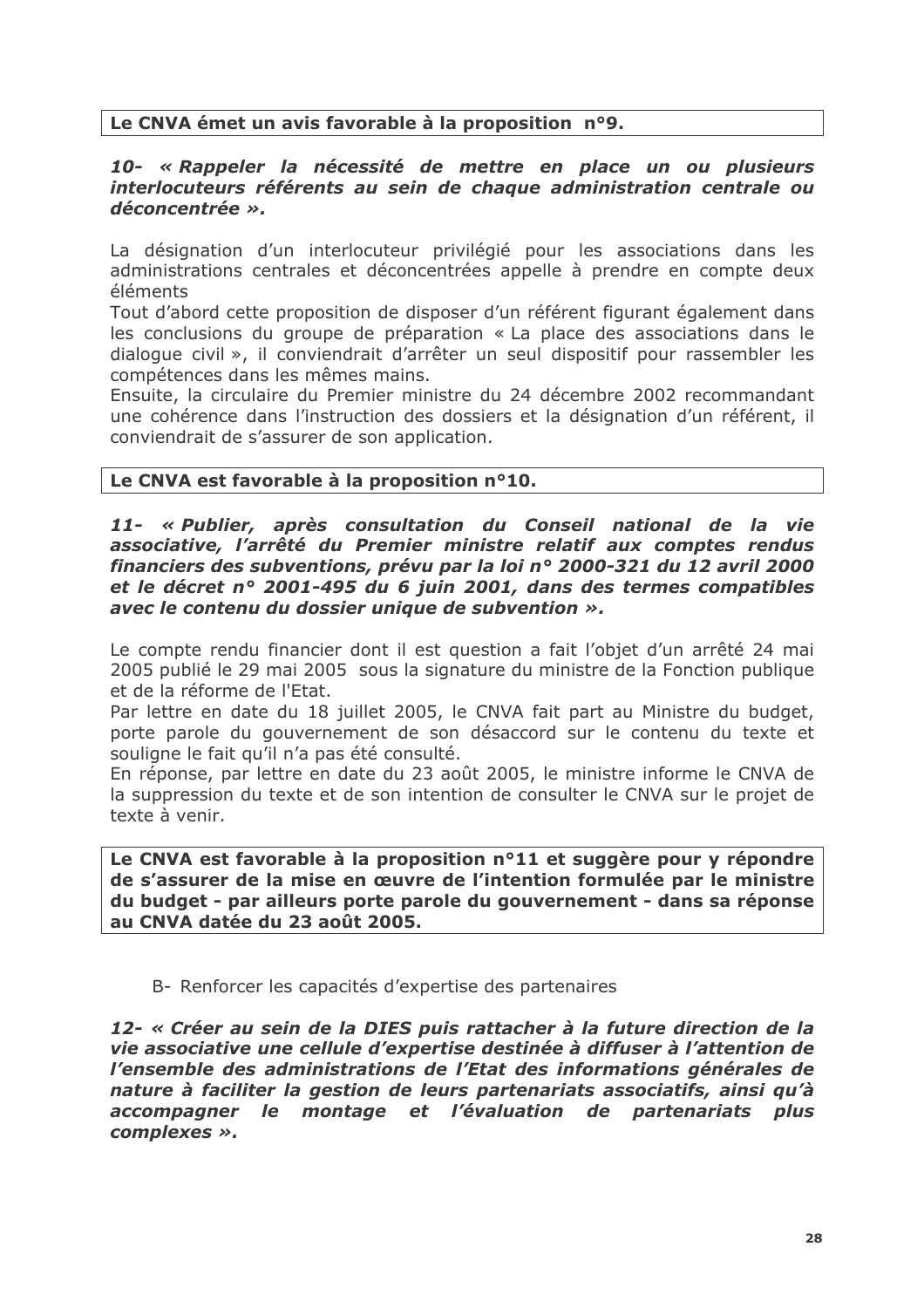#### 13- « Inviter les réseaux associatifs à créer, en parallèle à la cellule d'expertise de l'administration, leur propre dispositif d'assistance en faveur de leurs membres, afin de les accompagner dans leurs partenariats avec les pouvoirs publics ».

La formulation de la proposition nº12 permet une adaptation au nouveau contexte DIES/direction de la vie associative.

La proposition nº13 souligne l'importance de l'organisation en réseau (Union, Fédération....) et son rôle d'accompagnement de la construction de partenariats.

#### Le CNVA émet un avis favorable à la proposition n°12 et 13.

C- Développer les pratiques de dialogue et de médiation,

14- « Rendre obligatoire la motivation par l'administration des décisions de refus d'attribution d'une subvention demandée par une association  $\gg$ .

15- « Organiser au sein des ministères des séminaires d'information et de concertation avec les partenaires associatifs, suivant des modalités propres à chaque ministère ».

16- « Créer un délégué fonctionnel du Médiateur de la République chargé des réclamations provenant des associations dans leurs rapports avec les personnes publiques, ou bien une autorité de médiation institutionnelle propre au secteur associatif ».

17- « Renforcer, à l'intention des pouvoirs publics, des associations et du grand public, la diffusion d'une information générale sur la vie associative, à travers notamment le développement d'un véritable site public portail et des activités du Conseil national de la vie associative ».

Le CNVA émet un avis favorable à ces quatre propositions.

#### III- Améliorer et mieux utiliser les instruments juridiques et financiers du partenariat entre les pouvoirs publics et les associations

A- Simplifier les procédures administratives, notamment dans le cas de partenariats et de financements multiples,

#### 18- « Etudier la faisabilité sectorielle du principe de financeur chef de file pour chaque projet de subvention présenté par une association ».

Le CNVA recommande d'approfondir la notion de financeur chef de file dans un cadre sectoriel. Ceci est d'autant plus nécessaire si le dispositif « subvnet » est mis en œuvre.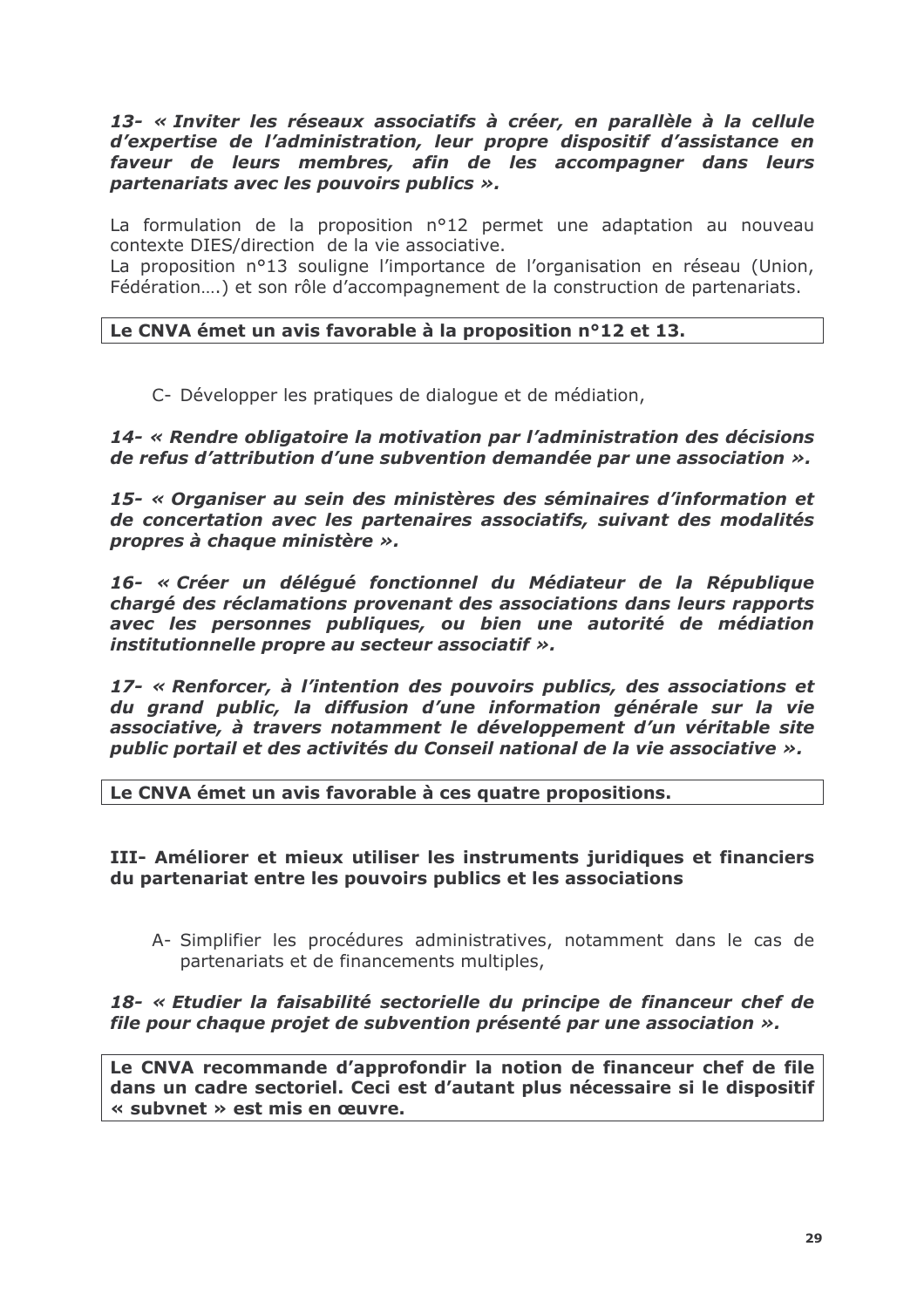19- « Confier au préfet une mission de coordination entre les services de l'Etat, les collectivités territoriales et les associations, en vue de renforcer la cohérence des procédures de subvention ».

Le CNVA souligne que les deux circulaires émanant du Premier ministre -celle du 1<sup>er</sup> décembre 2000 et celle du 24 décembre 2002- précisent que le Déléqué Départemental à la Vie Associative a pour mission d'évaluer la mise en place des conventions pluriannuelles par les services extérieurs de l'Etat. Il serait donc judicieux de reprendre la proposition formulée par le groupe de préparation dans le cadre de la mission des DDVA. Ceci garantirait sans doute la rapidité et l'efficacité de la mesure suggérée.

Néanmoins, il suggère d'approfondir le sujet sous l'angle de l'utilisation d'un même dossier de demande de subvention pour l'ensemble des collectivités publiques et de l'Etat. Néanmoins, les modalités de mise en œuvre s'avèrent délicates et en tout cas spécifiques compte tenu des lois de décentralisation.

B- Consolider les conventions pluriannuelles d'objectifs et renforcer leur portée

#### $20-$ « Prévoir dans les conventions pluriannuelles d'obiectifs l'imputation à la charge de l'Etat des frais financiers résultant, pour les associations, des retards de paiement des subventions prévues par la convention, lorsque ces retards sont imputables à l'Etat ».

Le constat de la non application des termes de la convention pluriannuelle tel que définis dans la circulaire du 1<sup>er</sup> décembre 2000 rend légitime la proposition de prise en charge par l'Etat des frais financiers imputés aux associations.

Le CNVA considère que cette proposition constituerait une alternative légitime à la non application de la disposition relative au versement d'une avance provisionnelle de 50% avant le 31 mars de l'année concernée (cf. proposition n°9). Il recommande donc à l'Etat d'agir pour assurer l'application de la circulaire.

21- « Inclure dans les conventions pluriannuelles d'objectifs une garantie minimale de financement à hauteur de 75 % des engagements prévisionnels pour toute la durée de la convention, parallèlement à l'inscription différenciée par l'État dans la loi de finances des autorisations d'engagement et des crédits de paiement correspondant à ces conventions ».

La LOLF permet de faire évoluer les pratiques en matière de financement. Ainsi, l'amélioration des conventions pluriannuelles par l'introduction d'une garantie a minima (75% des engagements prévisionnels) de financement pendant toute sa durée va dans le sens d'une plus grande sécurité quant au respect des objectifs formulés dans la convention.

Le CNVA émet un avis favorable à la proposition n°21.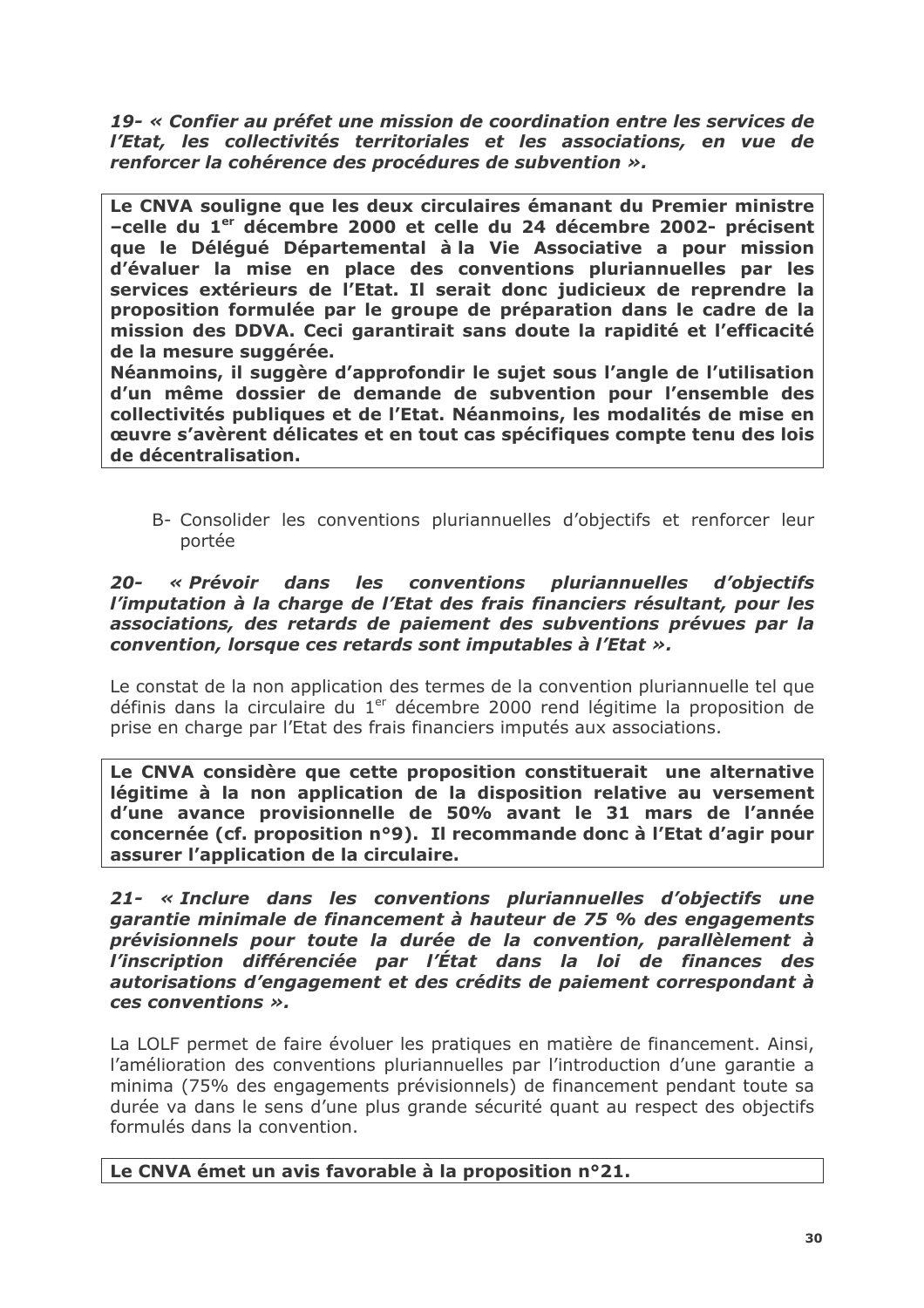#### 22- « Porter à quatre ans la durée de toutes les conventions pluriannuelles d'objectifs, l'évaluation devant intervenir avant le 1er juillet de la quatrième année et non à l'issue de la convention ».

Celle-ci pose en fait la question de la période appropriée pour mener l'évaluation de la convention passée entre l'Etat et l'association concernée.

Le CNVA est favorable à l'examen des conditions dans lesquelles l'évaluation partagée doit s'effectuer en soulignant l'importance de fixer a priori le calendrier dans le but d'éviter une année de transition sans financement en cas de renouvellement de la convention. Il est favorable à l'allongement de la durée de la convention.

23- « Intégrer dans les conventions pluriannuelles d'objectifs une participation aux frais généraux de structure de l'association, calculée en fonction des données résultant de la comptabilité analytique ou selon un pourcentage des engagements prévisionnels liés au coût direct de l'action et s'y ajoutant ».

Le CNVA souligne que l'intégration éventuelle, dans les conventions passées avec l'Etat, du financement de frais de structure est rendu possible par les termes de la circulaire du 1<sup>er</sup> décembre 2000. Dans la mesure où les associations disposent d'un référentiel comptable adapté et que différentes méthodes d'évaluation de ces charges est possible, le CNVA recommande l'application de cette mesure.

#### 24- « Considérer comme une norme à prendre en compte par l'Etat l'existence d'un fonds de roulement représentant au moins deux mois de fonctionnement ».

La question du fonds de roulement est importante notamment pour lever les doutes sur la pertinence d'un financement public dans le cas d'un excédent de gestion.

Le CNVA rappelle que la loi 1901 n'interdit pas à l'association la réalisation d'excédent mais son partage. Il tient à souligner que l'instruction fiscale du 15 septembre 1998 valide le principe de réalisation d'excédents par un organisme à but non lucratif. Aussi l'existence d'un fonds de roulement ne devrait pas être considéré comme antinomique avec l'octroi d'un financement public. Ceci d'autant plus qu'il ne s'agit pas de subvention d'équilibre, mais de financements liés à la réalisation de projets correspondants à la fois aux priorité fixées par l'Etat et au projet associatif.

Le CNVA émet un avis favorable à la proposition n°24, toutefois il n'est pas favorable à la fixation d'un seuil. En effet, le volume du fonds de roulement est intrinsèquement dépendant de l'activité de l'association et ne peut donc pas être fixé arbitrairement.

25- « Inscrire dans les conventions pluriannuelles d'objectifs les informations nécessaires à un traitement comptable correct des subventions, à savoir :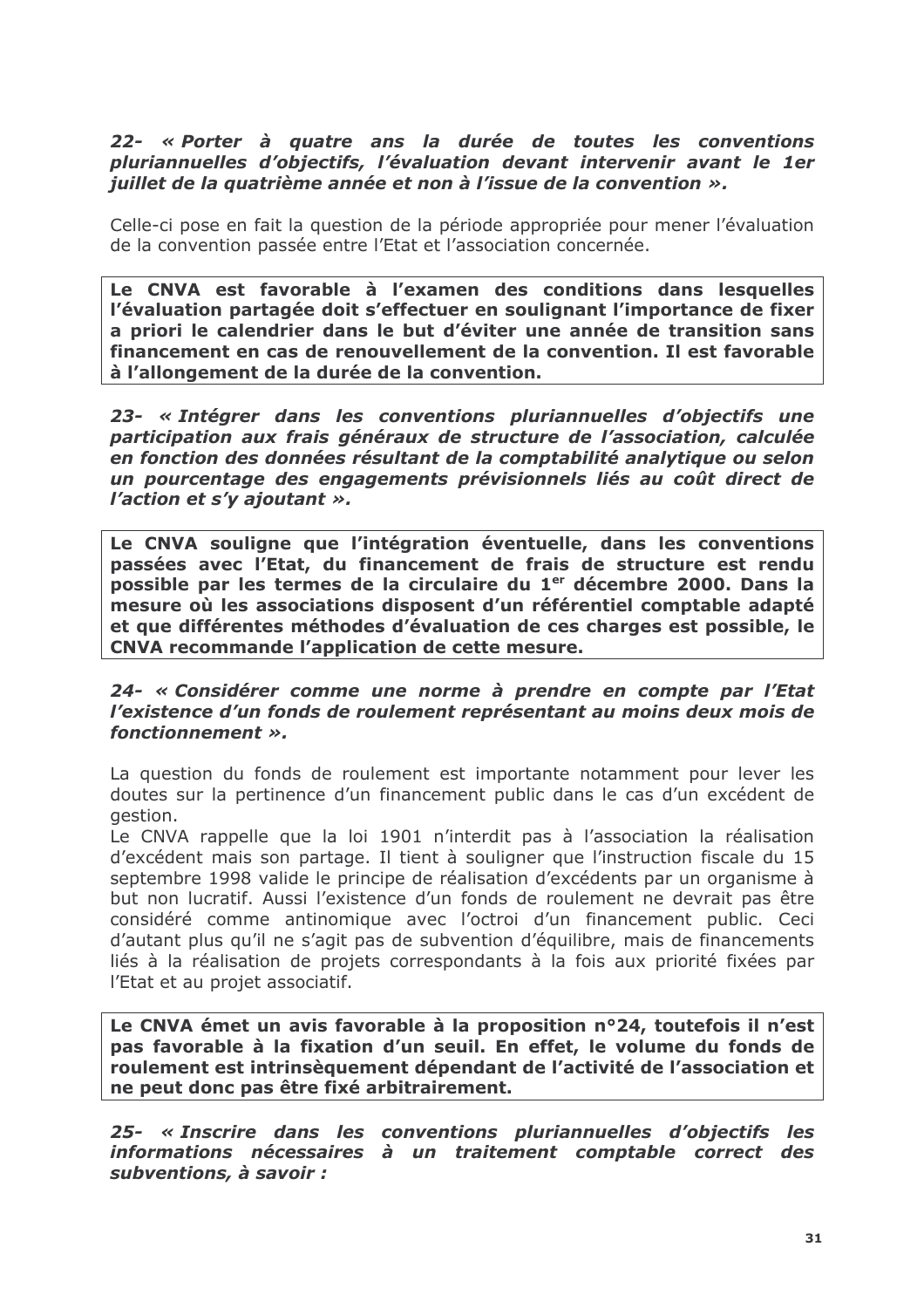- la période couverte par le financement, ainsi que les conditions d'exécution de la convention en cas de retard de versement des subventions :
- le caractère général ou affecté à un projet particulier du financement prévu ;
- les actions couvertes par le financement et les charges indirectes *prises en compte :*
- les règles de report en cas de décalage, par rapport au calendrier initial, dans la réalisation des objectifs prévus ;
- le caractère suspensif ou résolutoire des conditions d'attribution du financement prévu ».

Le CNVA est favorable à l'évolution du contenu de la convention pluriannuelle. Dans le droit fil du rapport, il estime nécessaire de parfaire l'écriture d'une part des éléments liés au traitement comptable du financement alloué, d'autre part des garanties quant aux engagements de l'Etat. A cet effet une nouvelle circulaire du Premier ministre actualiserait avec pertinence, en les consolidant, les modalités de mise en œuvre des relations entre les pouvoirs publics et les associations.

C- Reconnaître la spécificité associative dans les marchés publics

#### 26- « Inclure, au nom de leur plus-value sociale, les associations dans le dispositif préférentiel prévu à l'article 54 du code des marchés publics ».

Le CNVA est favorable à cette proposition qui rejoint sa demande suivi d'effet par le décret n°2004-15 du 7 janvier 2004 réformant le code des Marchés publics concernant la clause de « mieux disant social » (article 14) et qu'il conviendrait de compléter par une dispositions appropriée à l'article 54 du nouveau code.

#### IV- Faciliter l'accès des associations aux financements non publics

- A- Assurer la complémentarité des financements publics et privés des associations
- B- Rénover le dispositif du Titre associatif

27- « Créer une procédure simplifiée en cas d'émission de titres associatifs auprès des membres de l'association émettrice, allégée des contraintes de l'appel public à l'épargne ».

28- « Instaurer un système d'agrément préalable à l'émission de titres associatifs, assorti pour les porteurs d'un avantage fiscal significatif  $\gg$ .

29- « Améliorer le dispositif juridique et technique du titre associatif pour le rendre plus attractif auprès des réseaux bancaires et des épargnants ».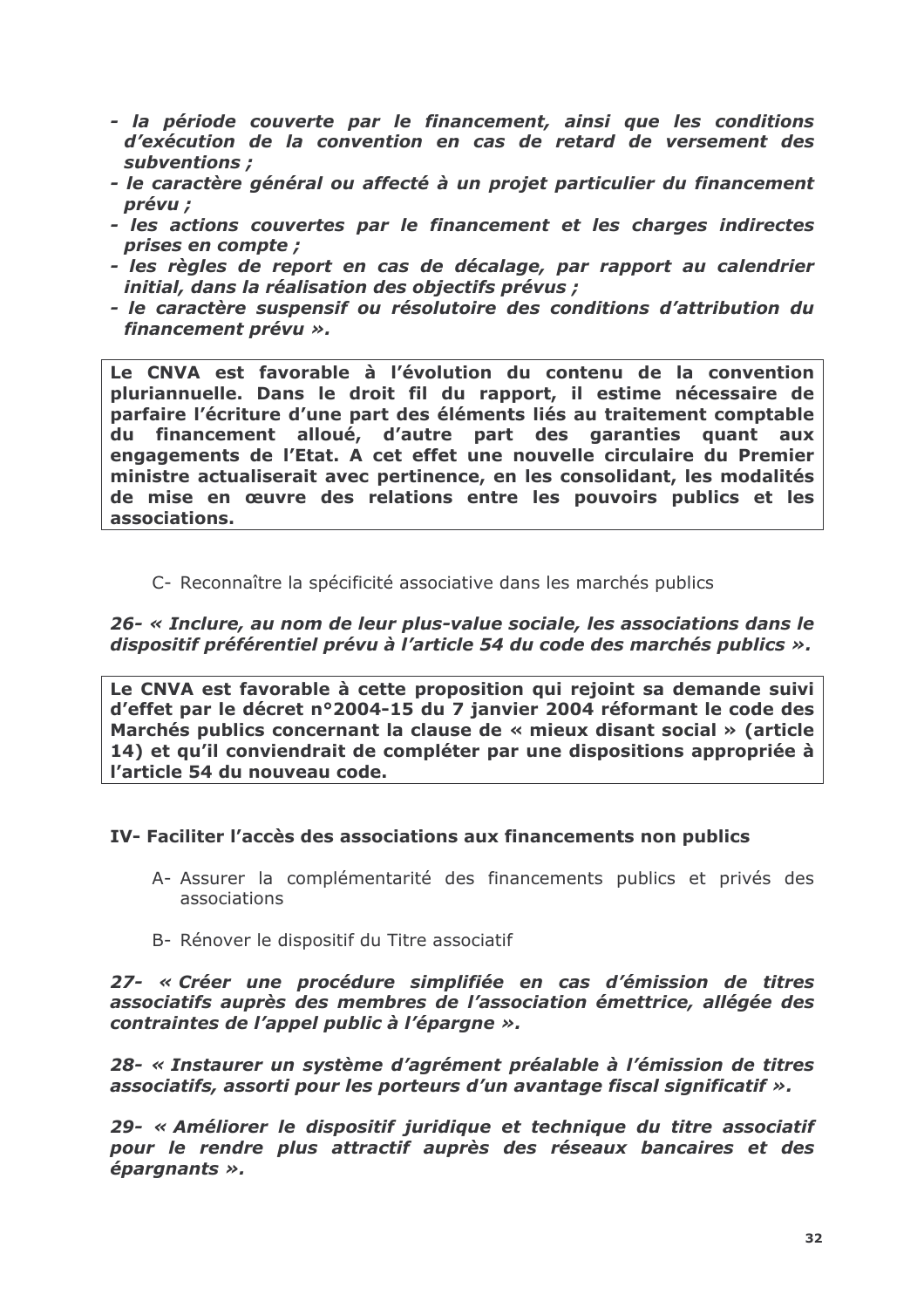La complexité de la mise en œuvre du titre associatif et la limitation de la rémunération sont sans doute les deux raisons principales qui font qu'il n'a pas été très utilisé par les associations.

Il convient donc que la procédure d'émission soit allégée, y compris les règles applicables en matière d'information pour les émissions exclues du champ de l'APE (montant inférieur à 2 500 000 euros).

En effet, le système d'agrément préalable est justifié si un avantage fiscal est lié à l'émission.

En outre, un avantage fiscal significatif est indispensable pour rendre le titre associatif plus attractif notamment pour les donateurs au regard des dispositions prises quant à la réduction d'impôt accordée aux donateurs (cf. article 200 du CGI) et pour permettre la participation du donateur au projet associatif dans le long terme.

Par ailleurs, pour faciliter l'intervention des investisseurs professionnels, il conviendrait de supprimer la limitation du TMO (taux moyen des obligations) ou de procéder à son relèvement.

Le CNVA considère que le dispositif mériterait d'être simplifié pour qu'il soit davantage utilisé par les associations et assorti d'un avantage fiscal significatif.

C- Développer les capacités de la SOGAMA et des autres mécanismes de garantie.

30- « Transmettre dans des délais brefs aux associations concernées. avant la notification de la décision, un document administratif attestant de l'intention d'attribuer une subvention ».

Le CNVA estime nécessaire de raccourcir les délais de notification des subventions afin d'éviter que l'administration produise une pièce supplémentaire.

Il attire cependant l'attention sur la nécessité de prévoir la production d'une attestation, notamment dans le cas de financements européens.

31- « Expérimenter le doublement de la dotation de la SOGAMA, sous la condition d'une meilleure information du monde associatif et du secteur bancaire sur ces capacités d'intervention ».

#### Le CNVA est favorable à cette proposition.

#### 32- « Confier à France Active la gestion d'un fonds de garantie dédié aux associations dont le budget annuel est inférieur à 15 000  $\epsilon \rightarrow$ .

Le CNVA rappelle que la garantie des prêts aux associations a fait l'objet d'une expérimentation lancée dans les années 90. Géré par l'IDES (Institut de Développement de l'Economie Sociale) et mis en place par le ministère de la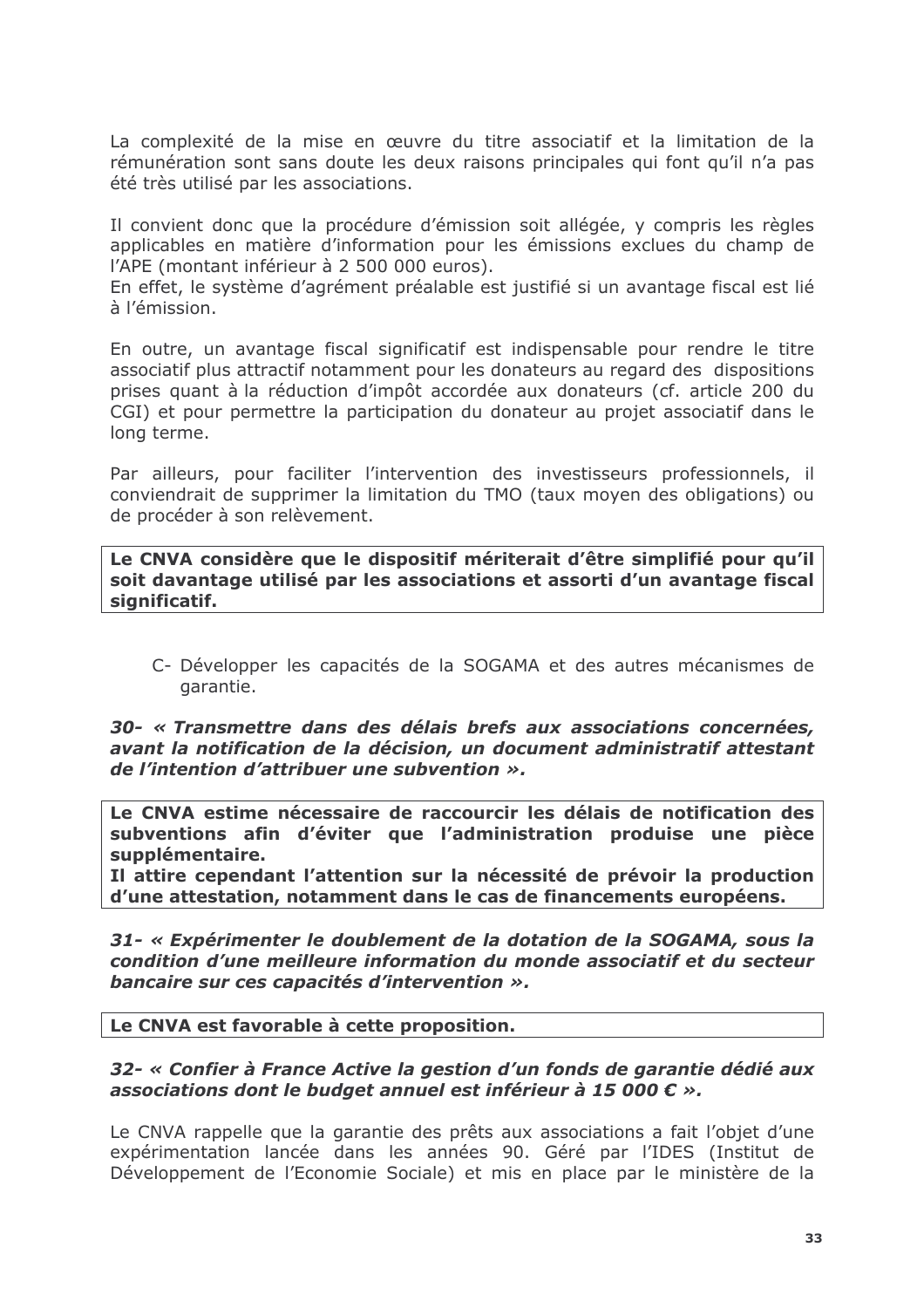jeunesse et des sports et la DIES le fonds de garantie n'a pas bien fonctionné sans doute du fait des critères très sélectifs, des difficultés rencontrées du côté des banques et du manque d'information.

Le CNVA recommande d'approfondir le fonctionnement d'un tel fonds de garantie à partir des objectifs visés, avant de s'engager dans une nouvelle voie.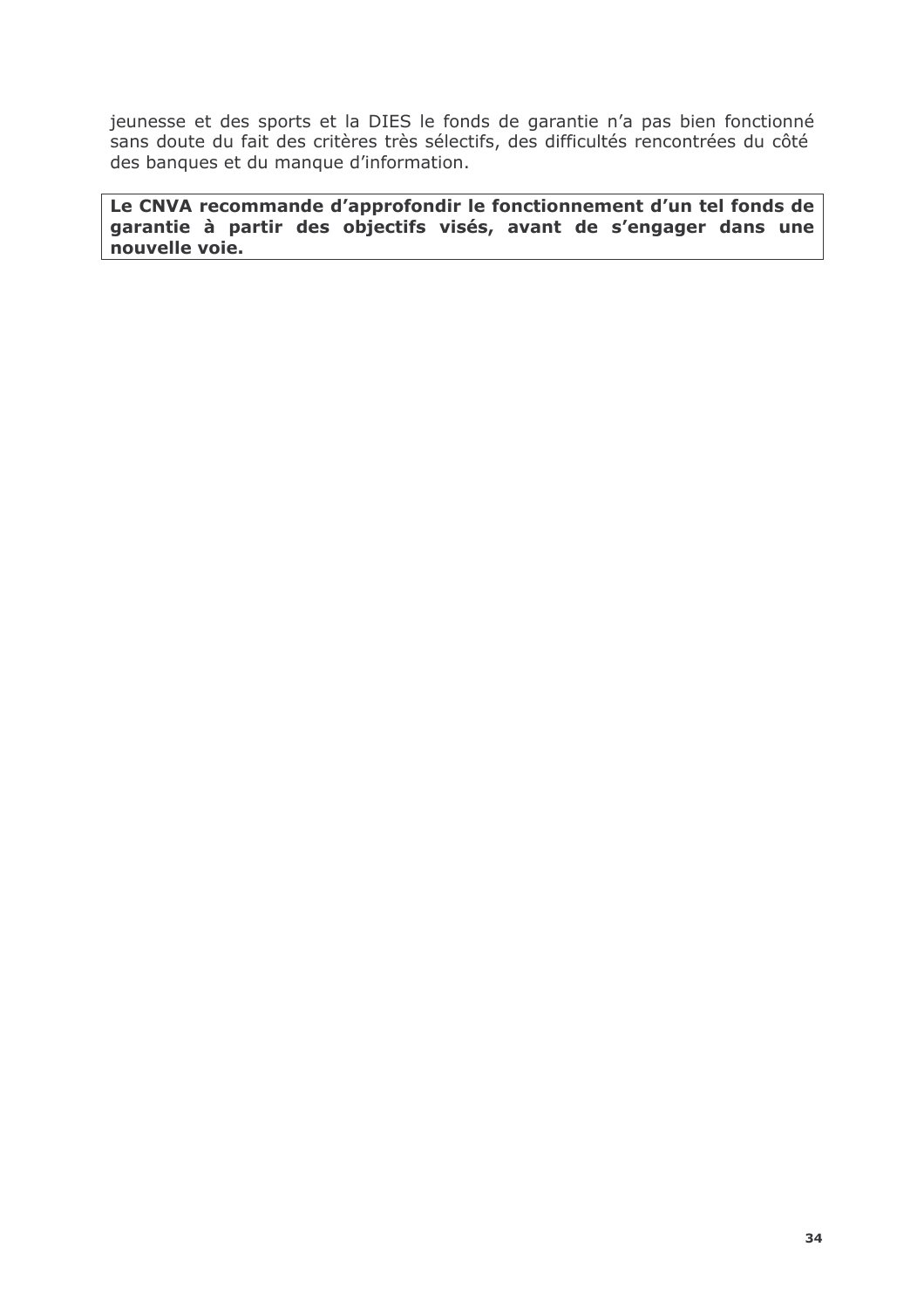#### Avis du CNVA sur le rapport du groupe de travail n°3 préparatoire à la Conférence Nationale de la Vie Associative : La reconnaissance du bénévolat

# Préambule

Il n'existe pas d'associations sans bénévoles - 14,5 millions de personnes sont concernées, pour plus de 80% des associations, ce capital humain est la première ressource collective au service du projet associatif.

J.F LAMOUR, ministre de la Jeunesse, des Sports et de la Vie Associative, souligne dans son discours du 5 décembre 2005 « l'importance cruciale de la contribution passée, présente et future des bénévoles à la cohésion de nos sociétés modernes », cela renforce le sentiment d'utilité des associations et plus encore des bénévoles qui y oeuvrent au quotidien.

Des différents travaux qu'il a engagés sur le bénévolat et plus largement sur les ressources humaines dans les associations, le CNVA, depuis sa création en 1983, tire quelques principes liés à une réalité en mouvement.

bénévolat est à la fois le résultat d'une implication personnelle libre et  $e$ volontaire au service d'intérêts collectifs et le socle indispensable à la dynamique associative. Il est intimement lié à la vie des associations puisqu'il en constitue le fondement. C'est un choix individuel qui s'exerce dans des situations extrêmement diverses

La diversité de la nature du bénévolat concerne à la fois la durée consacrée chaque semaine, chaque mois à cet engagement et le type d'engagement.

Si des encouragements et des incitations au bénévolat sont des volets nécessaires à la « Promotion du bénévolat » afin d'en favoriser le développement, ceux-ci ne peuvent se limiter à des campagnes d'information et de sensibilisation.

Favoriser l'engagement associatif dans la durée afin de pérenniser la vie associative implique d'apporter des moyens sur l'accompagnement du bénévole tout au long de son parcours.

Les mesures attendues pour « mieux accompagner et reconnaître l'activité bénévole » portent essentiellement sur l'exercice de celle-ci et son développement au service d'un projet associatif.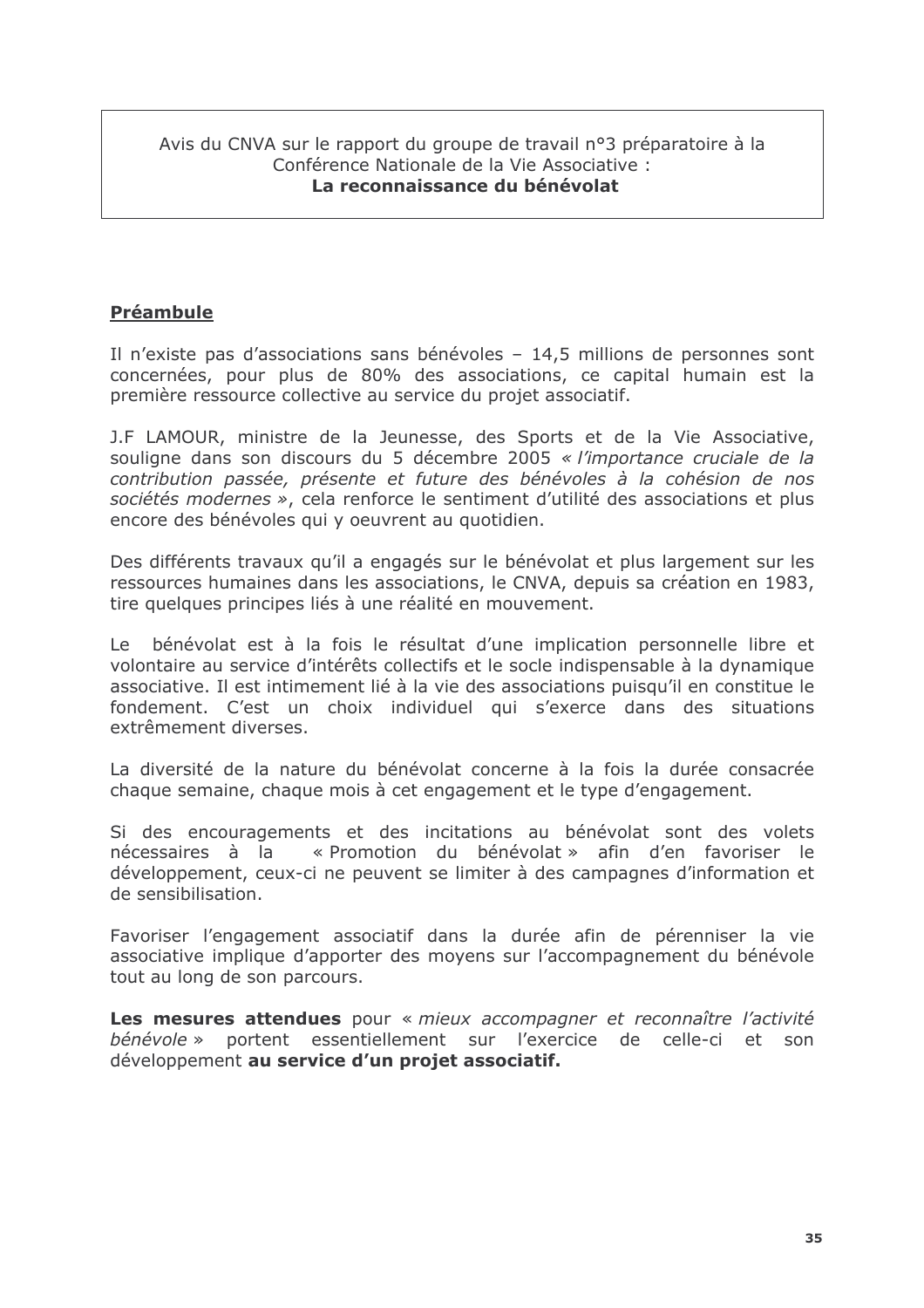Le groupe de travail préparatoire à la Conférence de la vie associative formule 31 propositions regroupées en six orientations distinctes comme suit :

- 
- > promouvoir le bénévolat,<br>> développer l'information, la mise en relation et l'accueil du bénévole,
- 
- > valoriser l'activité du bénévole,<br>> sécuriser l'engagement du bénévole,
- > mieux accompagner le bénévole,
- > Reconnaître le bénévolat.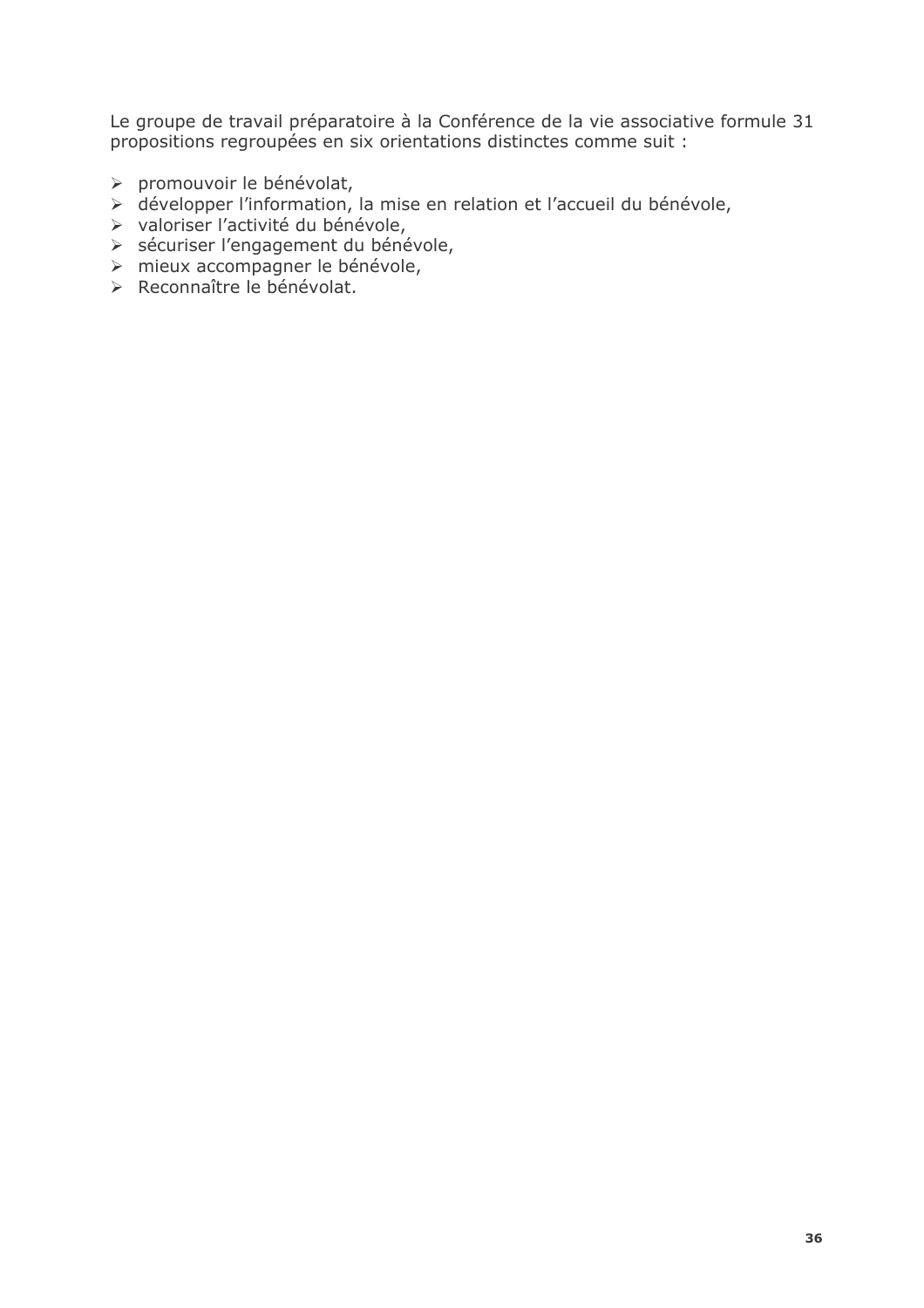#### Analyse des propositions et avis du CNVA

#### 1. Promouvoir le bénévolat

- Promouvoir des actions médiatiques en faveur du bénévolat pour développer la «culture du don de soi»
- Instituer une « Semaine nationale du bénévolat » dont le point d'orgue serait la « Journée européenne du 5 décembre »
- Intégrer dans les différents cursus scolaires l'information et la sensibilisation aux valeurs du bénévolat
- Intégrer dans les cursus de formation initiale des cadres de la fonction publique un stage dans une association
- Former et informer les journalistes, les fonctionnaires et les agents de l'Etat à la vie associative
- Créer les conditions pour que les associations puissent avoir un meilleur accès aux médias locaux et nationaux
- Promouvoir l'égalité femme/homme dans *l'exercice* des responsabilités associatives
- Prévoir, si nécessaire, une aide humaine aux personnes handicapées dans leur activité bénévole
- Prendre des mesures pour une meilleure intégration des personnes en situation d'exclusion qui souhaitent s'investir dans une activité bénévole
- Créer le titre repas du bénévole
- Valoriser les passerelles entre les associations et le monde de l'entreprise par le mécénat de compétences

La vie associative est riche de sa diversité, de sa capacité à innover, à réagir, souvent dans une logique de proximité...

Il s'agit ici de réaffirmer qu'il n'y a pas d'engagement bénévole sans projet associatif, l'appui médiatique, comme celui de l'Education nationale doit concourir et ce, dès le plus jeune âge à encourager cet engagement et non sur les seules valeurs du bénévolat.

Le CNVA soubaite insister sur la nécessité d'une bonne connaissance de la vie associative et du bénévolat auprès du public comme des interlocuteurs publics.

Le CNVA rappelle qu'une de ses demandes, maintes fois réaffirmée, porte sur des mesures facilitant l'engagement bénévole pour les personnes en activité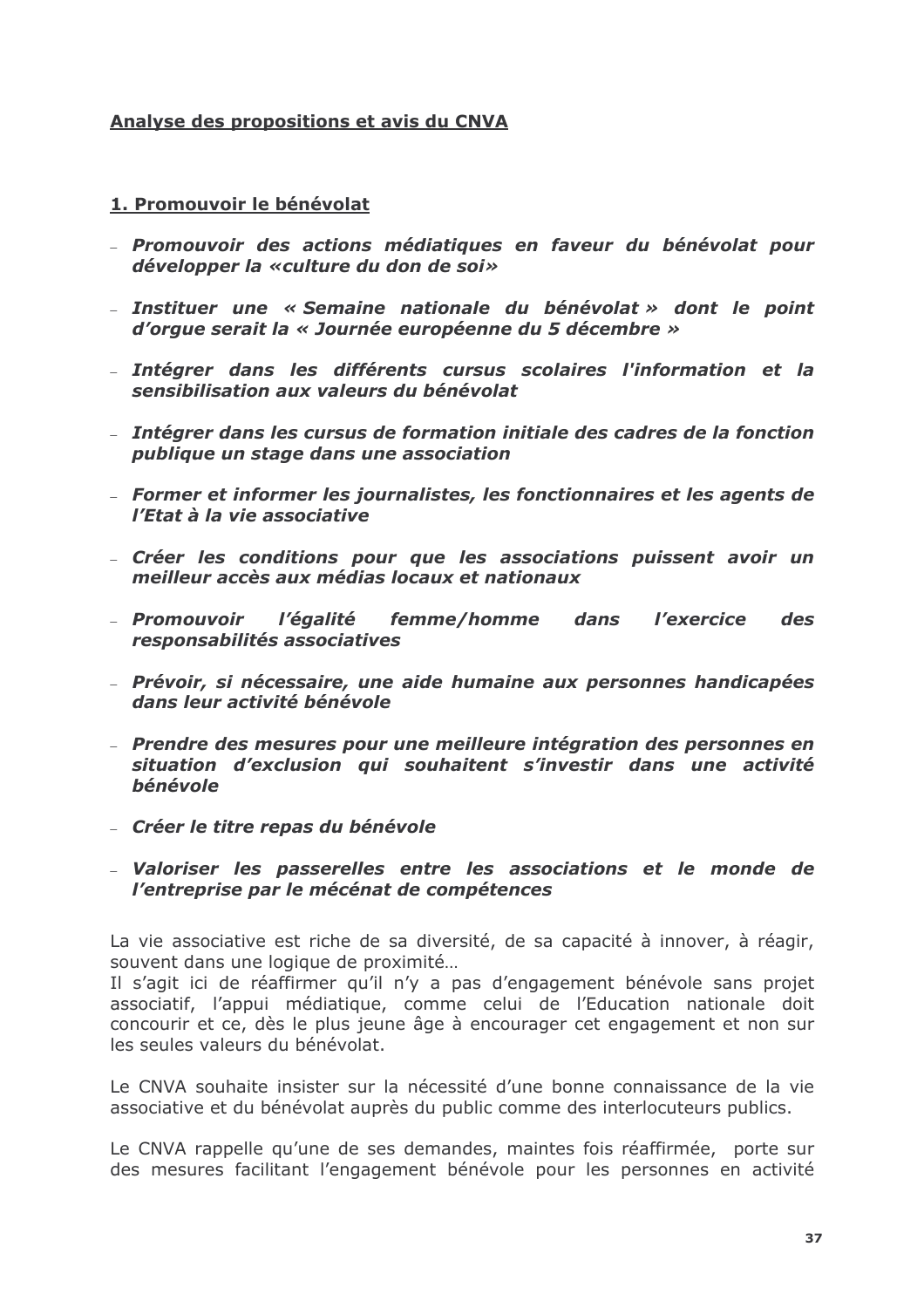professionnelle, notamment par l'octroi de congés associatifs. L'idée d'un « capital temps » attaché à la personne devrait être approfondi.

Cet accès à l'engagement bénévole doit aussi être facilité pour les personnes en difficulté et les obstacles financiers et de formation doivent être levés. Des aides particulières : l'accès à des stages, des soutiens financiers doivent être apportées à ces personnes qui s'engagent dans un projet associatif.

La promotion du bénévolat devrait permettre la reconnaissance du don du temps notamment par la validation des trimestres pour l'établissement des retraites.

Enfin, l'investissement des femmes dans la vie associative ne trouve pas aujourd'hui une expression suffisante dans l'accès aux responsabilités (37% des femmes contre 63% des hommes)<sup>4</sup>. L'idée de trouver un meilleur équilibre dans la participation des hommes et des femmes dans les associations doit être promue (Assises nationales de la vie associative février 1999).

#### 2. Développer l'information, la mise en relation avec les associations et l'accueil des bénévoles

- Développer les Guichets uniques et un numéro de téléphone unique en préfecture pour mieux coordonner les actions et diffuser les bonnes pratiques de terrain, par la mise en réseau des institutions d'aide et d'appui aux bénévoles et aux associations (MAIA, CRIB, DDVA)
- Promouvoir et valoriser l'information existante, notamment le site « association.gouv.fr »
- Créer un site Internet identifiant l'ensemble des associations francaises en activité
- Remettre obligatoirement « La boîte à outils du bénévolat » au président lors de la déclaration de l'association en préfecture (chèque associatif, formulaires, informations sur la réglementation et l'organisation de manifestations...),
- Favoriser la récupération et la distribution de matériel informatique aux associations
- Attribuer un ordinateur à 1 euro pour les associations qui ont un budget annuel de fonctionnement inférieur à 15000 euros
- Mettre en place un label Relais-Bénévolat aux organismes d'aide aux associations et aux bénévoles
- Créer une « Charte de qualité » pour les organismes assurant conseil et assistance aux associations et aux bénévoles

<sup>&</sup>lt;sup>4</sup> Etude mars 2005 réalisée par le CERPHI (Centre d'Etudes et de Recherche sur la Philanthropie)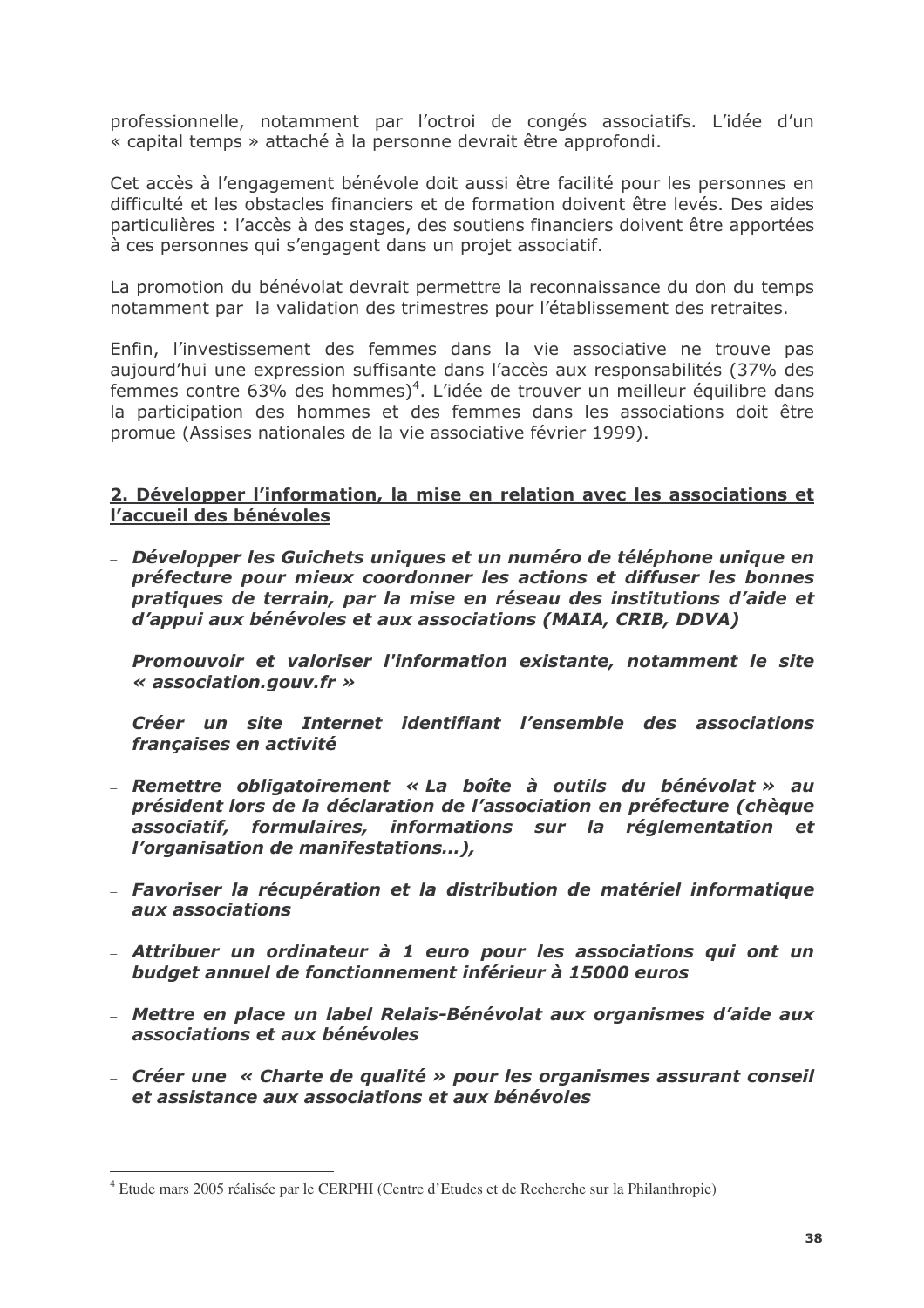Le bénévolat est d'abord un engagement libre et volontaire qui, de ce fait, se conjugue mal avec des contraintes d'organisation préalables. Si l'accueil constitue la première marche à l'engagement futur du bénévole, celui-ci doit se dérouler dans un cadre non institutionnalisé par les Pouvoirs publics.

Par la suite, une information pertinente, une formation sont des outils nécessaires tant pour les responsables bénévoles engagés dans les associations que pour ceux qui souhaitent s'engager.

La préfecture ou la sous-préfecture, lieux où se déclarent les associations peut être un endroit intéressant pour diffuser les informations de base aux personnes qui créent une nouvelle association. Dans certains départements, ces outils existent et sont distribués grâce notamment au travail des déléqués départementaux à la vie associative et aux missions d'accueil et d'information des associations (MAIA). Ces missions rassemblent les acteurs susceptibles d'apporter aides et conseils aux associations.

Le dispositif WALDEC mis en place progressivement par le ministère de l'Intérieur permettra à terme, de disposer d'un fichier des associations consultable sur Internet par le public. Le CNVA qui a participé au groupe de pilotage de ce dispositif souhaite vivement qu'il puisse être rapidement opérationnel sur l'ensemble du territoire.

# 3. Valoriser l'activité des bénévoles

- Simplifier les démarches administratives et financières
- Apporter une aide pour accomplir les tâches administratives par l'extension des CRIB à l'ensemble du secteur associatif
- Clarifier les rôles respectifs des bénévoles, des volontaires et des professionnels au sein de l'association (charte de référence)

Pour valoriser l'engagement, et surtout faciliter la gestion administrative des associations pour les bénévoles, le CNVA est favorable à tout ce qui peut relever de la simplification administrative.

De même, il considère que la mise en place de lieux de conseil et d'aide, le développement de moyens logistiques doivent être encouragés en partenariat avec les associations locales et les collectivités, comme cela est prévu dans le cadre des MAIA

En soulignant que cette démarche, pour être efficace, doit s'accompagner de formation

#### 4. Sécuriser l'engagement bénévole

- Rendre obligatoire l'assurance responsabilité civile et pénale pour tous les bénévoles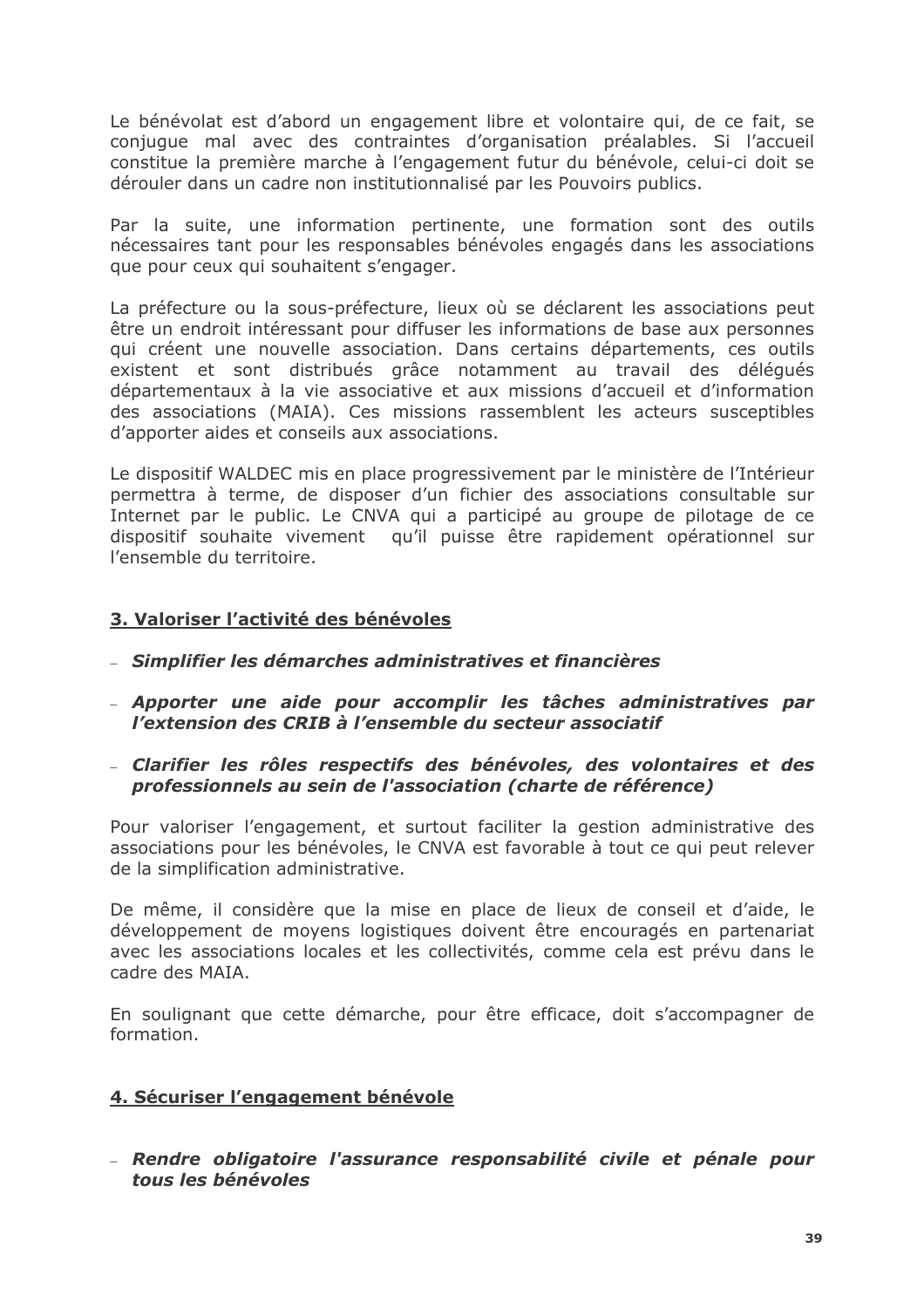#### - Rendre obligatoire une assurance en cas d'accident

#### - Créer une assurance individuelle du bénévole valable pour toutes les associations et co-financée par l'Etat ou déductible des impôts

La question des assurances dans les associations, qu'elle concerne la structure ou les différents acteurs, relève principalement d'information voire de formation auprès des responsables. Ce thème pourrait être retenu dans les formations financées par le CDVA.

Par ailleurs, le CNVA demande que les magistrats prennent en compte les spécificités associatives et que des experts agréés « vie associative » soient désignés auprès des cours d'appel.

#### 5. Mieux accompagner le bénévole

- Permettre aux bénévoles exercant les responsabilités au sein des associations de bénéficier gratuitement d'une formation adaptée
- Quvrir les fonds de formations des OPCA à l'ensemble des bénévoles
- Etendre la durée du congé de représentation à 12 jours au lieu de 9 jours

Dans un environnement juridique complexe, les bénévoles ont besoin d'être accompagnés grâce à des formations et des outils.

Un des principaux outils de cette formation est le CDVA (ex FNDVA). Compte tenu de l'évolution de sa dotation depuis la clôture du compte d'affectation spécial, le CNVA demande qu'une réflexion soit rapidement engagée sur son avenir, associant tous les acteurs, afin d'assurer sa pérennité et d'accroître son niveau d'intervention.

L'accès aux fonds de formation des OPCA pour la formation des bénévoles ne peut être envisagée qu'après une discussion précise entre les acteurs sociaux et les partenaires intéressés.

L'autre besoin des bénévoles pour exercer leurs responsabilités est celui du temps. Le congé de représentation constitue une première étape qui doit être mieux connue des associations et de leurs bénévoles.

Aujourd'hui, afin de prendre en compte la totalité de l'activité des bénévoles, le CNVA souhaite qu'une réflexion soit engagée sur le principe d'un congé associatif qui intégrerait le congé formation, le congé représentation et serait élargit à un congé pour accomplir des démarches administratives, conduire une activité de facon ponctuelle dans le cadre du projet associatif.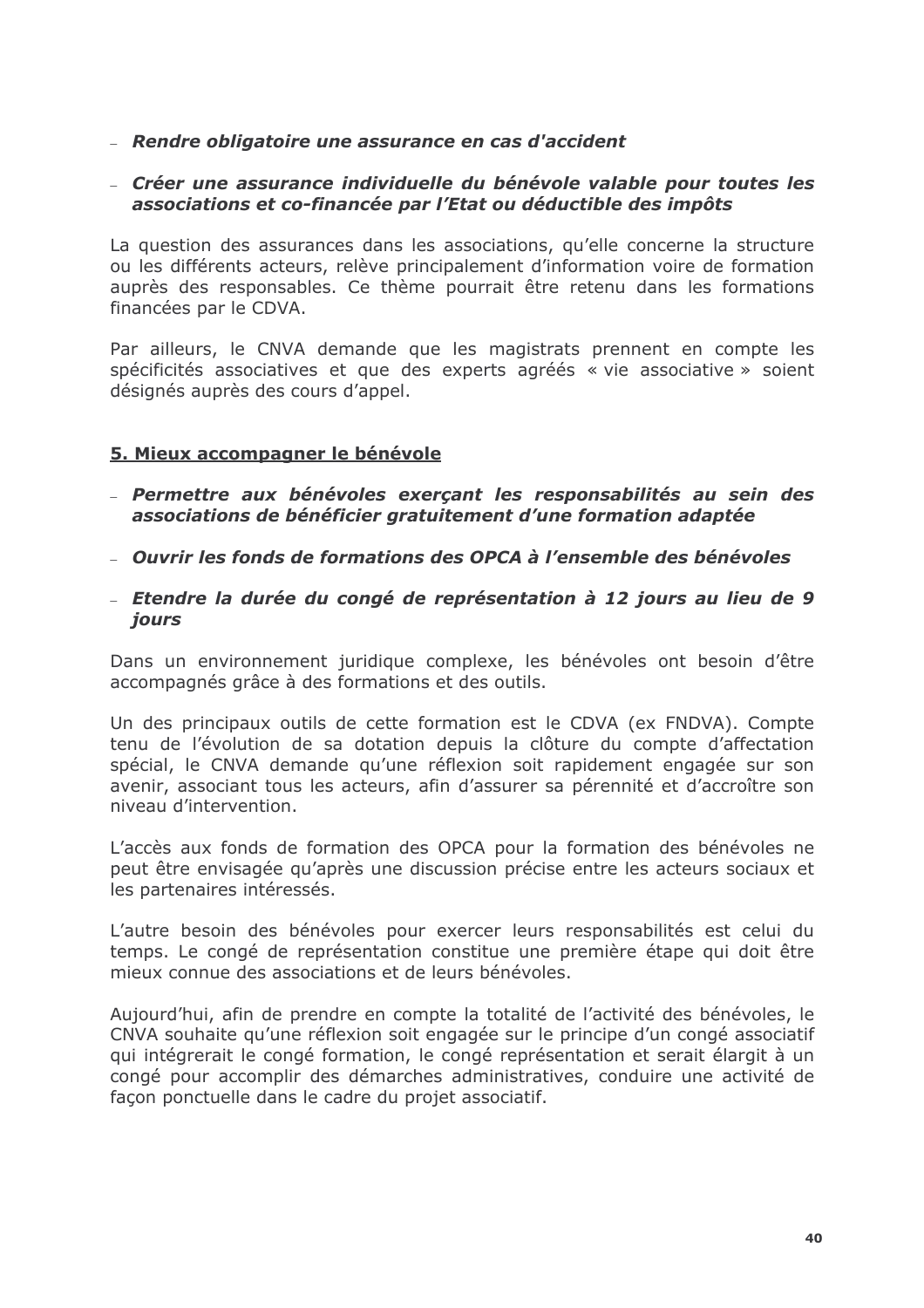#### 6. Reconnaissance du bénévole

- généraliser le passeport du bénévole pour en faire un outil de reconnaissance et de valorisation des compétences acquises en milieu associatif
- développer le dispositif de VAE au profit du bénévole
- favoriser l'intégration dans le CV du candidat à un emploi des informations décrivant de la façon la plus objective les tâches exécutées, les résultats obtenus et les compétences mises en œuvre.
- valoriser les distinctions honorifiques et les récompenses, notamment par la création par l'Etat d'une distinction honorifique spécifique pour les bénévoles

L'engagement social et citoyen des bénévoles doit pouvoir être reconnu notamment chez les jeunes par le biais d'obtention d'unité de valeur ainsi que pour les agents de l'Etat et des collectivités territoriales dans le déroulement de leur carrière, de même pour les salariés des entreprises privées.

La validation des acquis de l'expérience constitue un des éléments de reconnaissance de l'engagement bénévole. Le dispositif mis en place par la loi de 2002 sur la VAE doit être développé. Le CNVA travaille à la fois sur l'outil : contenu du livret, mode d'attestation ... sur la formation adaptée afin que les jurys aient une bonne connaissance des associations et enfin sur les modalités d'accompagnement des candidats.

S'agissant des décorations accordées aux bénévoles des associations, le CNVA considère que leur engagement s'inscrit dans une démarche citoyenne et justifie qu'ils puissent recevoir des distinctions sur le contingent des deux ordres existants.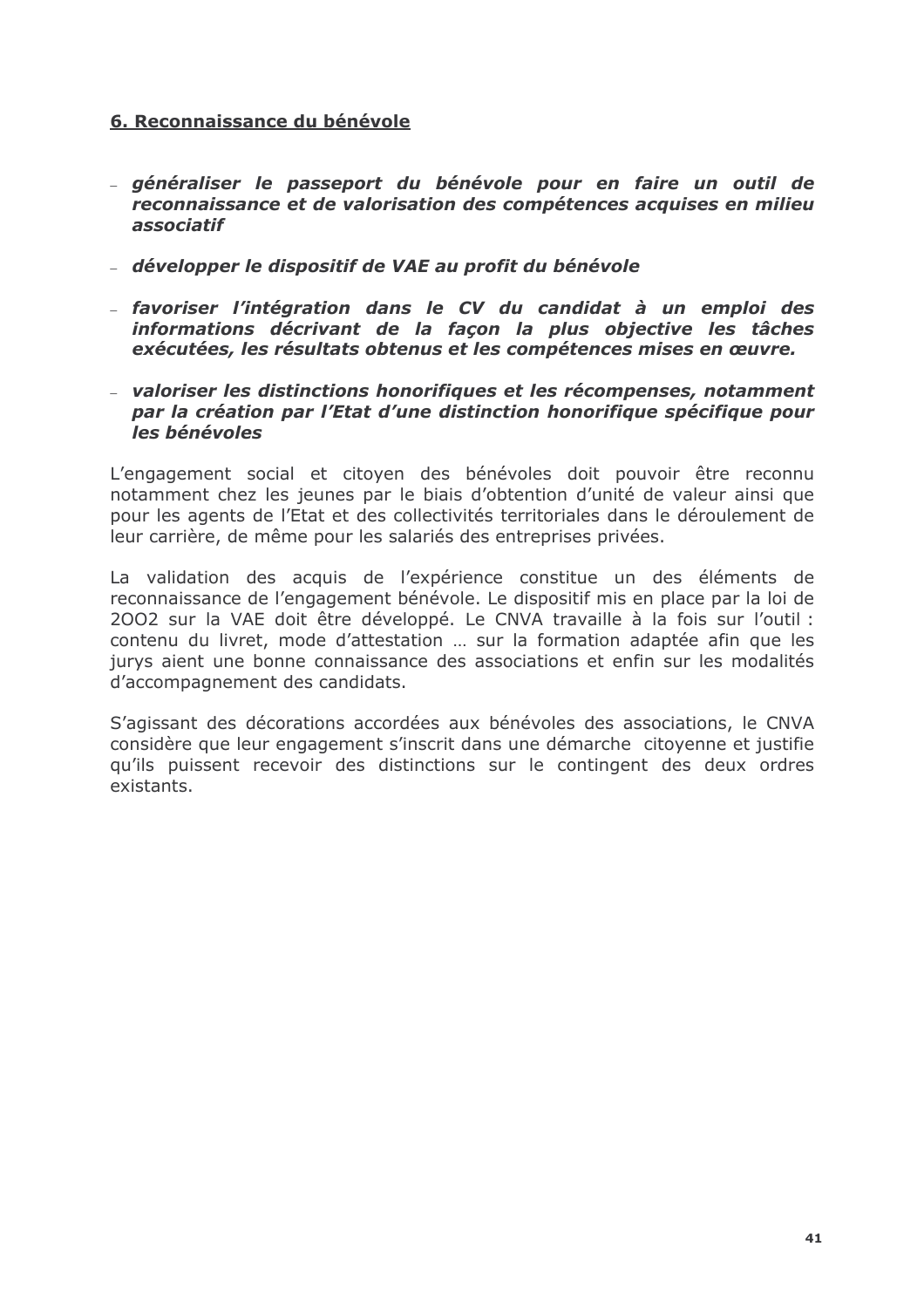Contribution du CNVA sur les trois axes de travail de la conférence, remise au Premier Ministre le 16 Mars 2005 et présentée devant les groupes de travail